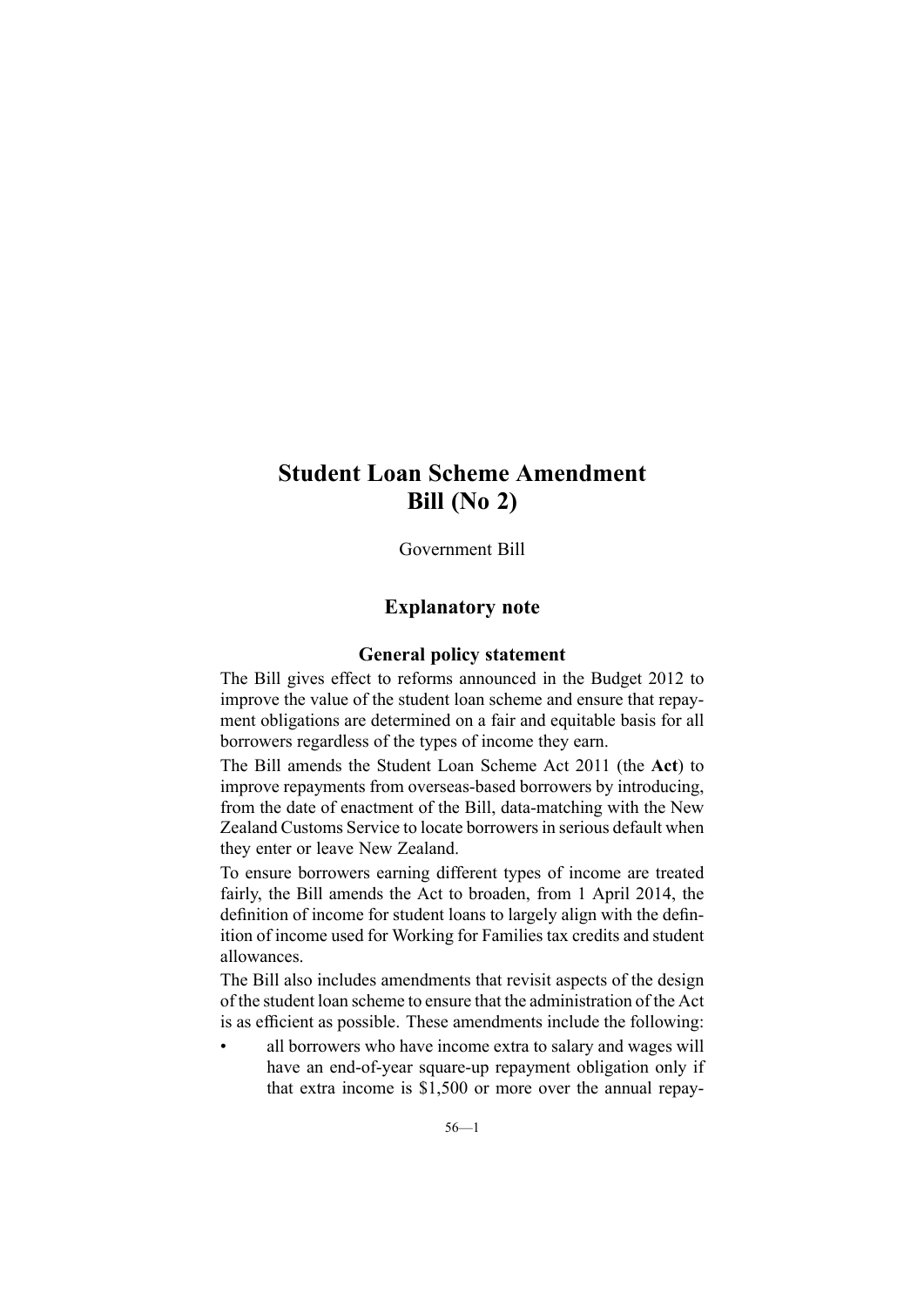| <b>Student Loan Scheme Amendment</b> |                  |
|--------------------------------------|------------------|
| Bill $(No 2)$                        | Explanatory note |

ment threshold (currently \$19,084). This reverses <sup>a</sup> distinction enacted in 2011 between different types of extra income, whereby some but not all borrowers are assessed on every dollar over the annual repaymen<sup>t</sup> threshold:

- • the current late paymen<sup>t</sup> interest regime is largely retained and the changes due to come into force from 1 April 2013 are repealed:
- • end-of-year square-up repaymen<sup>t</sup> obligations will revert to being payable on the borrower's terminal tax date, rather than being payable in instalments.

Amendments are also made to the Customs and Excise Act 1996 and the Privacy Act 1993 as <sup>a</sup> consequence of the new data-matching with the New Zealand Customs Service.

### **Regulatory impact statement**

The Ministry of Education produced <sup>a</sup> regulatory impact statement on 18 April 2012 to help inform the main policy decisions taken by the Government relating to the contents of this Bill.

A copy of this regulatory impact statement can be found at—

- • [http://www.minedu.govt.nz/StudentSupportPackageBud](http://www.minedu.govt.nz/StudentSupportPackageBudget2912)ge[t2912](http://www.minedu.govt.nz/StudentSupportPackageBudget2912)
- • [http://www.treasury.govt.nz/publications/informationre](http://www.treasury.govt.nz/publications/informationreleases/ris)[leases/ris](http://www.treasury.govt.nz/publications/informationreleases/ris)

#### **Clause by clause analysis**

*Clause 1* is the Title clause.

2

*Clause 2* is the commencement clause. The Bill is in 3 Parts:

- • the provisions of *Part 1* that are listed in *clause 2(1)* are deemed to have come into force on 1 April 2012 and apply for the 2012–2013 and later tax years. The rest of *Part 1* comes into force on the day after the date on which the Bill receives the Royal assent:
- • the provisions in *Part 2* come into force on 1 April 2013 and apply for the 2013–2014 and later tax years:
- • the provisions in *Part 3* come into force on 1 April 2014 and apply for the 2014–2015 and later tax years.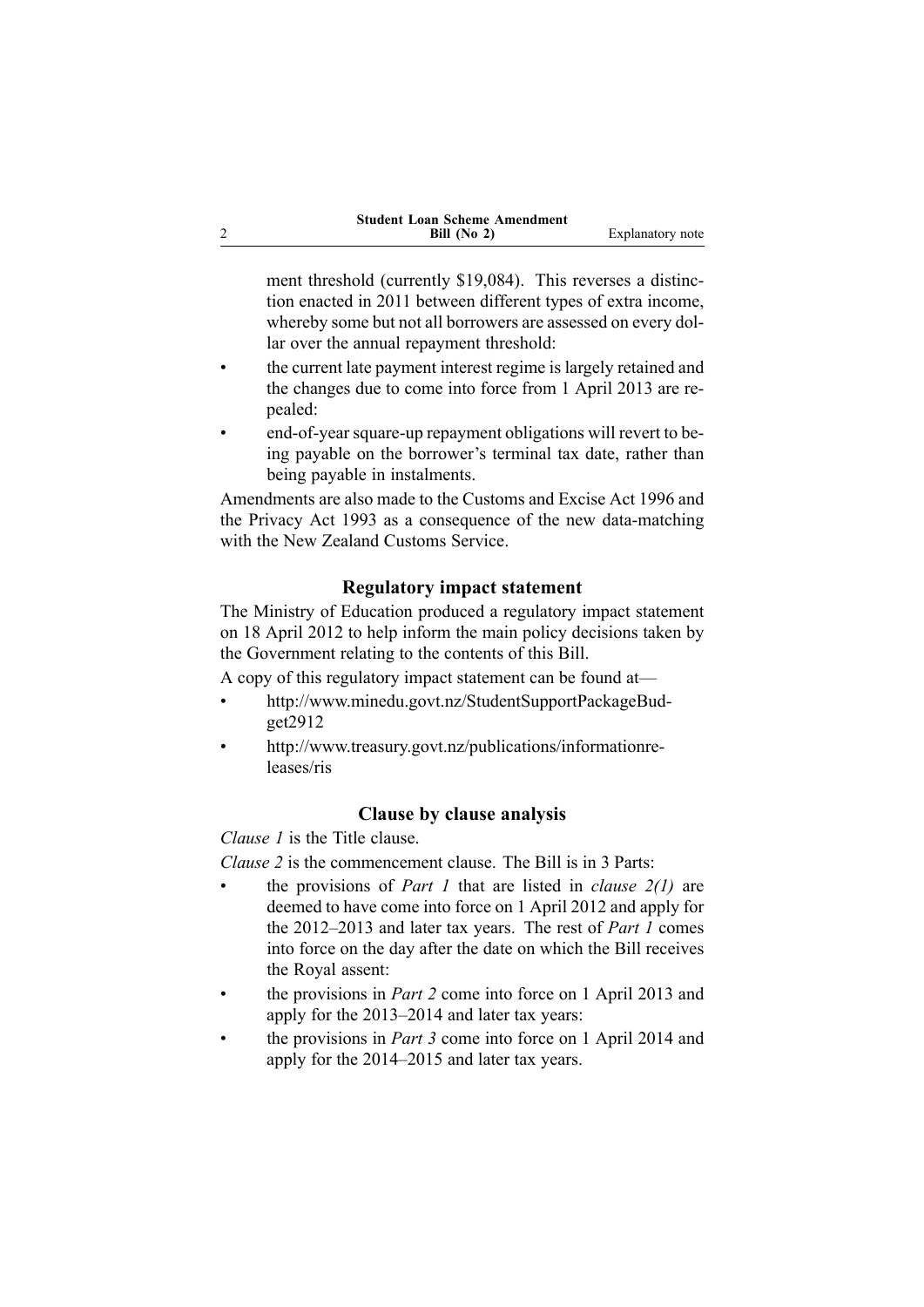#### **Part 1**

# **Amendments to principal Act and other Acts coming into force before 1 April 2013**

*Clause 3* provides that the Bill amends the Student Loan Scheme Act 2011 (the **Act**).

*Clause 4* provides that the provisions of the Bill that are deemed to come into force on 1 April 2012 apply for the 2012–2013 and later tax years.

*Clause 5* amends the commencement section by repealing the provision that would otherwise bring Schedule 7 into force on 1 April 2013. This is consequential on the repeal of section 221 (*see clause 36*) and Schedule 7 (*see clause 40*). The combined effect of these clauses of the Bill is that the amendments to the Act set out in Schedule 7 will no longer be made to the Act on 1 April 2013.

*Clause 6* amends section 4, which deals with the meaning of terms used in the Act, consequential on the amalgamation of existing subparts 2 and 3 of Part 2 (*see clause 13*). In *new subpart 2* of Part 2, all income that is not salary or wages of <sup>a</sup> New Zealand-based borrower is dealt with as adjusted net income. The concepts of pre-taxed income (currently dealt with in subpart 2 of Part 2) and other income (currently dealt with in subpart 3 of Part 2) are therefore discontinued and these and all associated terms are replaced with terms appropriate to the concep<sup>t</sup> of adjusted net income. This is subject to the qualification that the concep<sup>t</sup> of pre-taxed income remains in the Act until 1 April 2014 for <sup>a</sup> limited purpose only (*see* the analysis of *clause 13, new section 73(5)*).

*Clause 7* amends section 5, which defines the term unpaid amount for the purposes of the Act, to reflect the different terms used in *new subpart 2* of Part 2 and also to take account of *new section 115A*, which allows the Commissioner of Inland Revenue (the **Commissioner**) to reassess an overseas-based borrower's repaymen<sup>t</sup> obligations in certain circumstances (*see clause 19*). *Clause 7(4)* amends the definition of the term overseas-based instalment amount so that <sup>a</sup> borrower who has to pay the instalments of an overseas-based repaymen<sup>t</sup> obligation for <sup>a</sup> tax year on, for example, 30 September and on 31 March (in accordance with section 112(1) and (2)) but who does not pay either instalment, will have only one unpaid amount on 31 March. That amount will be the sum of the 2 instalments. The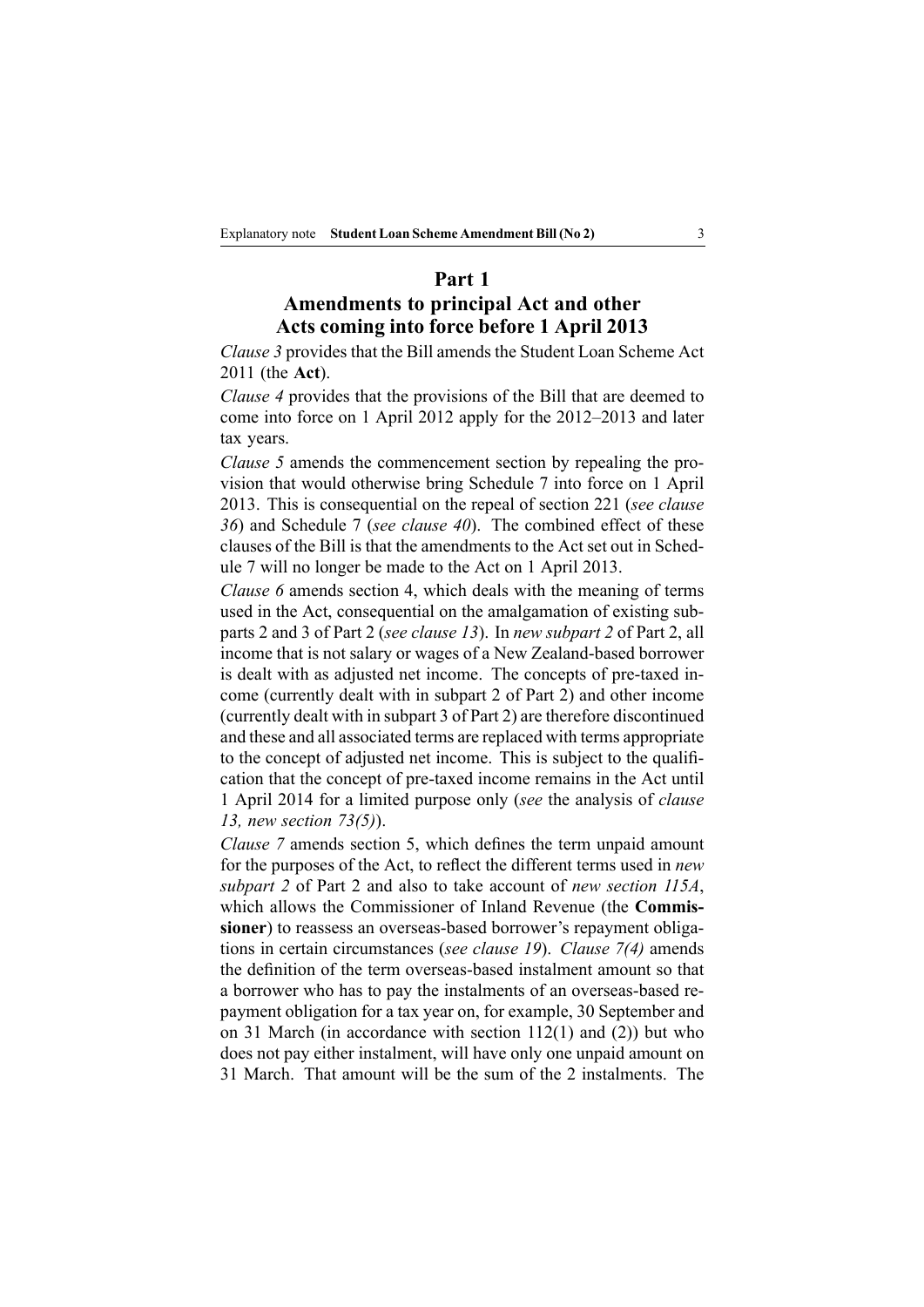| <b>Student Loan Scheme Amendment</b> |                  |
|--------------------------------------|------------------|
| Bill (No 2)                          | Explanatory note |

effect of the current definition is that an overseas-based-borrower in this situation has 2 unpaid amounts on 31 March, being the amount of each instalment.

4

•

*Clause 8* amends section 15(1), which deals with how <sup>a</sup> borrower may cancel his or her loan contract, by removing the requirement that the borrower pay back any interest accrued. This requirement is redundant because <sup>a</sup> borrower's repaymen<sup>t</sup> of the loan, as par<sup>t</sup> of the cancellation process, is effective from the date of the original draw-down and any interest charged is reversed.

*Clause 9* amends section 28, which imposes an obligation on <sup>a</sup> borrower to notify the Commissioner if the borrower is absent from New Zealand for more than 184 days, to include <sup>a</sup> reference to *new section 193C* (inserted by *clause 32*). *New section 193C* requires <sup>a</sup> borrower, if there is <sup>a</sup> change to the contact details provided to the Commissioner under section 28, to notify the Commissioner of those changed details.

*Clauses 10 and 11* amend sections 31 and 32, which are preliminary provisions dealing with the application and interrelationship of subparts 2 and 3 of Part 2, consequential on the amalgamation of those 2 subparts (*see clause 13*).

*Clause 12* amends section 67(2) to provide that if <sup>a</sup> significant overdeduction is made, the Commissioner must notify the borrower. This has the effect of allowing the Commissioner to notify the borrower by any of the methods provided for in section 211. Currently, section 67(2) requires the notification to be in writing.

*Clause 13* changes the rules relating to end-of-year assessment and payment, by replacing subparts 2 and 3 of Part 2 with *new subpart 2*. This amendment, which applies from 1 April 2012 for the 2012–2013 and later tax years, incorporates the following main changes:

 *new subpart 2 of Part 2* (*new subpart 2*) sets out 1 set of rules governing the treatment of all income that is currently dealt with in 2 separate sets of rules: the first, in subpart 2, covering income defined as "pre-taxed income", the second, in subpar<sup>t</sup> 3, covering income defined as "other income". *New subpar<sup>t</sup> 2* applies to all New Zealand-based borrowers who derive \$1,500 or more of adjusted net income for <sup>a</sup> tax year and whose income from adjusted net income and salary or wages is \$1,500 or more over the annual repaymen<sup>t</sup> threshold. Ad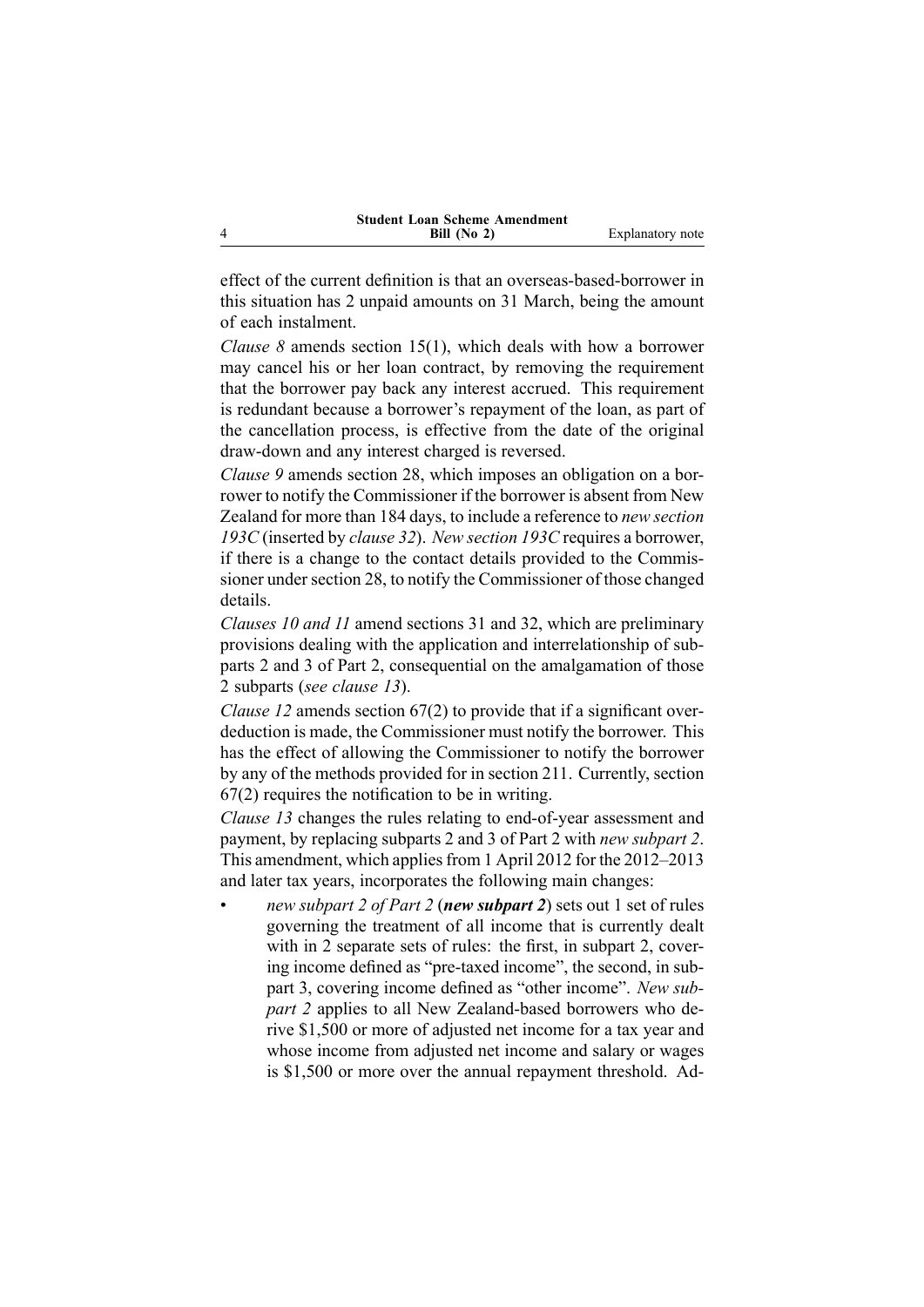justed net income is defined in *new section 73(1)* as the borrower's annual gross income other than from salary or wages, less the borrower's annual total deductions. *Subsections (2) to* (4) of that section set out adjustments (relating to the treatment of losses) that must be applied for the purposes of calculating adjusted net income. *Subsection (5)* has the effect that for the 2 year period until 1 April 2014, when the amendments in Part 3 of the Bill come into force and the definition of adjusted net income in *new section 73* is replaced with the new, broadened, definition of income for student loans for the 2014–2015 and later tax years, the adjustments specified in *subsections (2) to (4)* do not apply to borrowers who are currently subject to the pre-taxed income rules in subpart 2 of Part 2:

- • the \$1,500 threshold has the effect that borrowers who are currently subject to the "other income" rules in subpart 3 of Part 2 will now only be assessed if their income from all sources (including salary or wages) is \$1,500 or more over the annual paymen<sup>t</sup> threshold, bringing the assessment of thisincome into line with the current treatment of pre-taxed income:
- • the Act currently aligns end-of-year paymen<sup>t</sup> obligations (known as remaining repayments) with the borrower's interim paymen<sup>t</sup> dates, with effect from the 2012–2013 tax year. The rules governing these remaining repayments are duplicated in subparts 2 and 3 of Part 2, as pre-taxed income repaymen<sup>t</sup> obligations and other income repaymen<sup>t</sup> obligations respectively. The amendments made by *clause 13* have the effect of substituting <sup>a</sup> single terminal paymen<sup>t</sup> obligation and due date for the existing, potentially multiple, remaining repayments and due dates under existing subparts 2 and 3. Under *new subpart 2*, all payments are due in full on the borrower's terminal tax due date (a reversion to the same rules as applied under the Student Loan Scheme Act 1992):
- consequential on the replacement of remaining repaymen<sup>t</sup> obligations with <sup>a</sup> single terminal paymen<sup>t</sup> obligation, the provisions dealing with interim repayments (which reflect the current scheme of remaining repaymen<sup>t</sup> obligations and require end-of-year paymen<sup>t</sup> obligations to be spread over instalments (sections 82(2) and 95(2)) are not carried forward into *new subpart 2*:

•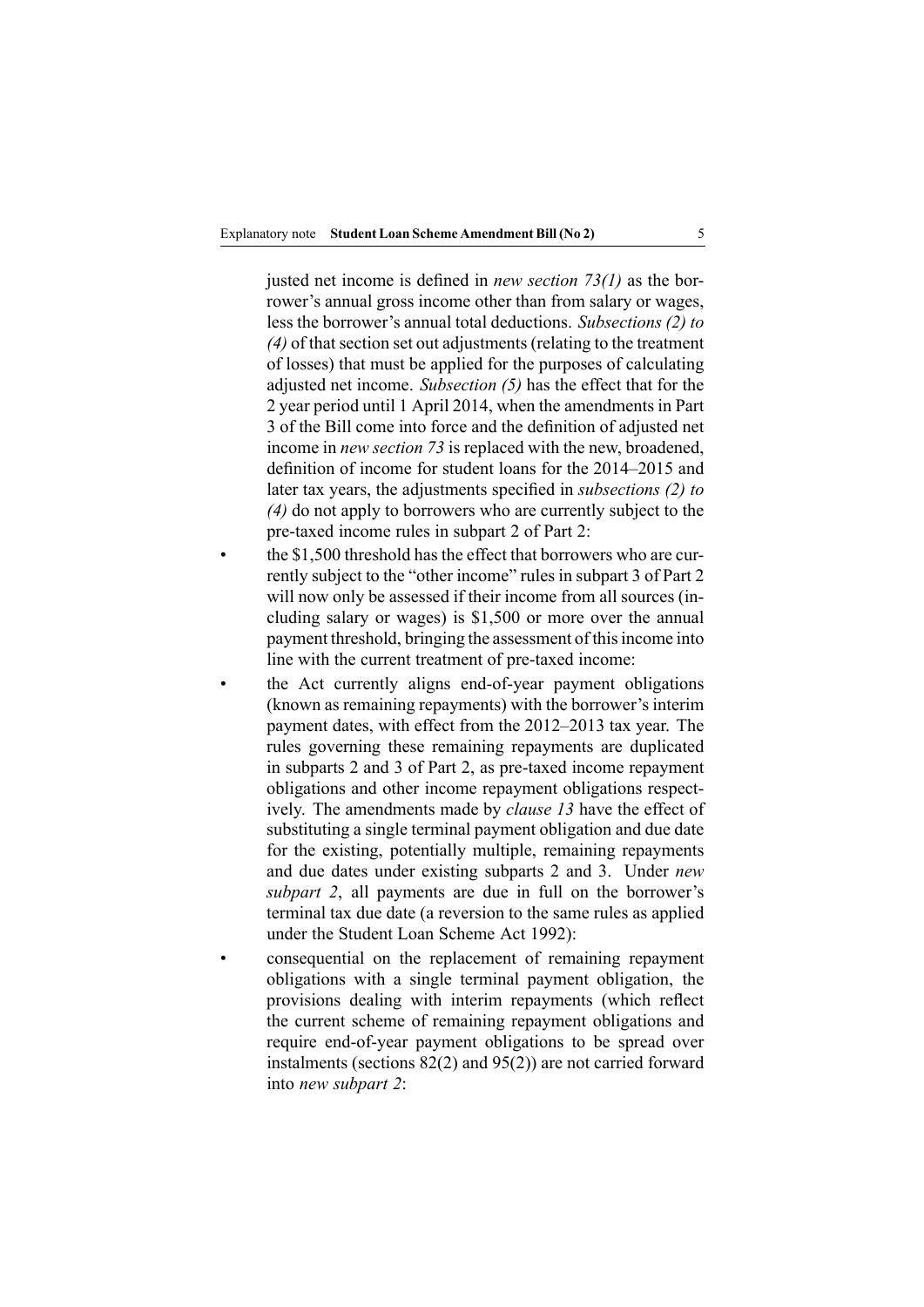| <b>Student Loan Scheme Amendment</b> |                  |
|--------------------------------------|------------------|
| Bill $(No 2)$                        | Explanatory note |

6

- • *new subpart 2* does not carry forward the sunset provision in section 97(4), which currently has the effect of ending, from 1 April 2014, the requirement for borrowers who are registered for GST to pay their interim payments in 3 instalments. This means that borrowers who file GST returns 6-monthly will continue to be able to make their 3 interim payments separately from their 2 instalments of provisional tax:
- • because there will be some borrowers who meet the criteria for the application of *new subpart 2* but who are not required to file income tax returns, a provision that requires borrowers to file a declaration of their adjusted net income is included in the new subpart (*new section 74*). This applies to borrowers who are not required to file <sup>a</sup> return of income or to file <sup>a</sup> declaration of world-wide income under section 114 (which applies to New Zealand-based borrowers who are non-resident).

*Clause 14* amends the definition of consolidated loan balance in section 110, which relates to the repaymen<sup>t</sup> obligations of overseasbased borrowers, so that all borrowers who are overseas-based at the start of the tax year must be included in the annual calculation of borrowers' overseas-based repaymen<sup>t</sup> obligations based on their balances at the start of the tax year, regardless of whether they are on <sup>a</sup> repaymen<sup>t</sup> holiday or not. Currently, the effect of section 110 is that overseas-based borrowers whose repaymen<sup>t</sup> holiday ends par<sup>t</sup> way through the tax year have their overseas-based repaymen<sup>t</sup> obligation based on the borrower's balance at the time the repaymen<sup>t</sup> holiday ends.

*Clause 15* amends section 111, which provides for exceptions to the repaymen<sup>t</sup> obligations of overseas-based borrowers under section 110. The intended effect of section 111 is to ensure that <sup>a</sup> borrower's overseas-based repaymen<sup>t</sup> obligation is limited to the borrower's loan balance and the borrower is not required to pay more than that balance. However, the definition of loan balance in section 111(5) does not currently take into account amounts that may already have been assessed for <sup>a</sup> prior tax year but are not ye<sup>t</sup> due. To correct this, *clause 15* amends the definition to require that any repaymen<sup>t</sup> obligations that are not ye<sup>t</sup> due be subtracted. Further amendments to the provision are consequential on the amendments to section 110. *Clause 16* amends section 112 to give the Commissioner <sup>a</sup> general discretion to determine the dates on or before which <sup>a</sup> borrower must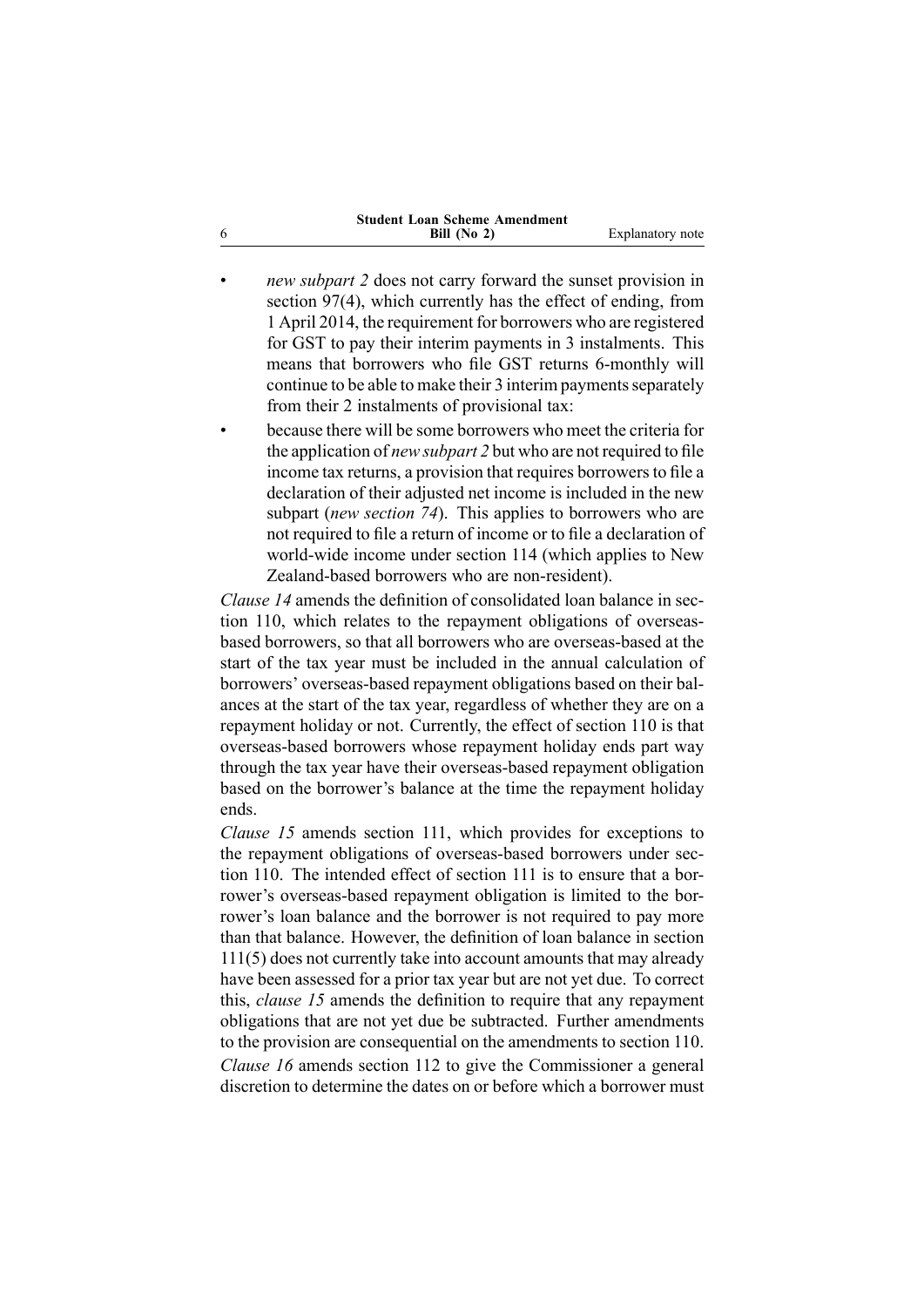pay his or her overseas-based repaymen<sup>t</sup> obligations, and the amount of those instalments, in circumstances where the Commissioner considers this necessary or appropriate. Currently, the default rule is that overseas-based borrowers pay by 2 equal instalments on or before the end of September and the end of March.

*Clause 17* consequentially amends section 114(3)(a) so that it refers to the filing of <sup>a</sup> declaration of adjusted net income instead of <sup>a</sup> declaration of pre-taxed income.

*Clause 18* amends section 115(2), which relates to repayment of obligations of borrowers who are overseas-based for par<sup>t</sup> of the tax year, consequential on *new section 115A*.

*Clause 19* inserts *new section 115A*, which applies when an overseas-based borrower returns to New Zealand and intends to stay in the country for the 183-day period required under section 22 in order for the borrower to become New Zealand-based. Currently, <sup>a</sup> borrower in this situation can be required to make payments during the 183-day period towards an overseas-based repaymen<sup>t</sup> obligation, which is then retrospectively reassessed. This is because the borrower retains his or her overseas-based status until the 183-day rule is met and then has his or her New Zealand-based status backdated to the date that he or she returned to the country. *New section 115A* enables the Commissioner to reassess <sup>a</sup> borrrower's overseas-based repaymen<sup>t</sup> obligation before the end of the qualifying period, in expectation of the borrower's change of status, if the borrower notifies the Commissioner that he orshe hasreturned to New Zealand, intends to become New Zealand-based, and from what date. The section also retains the Commissioner's ability to review the overseas-based repaymen<sup>t</sup> obligation if the borrower does not meet the expectation that he or she will pass the 183-day qualifying period or if the borrower becomes New Zealand-based on some date other than the date originally notified to the Commissioner. *Section 115A(4)* clarifies that if the Commissioner reassesses <sup>a</sup> borrower's overseas-based repaymen<sup>t</sup> obligation under the section, the borrower nonetheless continues to be treated as an overseas-based borrower for all other purposes (for example, interest continues to be calculated in accordance with the borrower's overseas-based status) until the borrower becomes New Zealand-based.

*Clause 20* amends section 120, which requires the Commissioner to notify <sup>a</sup> borrower in writing if the borrower is found to have made an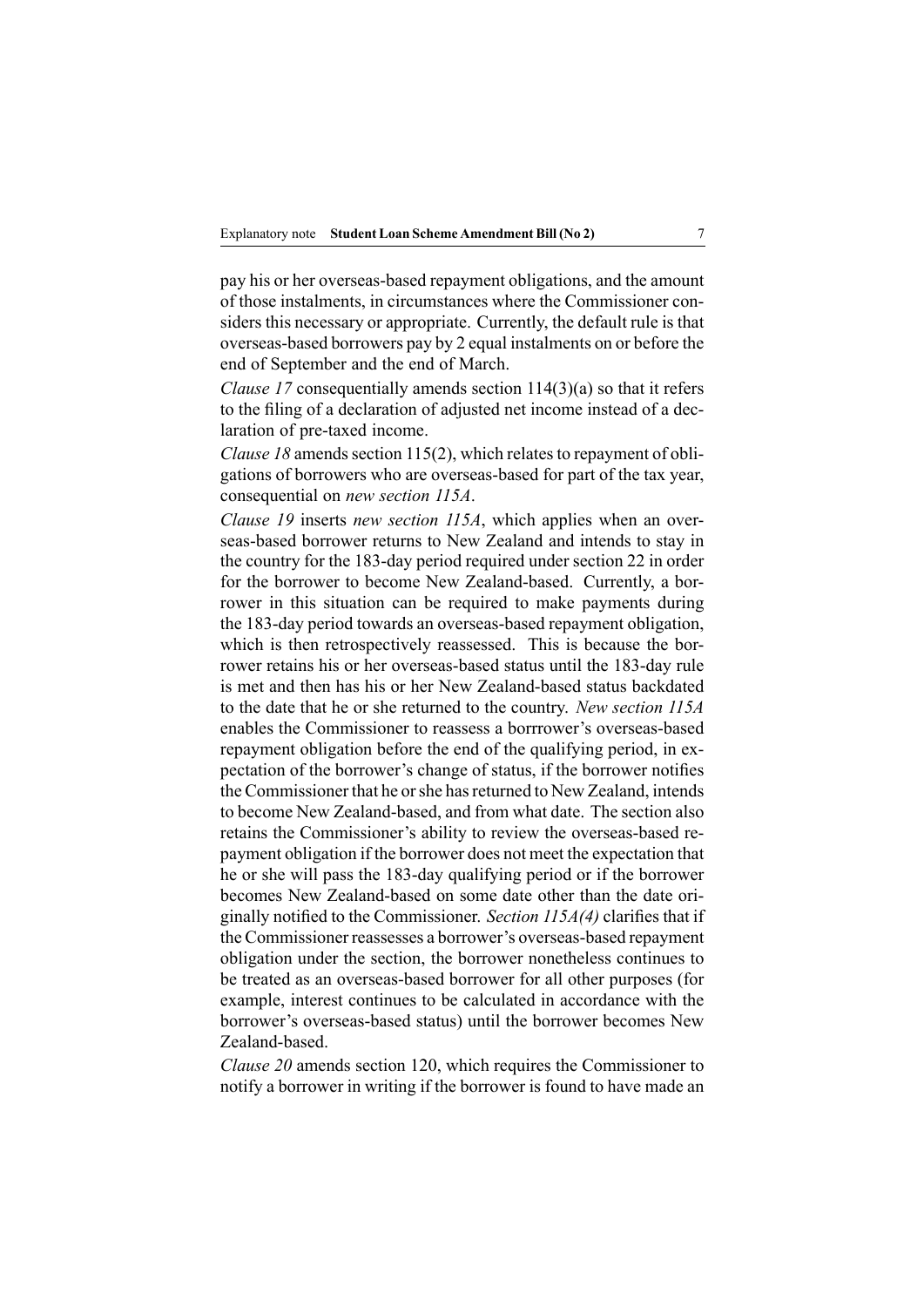| <b>Student Loan Scheme Amendment</b> |                  |
|--------------------------------------|------------------|
| Bill $(No 2)$                        | Explanatory note |

excess repayment. The effect of the amendment is that the Commissioner's obligation to notify only applies if <sup>a</sup> borrower is subject to *new subpart 2* (ie, is <sup>a</sup> New Zealand-based borrower who has income other than, or as well as, salary or wages) and is therefore subject to an end-of-year square-up of his or her paymen<sup>t</sup> obligations (unlike borrowers who are overseas-based or who are predominantly wage or salary earners and have their repaymen<sup>t</sup> obligations set at the beginning of the year).

*Clause* 21 amends section 132, which gives a borrower who has made an excess repaymen<sup>t</sup> the option of having the repaymen<sup>t</sup> refunded or having it transferred to satisfy <sup>a</sup> future repaymen<sup>t</sup> obligation. Currently, the section requires borrowers to make this choice within 6 months of being notified of the excess repaymen<sup>t</sup> under section 120. The effect of the amendment is to require borrowers to make the choice by the later of 6 months from the date that they are notified under section 120 or 6 months after the end of the tax year that the excess paymen<sup>t</sup> is for.

*Clause 22* amends section 144 so that the Commissioner has the discretion not to collect <sup>a</sup> repaymen<sup>t</sup> obligation or par<sup>t</sup> of <sup>a</sup> repaymen<sup>t</sup> obligation if the amount involved is \$20 or more, but less than \$344. Currently, the Commissioner has no discretion if the amount is exactly \$20.

*Clause 23* amends section 154, which enables borrowers with unpaid amounts to enter into an arrangemen<sup>t</sup> with the Commissioner to pay by instalments. The amendment enables <sup>a</sup> borrower to also enter into <sup>a</sup> pre-emptive arrangemen<sup>t</sup> in relation to an amount where the amount is not ye<sup>t</sup> due but the borrower knows that he or she will not be able to meet the paymen<sup>t</sup> obligation in full and on time.

*Clause 24* amends section 155, which relates to late filing penalties for certain declarations. The effect of the amendment is that penalties no longer apply for borrowers who do not declare their worldwide income by the required date.

*Clause 25* amends section 156 consequential on the amendment to section 155.

*Clause 26* amends section 161 to provide for relief from the imposition of <sup>a</sup> student loan shortfall penalty (either by way of reduction or removal) where <sup>a</sup> borrower has successfully disputed the imposition of <sup>a</sup> shortfall penalty for income tax. Currently, the section only pro-

8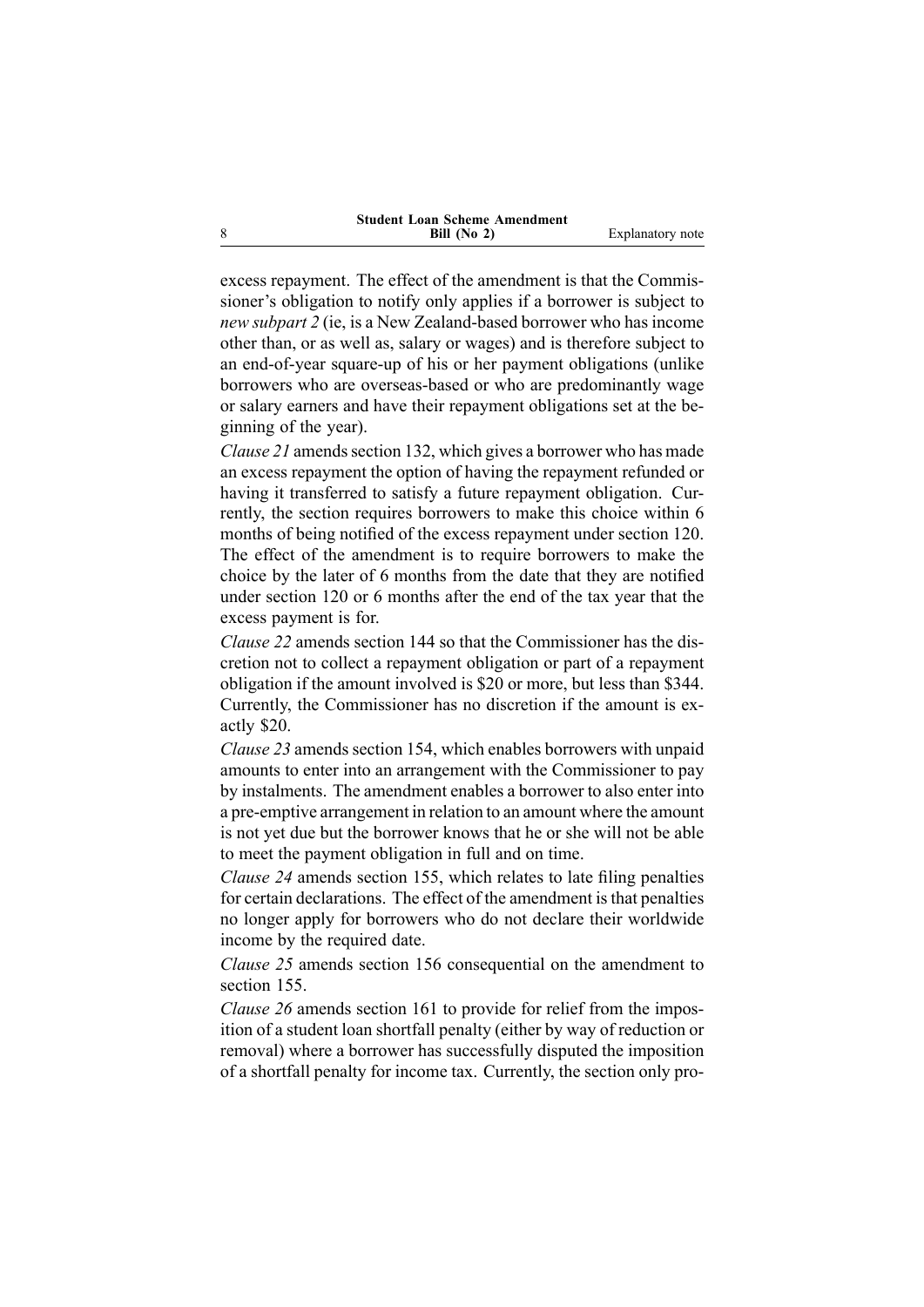vides for relief if <sup>a</sup> borrower has successfully challenged (as opposed to disputed) the imposition of such <sup>a</sup> shortfall penalty.

*Clause 27* replaces the cross-heading above section 27 so that the cross-heading that refers not only to rights to challenge but also to challenge procedures.

*Clause 28* inserts *new section 174A*, which provides that challenges under the Act must follow the same procedures as challenges under the Inland Revenue Acts (as set out in Part 8A of the Tax Administration Act 1994). The effect is that challenges will be determined by the relevant court. Currently, section 188 of the Act allows the Commissioner to allow or disallow <sup>a</sup> challenge.

*Clause 29* inserts *new section 182A*, which provides for borrowers to challenge <sup>a</sup> decision of the Commissioner under section 107B not to gran<sup>t</sup> the borrower <sup>a</sup> repaymen<sup>t</sup> holiday.

*Clause 30* removes the power of the Commissioner to allow or disallow <sup>a</sup> challenge, as <sup>a</sup> consequence of the amendment made by *clause 28*.

*Clause*  $31$  amends section 191(1) to ensure that the repayment obligations on all salary and wage payments are limited to the loan balance as at the last day of the month that the pay period falls in. Currently, the section applies to borrowers who derive only salary and wages in <sup>a</sup> tax year whereas it is intended to apply to all salary and wage deductions.

*Clause 32* inserts *new section 193C*. Thisrequires <sup>a</sup> borrower, if his or her contact details change, to notify the Commissioner of the changed details.

*Clause 33* amends section 204, which authorises the Commissioner to recall or demand repaymen<sup>t</sup> of all or any par<sup>t</sup> of <sup>a</sup> loan balance or loan advance, to ensure that it applies to contracts signed on, as well as those signed before or after, the date that the section came into force.

*Clause 34* amends section 208, which provides for disclosure of information between the Inland Revenue Department and the New Zealand Customs Service for information-matching purposes. The amendment adds, as one of the purposes of the section, assisting the Commissioner to locate borrowers who are in serious default in relation to student loans, as they enter or leave New Zealand.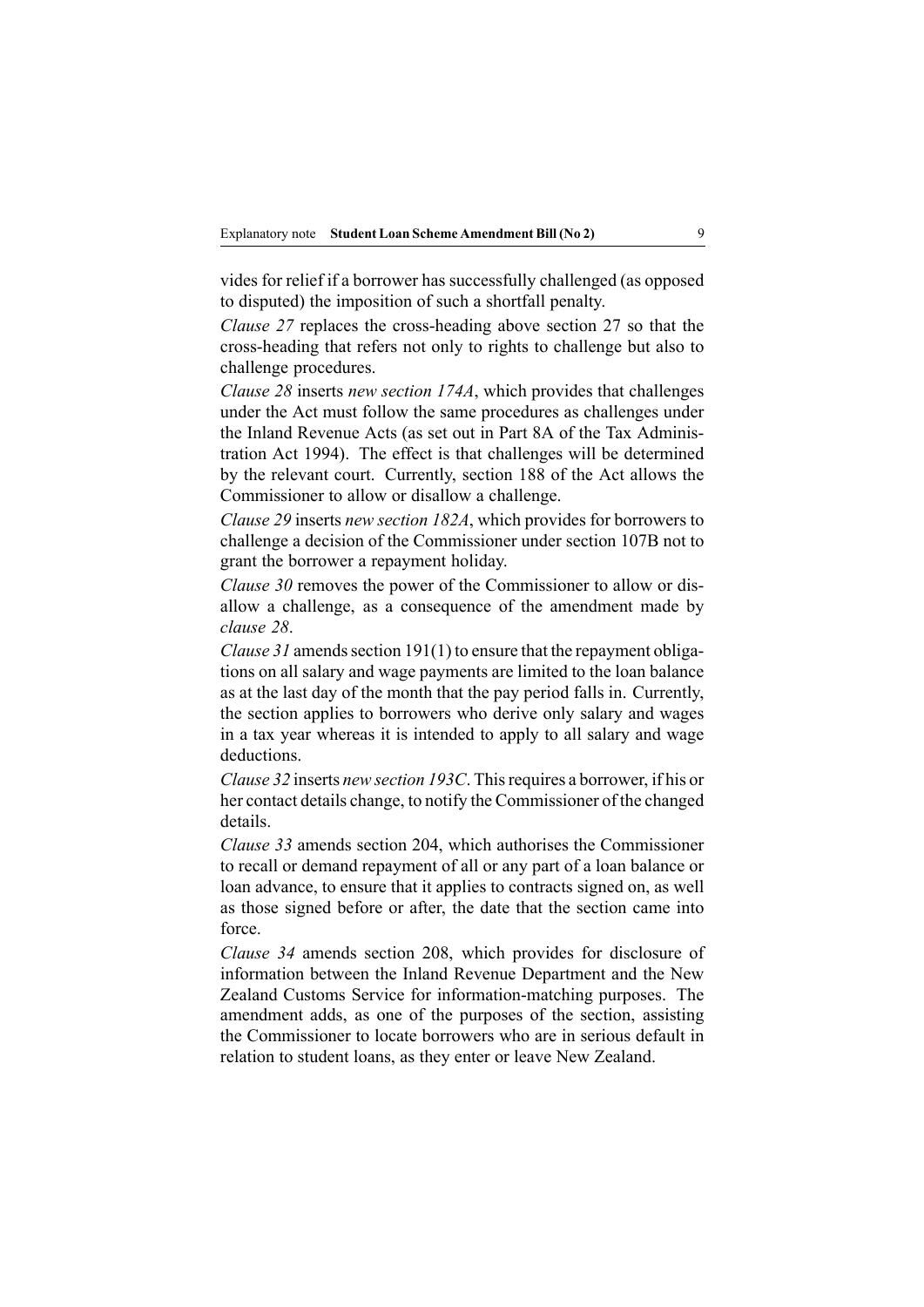| <b>Student Loan Scheme Amendment</b> |                  |
|--------------------------------------|------------------|
| Bill $(No 2)$                        | Explanatory note |

*Clause 35* , which is deemed to have come into force on 1 April 2012, amends the regulation-making power in section 215 by including *new section 16A* and section 107A in the list of provisions in paragraph (d) under which regulations may be made specifying requirements for further information to be provided. Section 107A relates to the requirement for <sup>a</sup> borrower to nominate <sup>a</sup> contact person at the time of making an application for <sup>a</sup> repaymen<sup>t</sup> holiday if the borrower intends to be overseas-based. *New section 16A* (inserted by section 7 of the Student Loans Scheme Amendment Act 2012 with effect from 1 January 2013) requires <sup>a</sup> loan manager in certain circumstances to notify the Commissioner of details held about the borrower's contact person.

*Clause 36* repeals section 221, which, but for its repeal, would have had the effect of amending the Act in accordance with the provisions in Schedule 7 with effect from 1 April 2013. The substance of the amendments in Schedule 7 that are still intended to proceed on 1 April 2013, is carried forward into the provisions in *Part 2* of the Bill. These provisions also incorporate relevant changes that would have been made on 1 April 2013 by section 57 of the Student Loan Scheme Amendment Act 2012.

*Clauses 37 and 38*, respectively, repeal Schedules 3 and 4. These schedules relate to the application of provisional tax rules to interim payments of pre-taxed income (Schedule 3) and other income (Schedule 4). Consequential on *new subpart 2*, *clause 37* substitutes *new Schedule 4*, as set out in *Schedule 2*, which deals with the application of the provisional tax rules to adjusted net income.

*Clause 39* amends Schedule 6, which comprises savings and transitional provisions.

*Clause* 39(1) recasts clause 6 to omit subclause (1)(b). This provision is no longer required because the intended change from <sup>a</sup> tax-year regime to <sup>a</sup> whole-of-debt regime is no longer proceeding (*see* the analysis of *clause 51*).

*Clause 39(2)* amends clause 12 of Schedule 6 to clarify how instalment arrangements that are entered into by borrowers between 1 April 2012 and 31 March 2013, but require some payments to be made after 1 April 2013, will be treated following the introduction of the new instalment and late paymen<sup>t</sup> of interest rules from 1 April 2013 (*see clause 56*). The effect is that if <sup>a</sup> borrower keeps to the terms of the arrangemen<sup>t</sup> entered into with the Commissioner inter-

10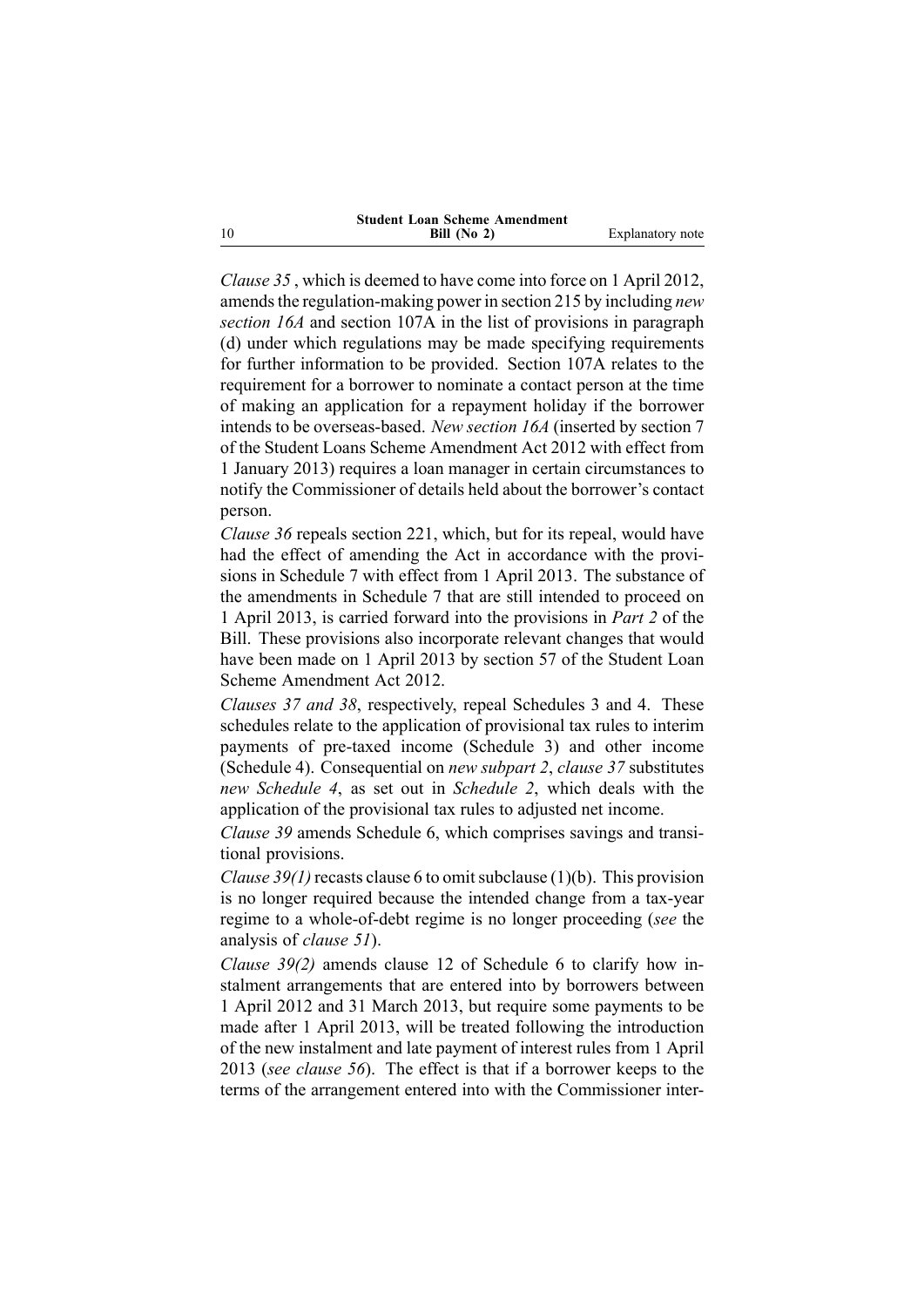est imposed during the instalment arrangemen<sup>t</sup> will be written off in keeping with the current practice. However, if the borrower fails to pay an instalment on time, the late paymen<sup>t</sup> interest rules applying during the period the instalment remains in default will be applied.

*Clause 40* repeals Schedule 7 consequential on the repeal of section 221 by *clause 35*.

*Clause 41* consequentially amends the Act as set out in *Schedule 1* of the Bill.

*Clause 42* amends <sup>a</sup> reference in the Accident Compensation Act 2001 consequential on the replacement of subparts 2 and 3 of Part 2 with *new subpart 2*.

*Clauses 43 to 46* amend the Customs and Excise Act 1996 to provide for information matching between Customs and the Inland Revenue Department (*clause 45*) and to allow the Commissioner direct access to departure and arrival information (*clause 46*) to assist the Commissioner to locate borrowers who are in serious default (as defined in *clause 44*), as they enter or leave New Zealand.

*Clause 47* amends the Privacy Act 1993 section 103(1C). Currently, this section has the effect of ensuring that the Commissioner of Inland Revenue is not constrained by section 103(1) of that Act from taking immediate action to recover financial support, under the Child Support Act 1991, owing by a person who is identified through the information-matching and direct access to information provisions that apply under sections 280K and 280L of the Customs and Excise Act 1996. *Clause 47* amends section 103(1)(C) to ensure that the Commissioner is in the same position for the purposes of taking action to recover money owed by <sup>a</sup> borrower in serious default under the Student Loan Scheme Act 2011 if the borrower is identified under the equivalent information-matching and access to information provision that applies under the amendments to section 280H of the Customs and Excise Act 1996.

*Clause 48* repeals section 57 of the Student Loan Scheme Amendment Act 2012, which amended Schedule 7 from 1 April 2013 (*see* the analysis of *clause 36*).

*Clause 49* consequentially amends the Tax Administration Act 1994 to replace references to pre-taxed and other income with <sup>a</sup> reference to adjusted net income. It also amends the Schedule of that Act to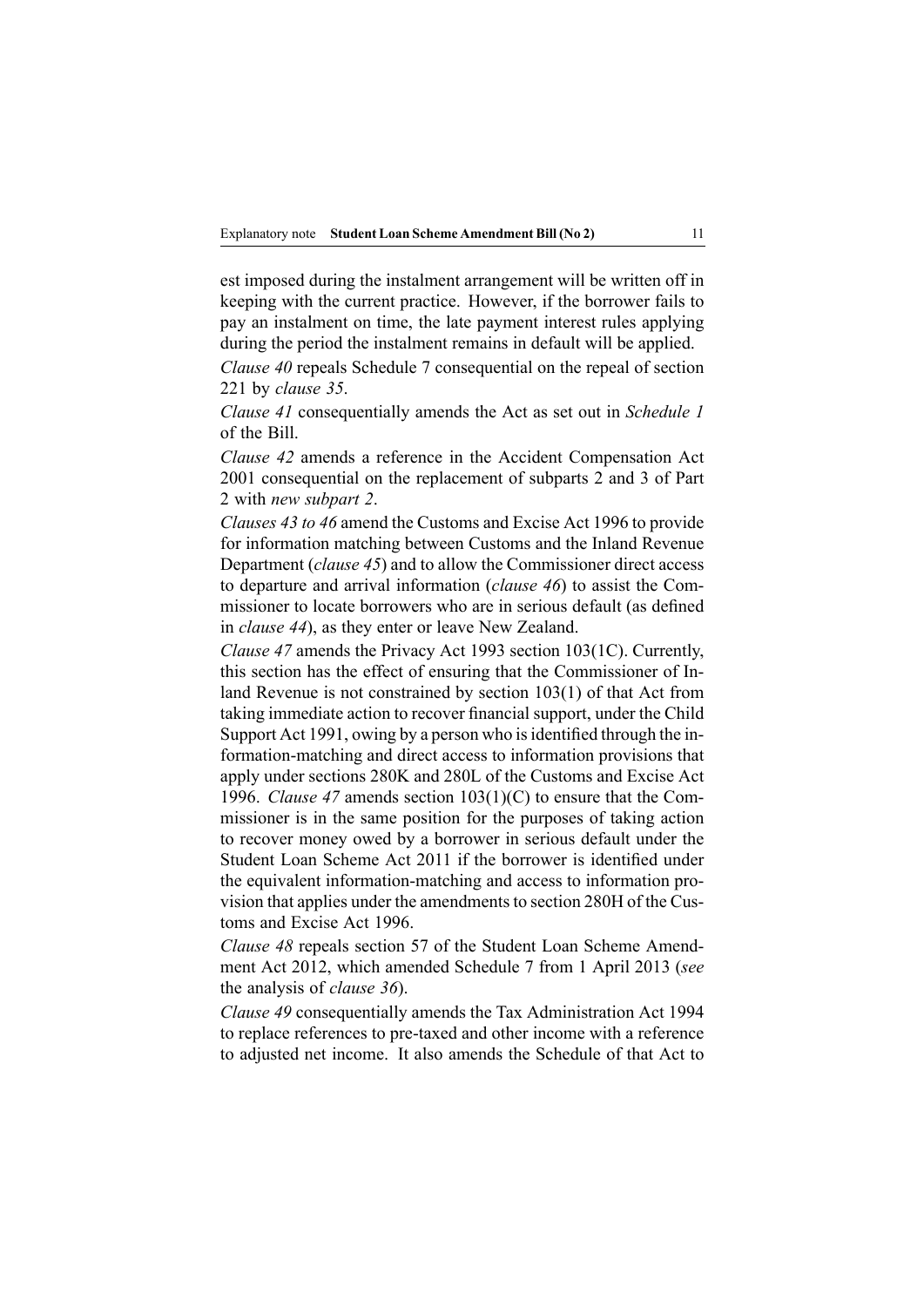restore the Student Loan Scheme Act 1992 to the list of Acts that are considered as Inland Revenue Acts.

# **Part 2 Amendments that apply for 2013–2014 and later tax years**

*Clause 50* amends the meaning given to the terms consolidated loan balance, loan balance, and repaymen<sup>t</sup> obligation and also inserts <sup>a</sup> definition for the term underestimation penalty in section 4(1), arising from changes made by *Part 2* of the Bill.

*Clause 51* amends the meaning of unpaid amount in section 5. This amendment is different from the amendment that clause 1 of Schedule 7 of the 2011 Act would have been made to this term from 1 April 2013.

First, the amendment affects what late paymen<sup>t</sup> interest may be charged on. Under the amendment made by *clause 51*, late paymen<sup>t</sup> interest for borrowers required to make instalment payments during the year (overseas-based borrowers, and New Zealand-based borrowers who are not solely salary or wage earners but derive other income, or who derive only other income) will continue to apply only from the last instalment date, rather than from each instalment date (as would have been the case, from 1 April 2013, under clause 1 of Schedule 7 of the 2011 Act). In conjunction with this change, <sup>a</sup> new underestimation penalty is introduced (*see clause 58*) and this penalty is added to the definition of unpaid amount in section 5, with the effect that late paymen<sup>t</sup> interest may be charged on it.

Secondly, the amendment has the effect that the meaning of unpaid amount will continue to reflect the current period-by-period treatment of unpaid amounts rather than, from 1 April 2013, shifting to <sup>a</sup> new aggregate treatment of unpaid amounts, as would have been the case under the amendments in clause 1 of Schedule 7 of the 2011 Act in that—

 under the current provisions of the Act, <sup>a</sup> borrower can have multiple unpaid amounts comprising different kinds of arrears (for example, interim paymen<sup>t</sup> defaults, overseas-based instalment defaults) and different periods of assessment (for example <sup>a</sup> borrower may have interim paymen<sup>t</sup> defaults for the 2012–2013 tax year and the 2013–2014 tax year). Each un-

12

•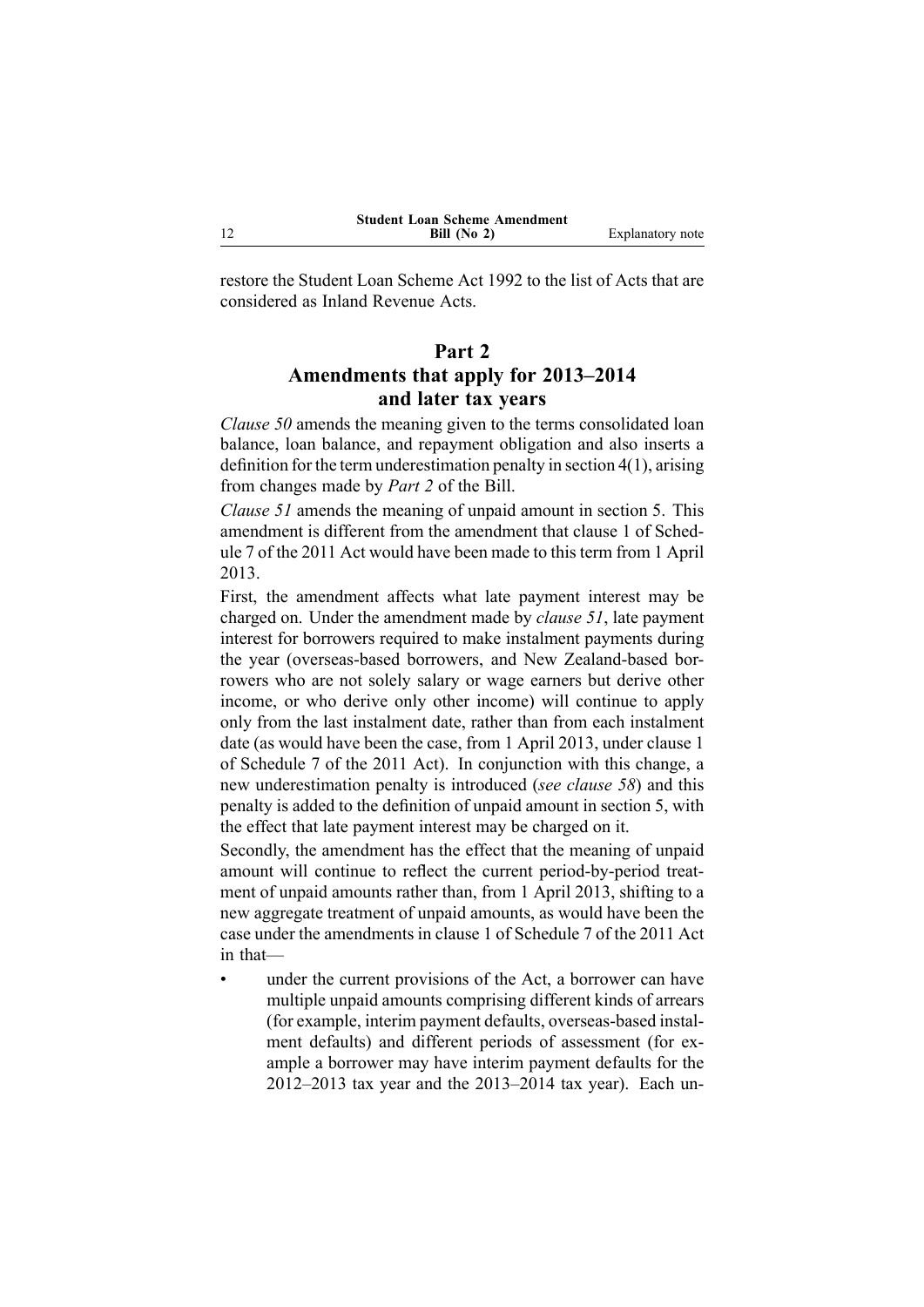paid amount is liable for late paymen<sup>t</sup> interest if that amount is \$344 or more. This is known as period-by-period treatment:

• from 1 April 2013, under the provisions of clause 1 of Schedule 7, the meaning of unpaid amount would have changed so that <sup>a</sup> borrower only had <sup>a</sup> single unpaid amount made up of all the different components in default. These amendments are not carried forward in *clause 51*.

As well as adding the new underestimation penalty to the definition of unpaid amount, *clause 51* adds an amount that must be paid in accordance with <sup>a</sup> written notification under section 52, <sup>a</sup> late filing penalty, and <sup>a</sup> student loan shortfall penalty. This has the effect that late paymen<sup>t</sup> interest may be charged on these also.

*Clause* 52 repeals section 117, with the effect that repayment deductions taken from overseas-based borrowers who receive New Zealand salary or wages cannot be offset against the borrower's overseas-based borrower repaymen<sup>t</sup> obligations from 1 April 2013.

*Clause 53* amends section 119 consequentially on the repeal of section 117.

*Clause 54* carries forward the amendments currently set out in clause 3 of Schedule 7.

*Clause 55* amends section 139 to future-proof the interest rate in that section by replacing the references to the set interest rate of .843% with the term late paymen<sup>t</sup> interest rate. This term is then defined in *new subsection (3)* as meaning the base rate plus 4%, calculated as an equivalent monthly rate and expressed as <sup>a</sup> percentage to 3 decimal places. (.843% is the monthly equivalent of an annual rate of 10.6% per annum, which is the base interest rate plus 4% at the time that the Act was passed).

*Clause 56* replaces section 141, which deals with the application of late paymen<sup>t</sup> interest on an unpaid amount where the borrower has entered into an agreemen<sup>t</sup> to pay the amount over <sup>a</sup> period of time (an instalment arrangement). Currently under the Act, these borrowers are still charged late paymen<sup>t</sup> interest on the unpaid amount, which is then all written off at the end of the arrangement. Under the replacement section, borrowers will be charged late paymen<sup>t</sup> interest but at the reduced rate of the base interest rate plus 2% (*new section 141(2)*), instead of the base interest rate plus 4% as provided in *new section 139(3)*.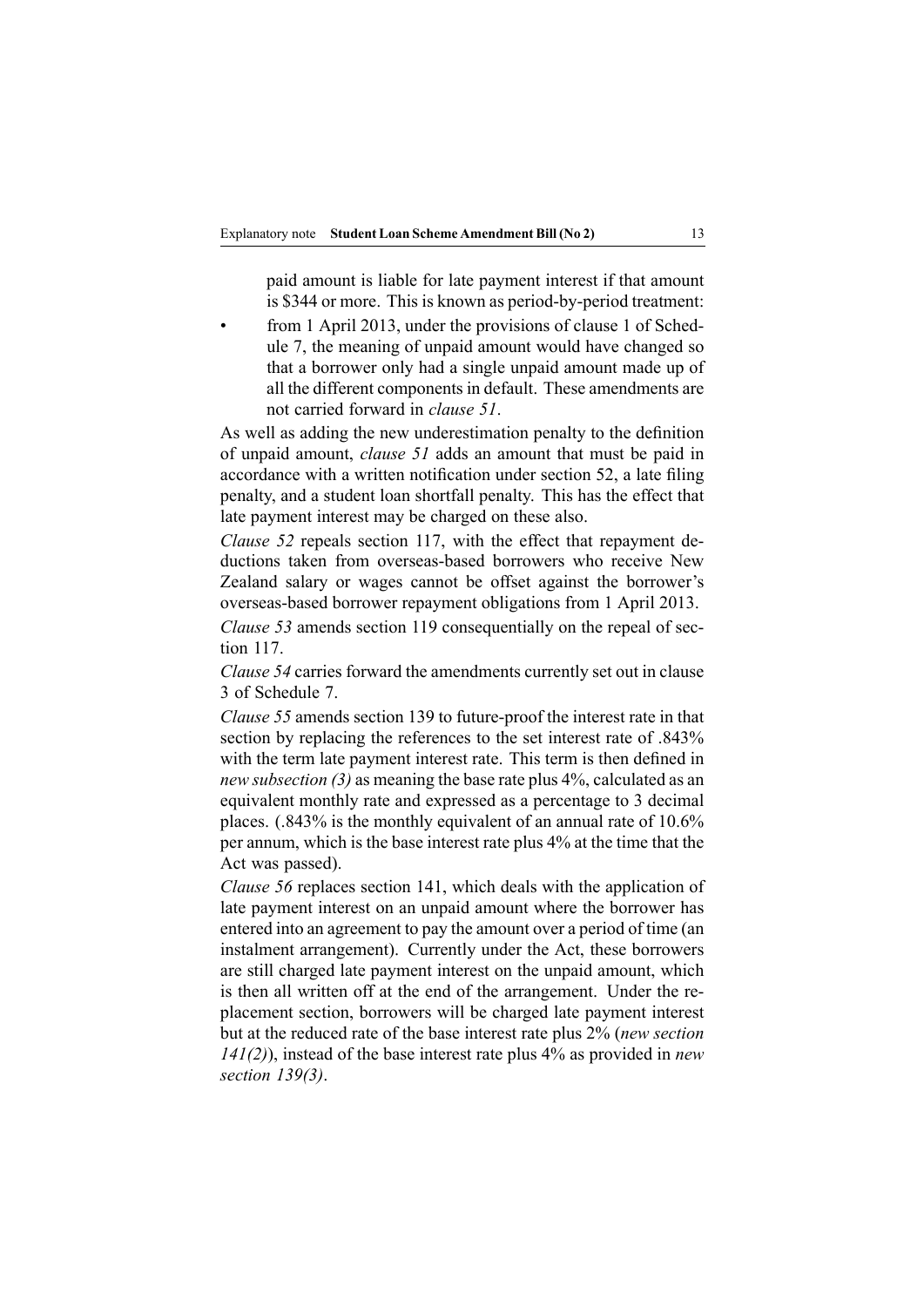|    | <b>Student Loan Scheme Amendment</b> |                  |
|----|--------------------------------------|------------------|
| 14 | Bill $(No 2)$                        | Explanatory note |

*Clause 57* carries forward the amendment to the Act currently set out in clause 6 of Schedule 7; it replaces section 146.

*Clause 58* inserts *new section 161A*, which provides that <sup>a</sup> borrower is liable to pay an underestimation penalty (calculated in accordance with the formula in the section), if the borrower has underestimated his or her end-of-year repaymen<sup>t</sup> obligation in respec<sup>t</sup> of <sup>a</sup> tax year to the extent that meets the criteria set out in *new section 161A(1)*.

*Clauses 59 and 60* carry forward the amendments to the Act currently set out in clauses 7 and 8 of Schedule 7. These replace section 194 (with *new sections 194 to 194D*) and section 197. The only change made to these original amendments is in *new section 194*, where an underestimation penalty is added to the definition of current year obligations for the purposes of *new sections 194A to 194D*. *Clause 61* carries forward the amendment in clause 9 of Schedule 7; it repeals section 219.

*Clause 62* Repeals clause 6(1)(b) of Schedule 6 (which deals with savings and transitional provisions). This provision was included in the Schedule in preparation for the changes to the regime for unpaid amounts (from <sup>a</sup> tax-year regime to <sup>a</sup> whole-of-debt regime) that would have resulted from the commencement of certain provisions in Schedule 7 on 1 April 2013 (*see* the analysis of *clause 51*). These provisions are repealed by the Bill and therefore clause  $6(1)(b)$ of Schedule 6 is no longer required.

#### **Part 3**

## **Amendments that apply for 2014–2015 and later tax years**

*Clauses 63 to 66* come into force on 1 April 2014 and apply for the 2014–2015 and later tax years. These clauses have the effect of broadening the definition of income for student loan repaymen<sup>t</sup> purposes to include certain types of income that are not currently taken into account for the purposes of calculating <sup>a</sup> borrower's repaymen<sup>t</sup> obligation. This has the effect of largely aligning with the definition of income used for Working for Families tax credits. This is done by replacing the definition of adjusted net income in *new section 73* (as substituted from 1 April 2012 by *clause 13* of the Bill) with <sup>a</sup> new definition providing that adjusted net income has the same meaning as net income in section YA 1 of the Income Tax Act 2007 but with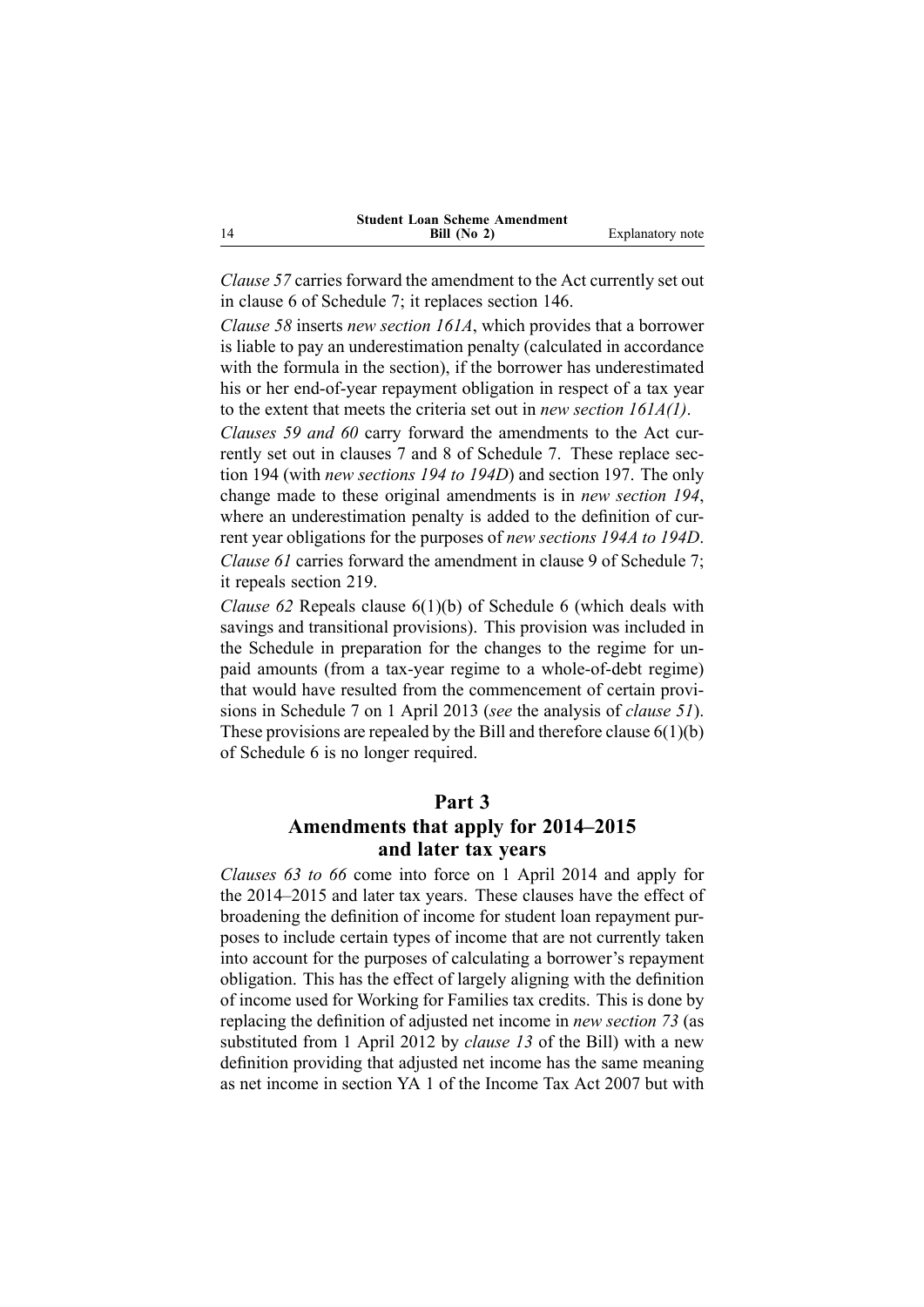the adjustments set out in *new Schedule 3* of the Act (inserted by *clause 66*), and excluding salary and wages.

Under the amendment, the definition of income for student loan purposes is broadened to include the following types of income:

- •attributed company income:
- •attributed trust income:
- • major fringe benefits received by shareholder-employees in closely held companies:
- •unlocked portfolio investment entity income:
- • tax-exempt salary and wages under international agreements (such as salaries received by employees of international organisations like the OECD):
- •certain overseas pensions:
- •main income equalisation scheme deposits:
- •50% of non-taxable private pensions and annuities:
- • distributions from <sup>a</sup> retirement savings scheme when the person has retired early:
- •distributions from trusts, not being beneficiary income, where the recipient is not the settlor:
- • distributions from superannuation schemes that relate to contributions made by <sup>a</sup> person's employer within the last 2 years, when the person has not retired (excluding KiwiSaver and locked-in superannuation schemes).

Incorporating the Income Tax Act 2007 definition of net income in the definition of adjusted net income in the *new section 73* meansthat there is no longer any need for the definition to refer to annual gross income minus annual gross deductions (as in the definition applying from 1 April 2012 (*see clause 13*, *new section 73*)) because that is what net income is. *Clause 63* therefore repeals the definitions of annual gross income and annual total deduction in section 4 (along with the definition of pre-taxed income, which remains in the Act until 1 April 2014 for the purposes of *new section 73(5)*) and *clause 65* consequentially amends the Act to reflect the removal of these terms.

*Clause 66* inserts *new Schedule 3* of the Act, which sets out the adjustments for the purposes of *new section 73*.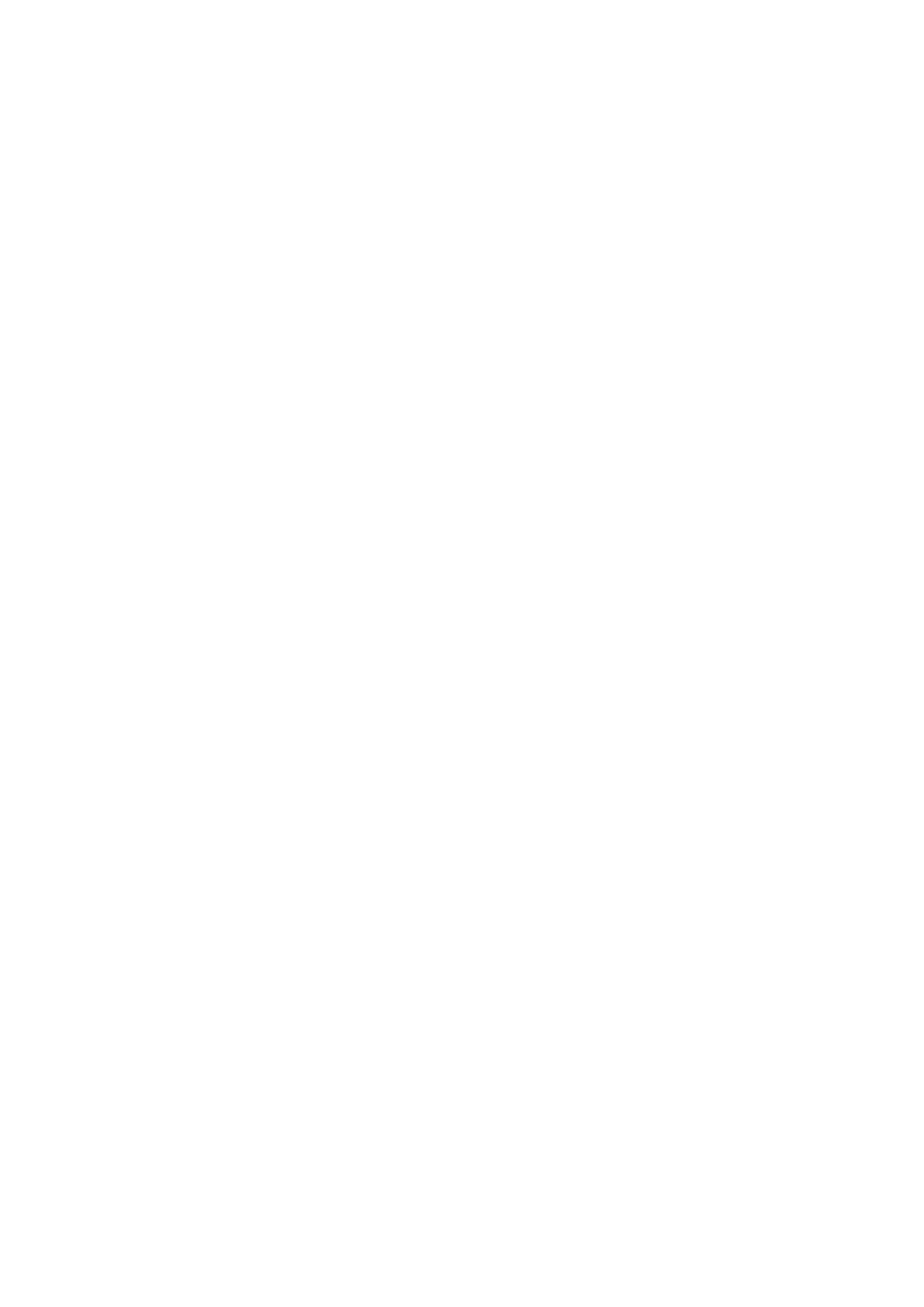# *Hon Peter Dunne*

# **Student Loan Scheme Amendment Bill (No 2)**

Government Bill

## **Contents**

|    |                                                                                                         | Page |
|----|---------------------------------------------------------------------------------------------------------|------|
| 1  | Title                                                                                                   | 6    |
| 2  | Commencement                                                                                            | 6    |
|    | Part 1                                                                                                  |      |
|    | <b>Amendments to principal Act</b>                                                                      |      |
| 3  | Principal Act                                                                                           | 6    |
| 4  | Application of provisions deemed to have come into force<br>on 1 April 2012                             | 6    |
| 5  | Section 2 amended (Commencement)                                                                        | 6    |
| 6  | Section 4 amended (Interpretation)                                                                      | 7    |
| 7  | Section 5 amended (Meaning of unpaid amount)                                                            | 8    |
| 8  | Section 15 amended (Right to cancel loan contract)                                                      | 8    |
| 9  | Section 28 amended (Borrower to notify Commissioner of<br>absence from New Zealand of 184 or more days) | 8    |
| 10 | Section 31 amended (Repayment obligations that apply                                                    | 8    |
|    | to New Zealand-based borrowers and overseas-based<br>borrowers)                                         |      |
| 11 | Section 32 amended (Interrelationship between subparts<br>1 to 3)                                       | 8    |
| 12 | Section 67 amended (Procedure if significant<br>over-deduction made)                                    | 9    |
| 13 | Subparts 2 and 3 of Part 2 replaced                                                                     | 9    |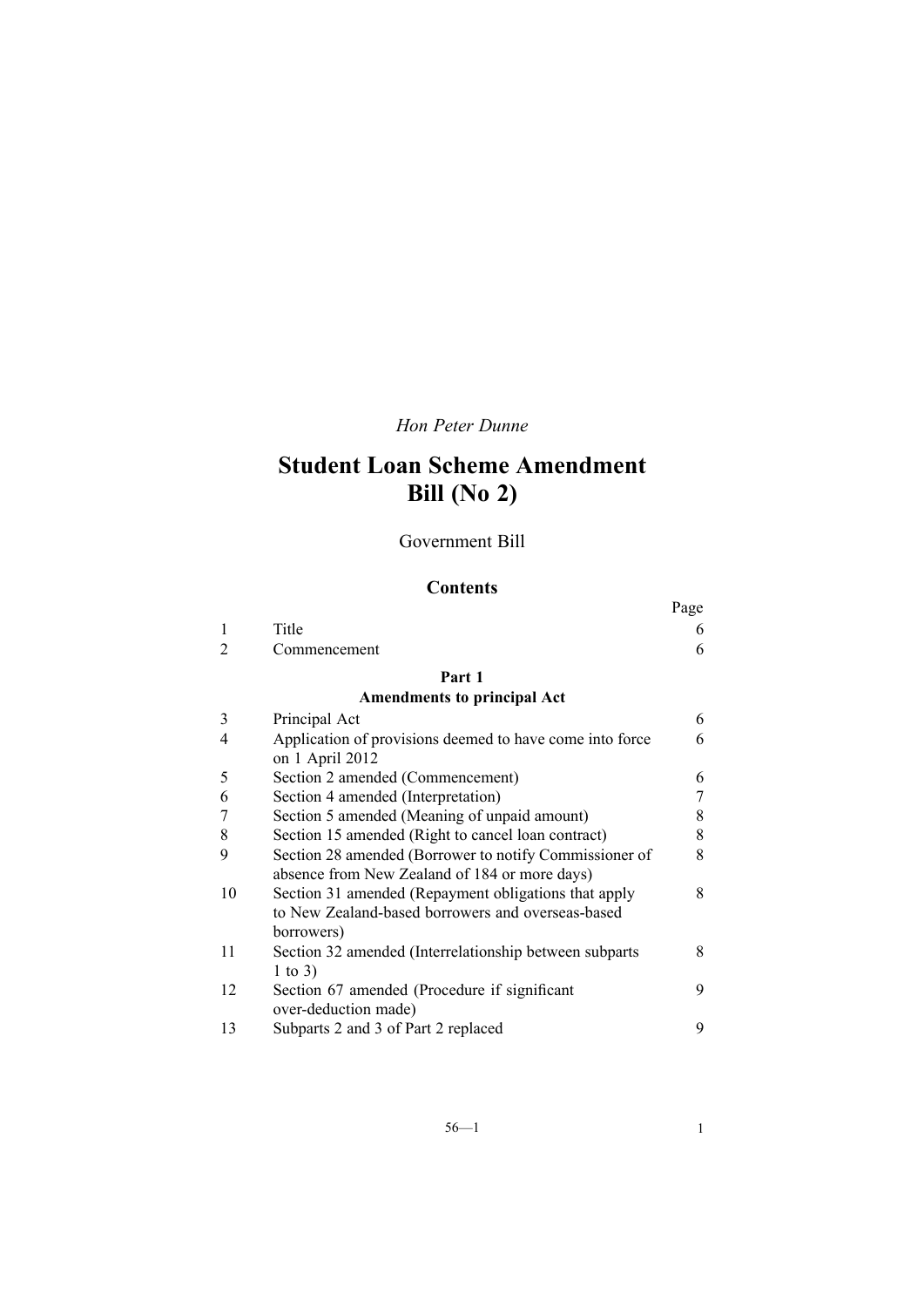[Subpart](#page-24-0) 2—[Repayment](#page-24-0) obligations for New [Zealand-based](#page-24-0) borrowers with income other than, or as well as, [salary](#page-24-0) or wages 72 [Application](#page-24-0) of this subpart [9](#page-24-0) 73 [Meaning](#page-24-0) of adjusted net income [9](#page-24-0) 74 [Declaration](#page-25-0) of adjusted net income [10](#page-25-0) 75 Extension of time for making [declaration](#page-26-0) of [adjusted](#page-26-0) net income [11](#page-26-0) 76 [Commissioner](#page-26-0) to assess borrower's end-of-year repaymen<sup>t</sup> [obligation](#page-26-0) [11](#page-26-0) 77 Calculation of borrower's [end-of-year](#page-27-0) repaymen<sup>t</sup> [obligation](#page-27-0) if salary or wages less than annual repaymen<sup>t</sup> [threshold](#page-27-0) [12](#page-27-0) 78 Calculation of borrower's [end-of-year](#page-27-0) repaymen<sup>t</sup> [obligation](#page-27-0) where salary or wages equal to or more than annual [repaymen](#page-27-0)<sup>t</sup> threshold [12](#page-27-0) 79 Payment of [end-of-year](#page-28-0) repaymen<sup>t</sup> obligation [13](#page-28-0) 80 [Calculation](#page-29-0) of terminal payment for tax year [14](#page-29-0) 81 Due date for [terminal](#page-29-0) payment [14](#page-29-0) 82 [Calculation](#page-29-0) of interim payments for next tax year [14](#page-29-0) 83 [Commissioner](#page-30-0) may assess interim payments if information for [preceding](#page-30-0) year not provided [15](#page-30-0) 84 Due dates for [paymen](#page-31-0)<sup>t</sup> of interim payments [16](#page-31-0) 85 [Commissioner's](#page-32-0) powers in relation to due dates [17](#page-32-0) 86 Interim [paymen](#page-32-0)ts to be paid in same manner as prov[isional](#page-32-0) tax [17](#page-32-0) 87 [Consequence](#page-33-0) of failure to meet repaymen<sup>t</sup> [obligations](#page-33-0) [18](#page-33-0) 14 Section 110 amended [\(Repayment](#page-33-0) obligations of [overseas-based](#page-33-0) borrowers) [18](#page-33-0) 15 Section 111 amended [\(Exceptions](#page-34-0) to repaymen<sup>t</sup> obligations of [overseas-based](#page-34-0) borrowers) [19](#page-34-0) 16 Section 112 amended [\(Repayment](#page-34-0) to be made by [instalments\)](#page-34-0) [19](#page-34-0) 17 Section 114 amended [\(Notification](#page-35-0) of worldwide income by New [Zealand-based](#page-35-0) non-resident borrowers) [20](#page-35-0) 18 Section 115 amended [\(Repayment](#page-35-0) obligations of borrowers who are [overseas-based](#page-35-0) for par<sup>t</sup> of tax year) [20](#page-35-0) 19 New section 115A inserted [\(Reassessment](#page-35-0) of [overseas-based](#page-35-0) borrower's repaymen<sup>t</sup> obligation in year of return to New [Zealand\)](#page-35-0) [20](#page-35-0)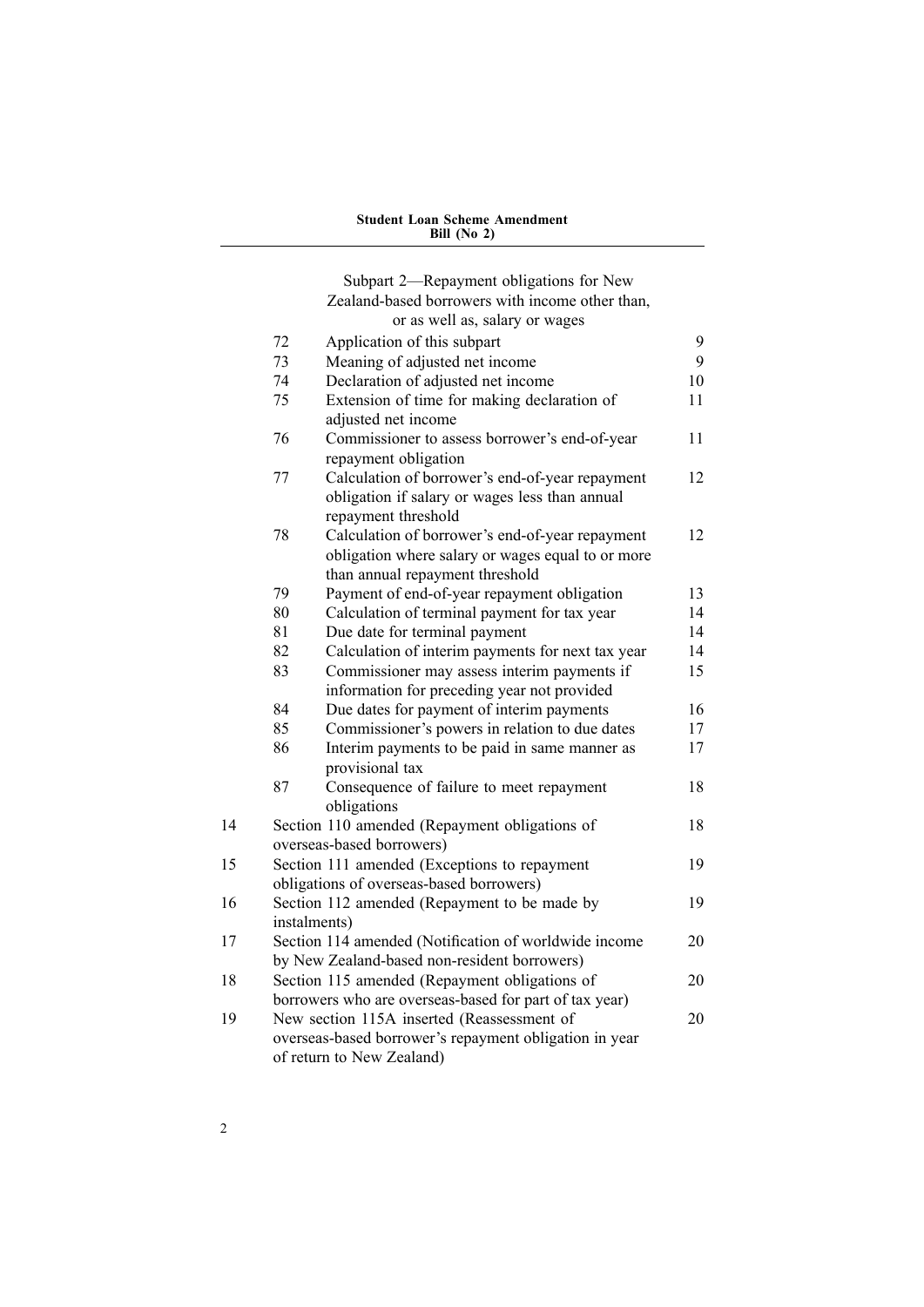|    | 115A          | Reassessment of borrower's overseas-based<br>repayment obligations in year of return to New<br>Zealand                                                    | 20 |
|----|---------------|-----------------------------------------------------------------------------------------------------------------------------------------------------------|----|
| 20 |               | Section 120 amended (Commissioner must notify<br>borrower of excess repayment)                                                                            | 21 |
| 21 |               | Section 132 amended (Borrower may receive refund or<br>apply excess repayment to future repayment obligations)                                            | 21 |
| 22 |               | Section 144 amended (Power of Commissioner in relation<br>to small amounts)                                                                               | 22 |
| 23 | arrangement)  | Section 154 amended (Application for instalment                                                                                                           | 22 |
| 24 | declarations) | Section 155 amended (Late filing penalty for certain                                                                                                      | 22 |
| 25 | penalty)      | Section 156 amended (Due dates for payment of late filing                                                                                                 | 22 |
| 26 |               | Section 161 amended (Student loan shortfall penalty<br>reduced or removed to reflect change to shortfall penalty)                                         | 22 |
| 27 |               | Cross-heading above section 174 replaced                                                                                                                  | 22 |
| 28 |               | New section 174A inserted (Part 8A of Tax Administration<br>Act 1994 applies to challenges under this Act)                                                | 23 |
|    | 174A          | Part 8A of Tax Administration Act 1994 applies<br>to challenges under this Act                                                                            | 23 |
| 29 |               | New section 182A inserted (Challenge to decision<br>concerning repayment holiday)                                                                         | 23 |
|    | 182A          | Challenge to decision concerning repayment<br>holiday                                                                                                     | 23 |
| 30 | challenges)   | Section 188 repealed (Commissioner's decision on                                                                                                          | 23 |
| 31 |               | Section 191 amended (Limit on repayment obligation for<br>pay period or tax year)                                                                         | 23 |
| 32 |               | New section 193C inserted (Changes relating to contact<br>details of borrower)                                                                            | 23 |
|    | 193C -        | Changes relating to contact details of borrower                                                                                                           | 23 |
| 33 |               | Section 204 amended (Commissioner may exercise rights<br>in loan contracts to recall loans)                                                               | 24 |
| 34 |               | Section 208 amended (Disclosure of information between<br>Inland Revenue Department and New Zealand Customs<br>Service for information-matching purposes) | 24 |
| 35 |               | Section 215 amended (Regulations)                                                                                                                         | 24 |
| 36 |               | Section 221 repealed (Amendments to this Act)                                                                                                             | 24 |
| 37 |               | Schedule 3 repealed                                                                                                                                       | 24 |
| 38 |               | Schedule 4 replaced                                                                                                                                       | 24 |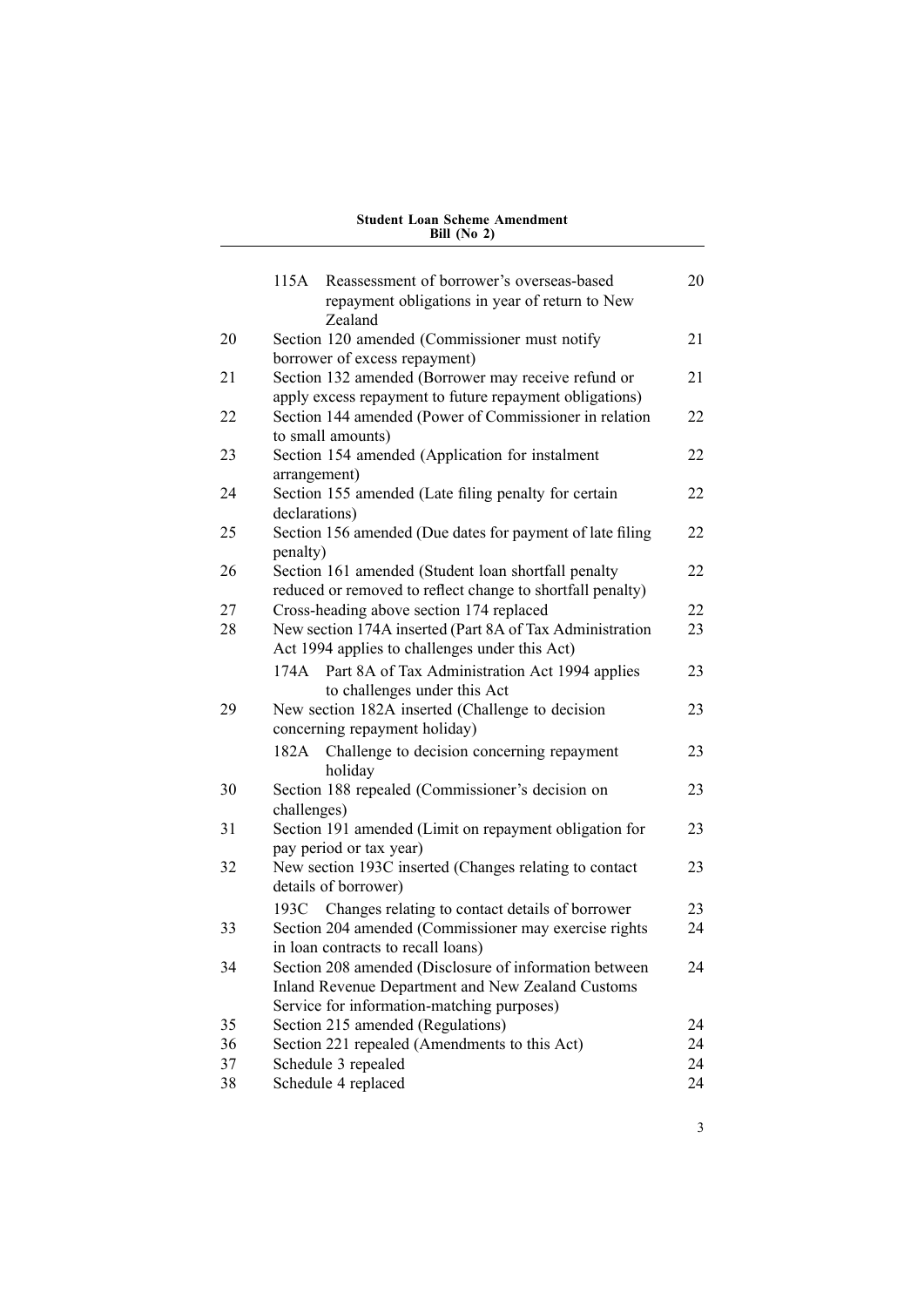| 39<br>40<br>41 | Schedule 6 amended<br>Schedule 7 repealed<br>Consequential amendments to principal Act                                                  | 25<br>25<br>25 |
|----------------|-----------------------------------------------------------------------------------------------------------------------------------------|----------------|
|                | Amendments to other Acts                                                                                                                |                |
| 42             | Accident Compensation Act 2001 amended                                                                                                  | 25             |
| 43             | Customs and Excise Act 1996 amended                                                                                                     | 26             |
| 44             | Section 280G amended (Defined terms for sections 280H<br>and 280I)                                                                      | 26             |
| 45             | Section 280H amended (Disclosure of arrival and<br>departure information for purposes of Student Loan<br>Scheme Act 2011)               | 26             |
| 46             | Section 280I amended (Direct access to arrival and<br>departure information for purposes of Student Loan<br>Scheme Act 2011)            | 27             |
| 47             | Privacy Act 1993 amended                                                                                                                | 27             |
| 48             | Student Loan Scheme Amendment Act 2012 amended                                                                                          | 27             |
| 49             | Tax Administration Act 1994 amended                                                                                                     | 28             |
|                | Part 2                                                                                                                                  |                |
|                | Amendments to principal Act that apply for 2013-2014                                                                                    |                |
|                | and later tax years                                                                                                                     |                |
| 50             | Section 4 amended (Interpretation)                                                                                                      | 28             |
| 51             | Section 5 amended (Meaning of unpaid amount)                                                                                            | 28             |
| 52             | Section 117 repealed (Overseas-based borrower's standard<br>and Commissioner deductions satisfy overseas-based<br>repayment obligation) | 29             |
| 53             | Section 119 amended (meaning of excess repayment)                                                                                       | 29             |
| 54             | Sections 134 to 137 and cross-heading replaced                                                                                          | 29             |
|                | Loan interest charged for borrowers who are<br>overseas-based                                                                           |                |
|                | 134<br>Loan interest charged for borrowers who are<br>overseas-based                                                                    | 29             |
|                | 135<br>Loan interest calculated daily and charged and<br>compounded monthly                                                             | 29             |
|                | 136<br>Notification that loan interest has compounded                                                                                   | 30             |
|                | 137<br>Loan interest written off for quick repayment of<br>consolidated loan balance                                                    | 30             |
| 55             | Section 139 amended (Late payment interest charged on<br>unpaid amount)                                                                 | 30             |
| 56             | Section 141 replaced (Monthly late payment interest<br>written off if instalment arrangement complied with)                             | 31             |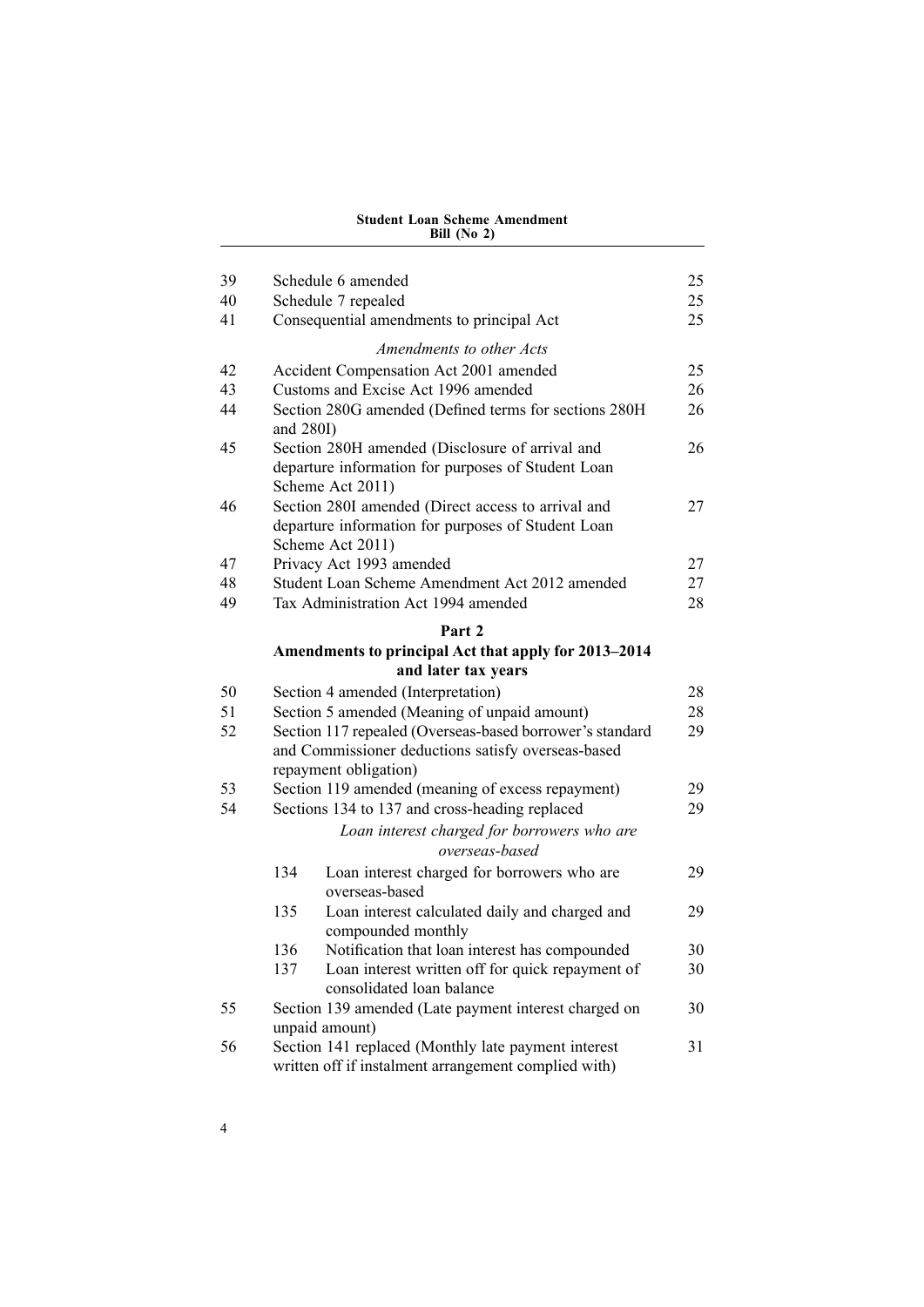|    | 141      | Late payment interest reduced if instalment                                        | 31 |
|----|----------|------------------------------------------------------------------------------------|----|
|    |          | arrangement complied with                                                          |    |
| 57 |          | Section 146 replaced (Commissioner may grant relief<br>from late payment interest) | 31 |
|    | 146      | Commissioner may grant relief from late payment<br>interest                        | 31 |
| 58 |          | New section 161A and cross-heading inserted                                        | 32 |
|    |          | Underestimation penalty                                                            |    |
|    | 161A     | Underestimation penalty where interim payments                                     | 32 |
|    |          | underestimated as at terminal payment date                                         |    |
| 59 |          | Section 194 replaced (Order in which salary or wage                                | 33 |
|    |          | deductions and payments offset against borrower's                                  |    |
|    |          | consolidated loan balance)                                                         |    |
|    | 194      | Definition used in sections 194A to 194D                                           | 33 |
|    | 194A     | Order in which salary or wage deduction offset                                     | 34 |
|    |          | against borrower's consolidated loan balance                                       |    |
|    | 194B     | Order in which payments offset against borrower's<br>consolidated loan balance     | 34 |
|    | 194C     | Exception to sections 194A and 194B if instalment                                  | 35 |
|    |          | arrangement entered into                                                           |    |
|    | 194D     | Manner in which salary or wage deductions and                                      | 35 |
|    |          | payments are offset                                                                |    |
| 60 |          | Section 197 replaced (Write-off of consolidated loan                               | 36 |
|    | balance) |                                                                                    |    |
|    | 197      | Write-off of consolidated loan balance                                             | 36 |
| 61 |          | Section 219 repealed (Early applications and issues of                             | 36 |
|    |          | certificates for transition to this Act)                                           |    |
| 62 |          | Schedule 6 amended                                                                 | 36 |
|    |          | Part 3                                                                             |    |
|    |          | Amendments to principal Act that apply for 2014-2015                               |    |
|    |          | and later tax years                                                                |    |
| 63 |          | Section 4 amended (Interpretation)                                                 | 36 |
| 64 |          | Section 73 replaced (Meaning of adjusted net income)                               | 37 |
|    | 73       | Meaning of adjusted net income                                                     | 37 |
| 65 |          | Amendments consequential on repeal of definitions of                               | 37 |
|    |          | annual gross income and annual total deduction                                     |    |
| 66 |          | New Schedule 3 inserted                                                            | 37 |
|    |          | <b>Schedule 1</b>                                                                  | 38 |
|    |          | <b>Consequential amendments to principal Act</b>                                   |    |
|    |          |                                                                                    |    |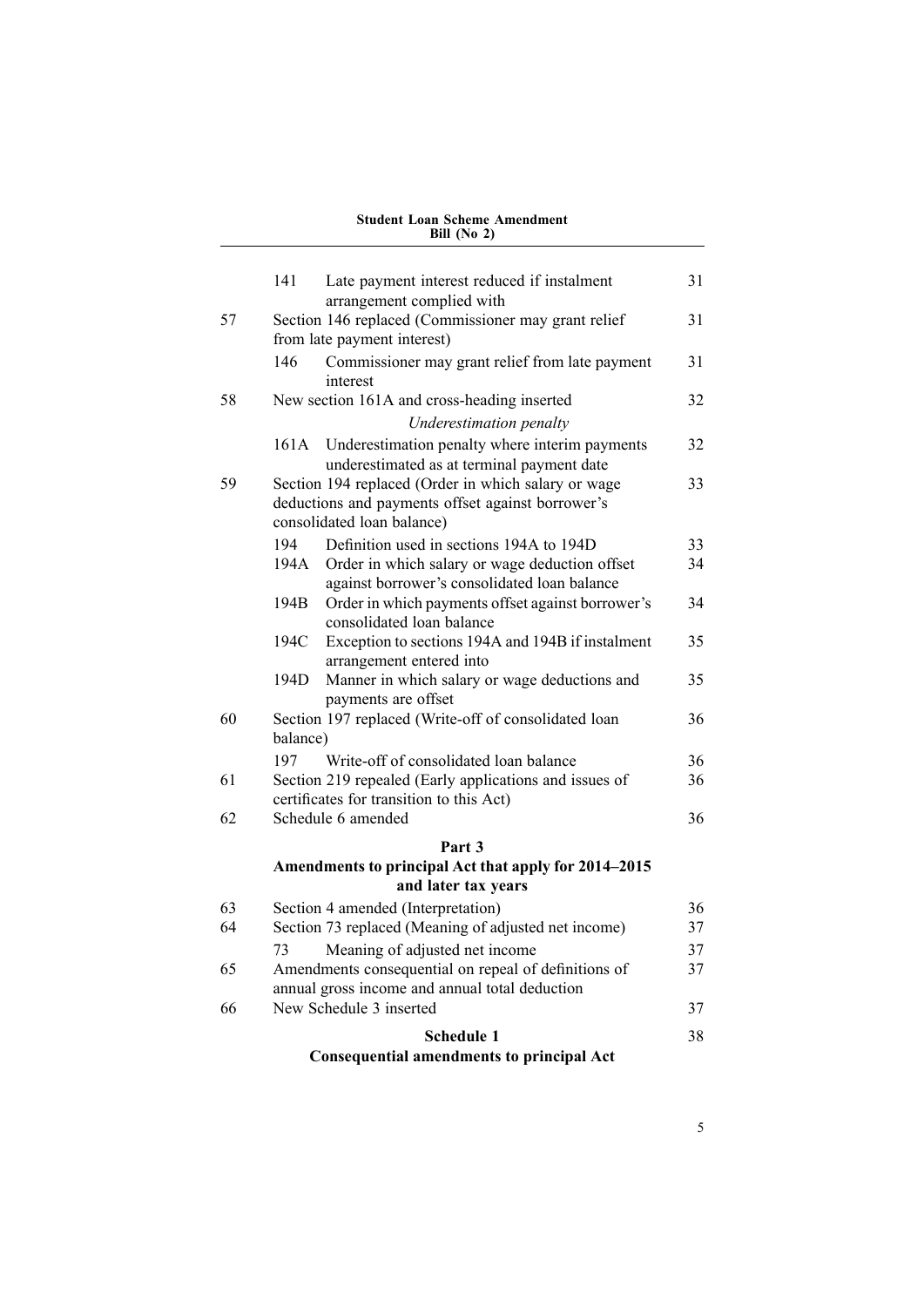<span id="page-21-0"></span>

| cl <sub>1</sub>       | <b>Student Loan Scheme Amendment</b><br>Bill (No $2$ )                                                                                                                                                               |    |
|-----------------------|----------------------------------------------------------------------------------------------------------------------------------------------------------------------------------------------------------------------|----|
|                       | <b>Schedule 2</b><br>40<br>Schedule 4 replaced                                                                                                                                                                       |    |
|                       | <b>Schedule 3</b><br>43<br><b>New Schedule 3 inserted</b>                                                                                                                                                            |    |
|                       | The Parliament of New Zealand enacts as follows:                                                                                                                                                                     |    |
| 1                     | <b>Title</b><br>This Act is the Student Loan Scheme Amendment Act (No 2)<br>2012.                                                                                                                                    |    |
| $\overline{2}$<br>(1) | Commencement<br>Sections 6, 7(1) and (3), 10, 11, 13, 16, 17, 24, 25, 35,<br>37, 38, 39(2), 41, 42, and 49 are deemed to have come into<br>force on 1 April 2012.                                                    | 5  |
| (2)                   | The rest of <b>Part 1</b> comes into force on the day after the date<br>that this Act receives the Royal assent.                                                                                                     |    |
| (3)<br>(4)            | Part 2 comes into force on 1 April 2013.<br>Part 3 comes into force on 1 April 2014.                                                                                                                                 |    |
|                       | Part 1<br><b>Amendments to principal Act</b>                                                                                                                                                                         |    |
| 3                     | <b>Principal Act</b><br>This Act amends the Student Loan Scheme Act 2011 (the prin-<br>cipal Act).                                                                                                                   |    |
| 4                     | Application of provisions deemed to have come into force<br>on 1 April 2012<br>The provisions of this Act that are deemed to have come into<br>force on 1 April 2012 apply for the 2012–2013 and later tax<br>years. | 20 |
| 5                     | <b>Section 2 amended (Commencement)</b><br>Repeal section $2(5)$ .                                                                                                                                                   |    |

6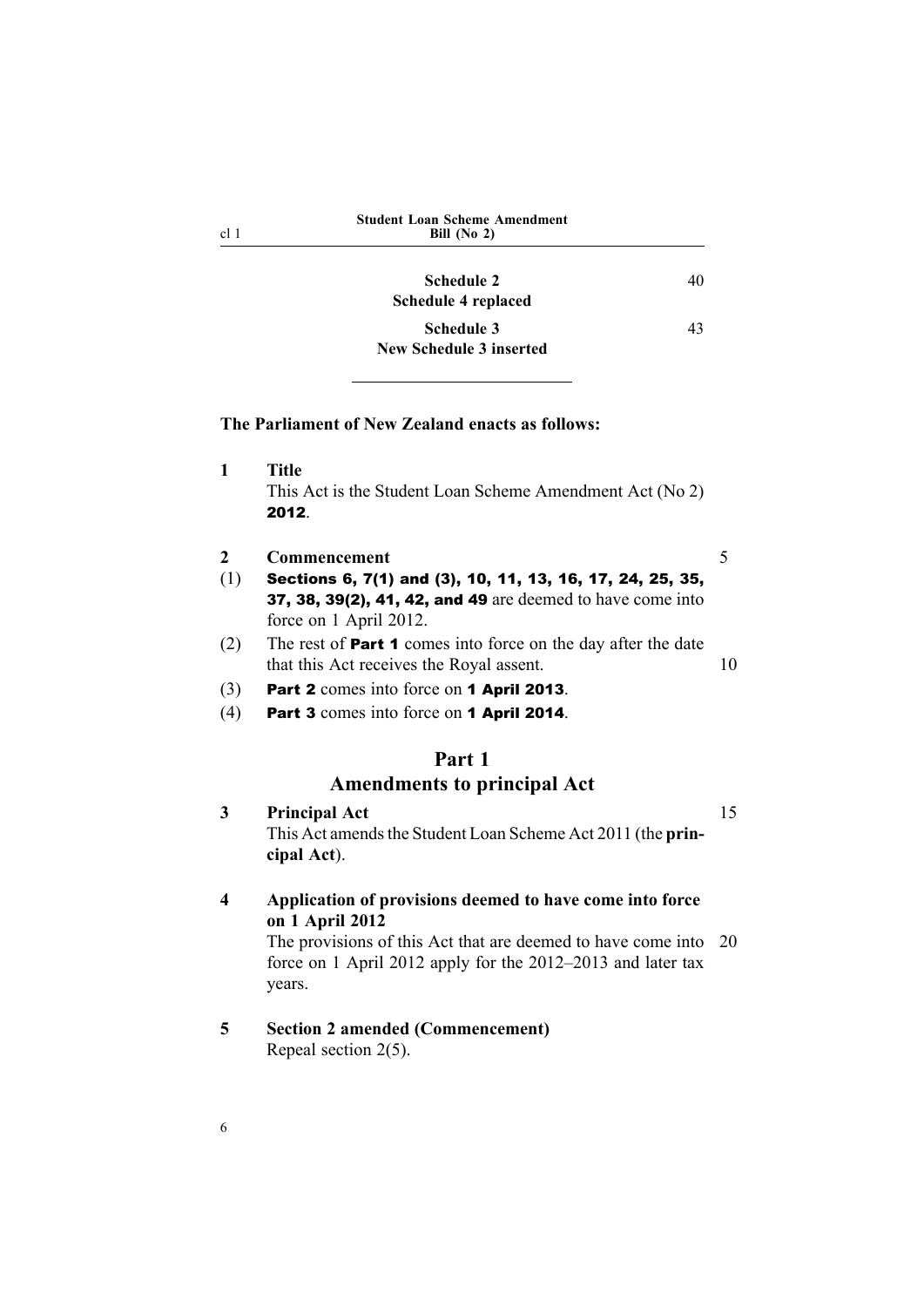<span id="page-22-0"></span>

|     | Bill (No 2)<br>Part 1 cl 6                                                                                                                                                                                                                                                                                                    |    |
|-----|-------------------------------------------------------------------------------------------------------------------------------------------------------------------------------------------------------------------------------------------------------------------------------------------------------------------------------|----|
| 6   | <b>Section 4 amended (Interpretation)</b>                                                                                                                                                                                                                                                                                     |    |
| (1) | In section $4(1)$ , definition of adjusted net income, replace<br>"section 88A" with "section 73".                                                                                                                                                                                                                            |    |
| (2) | In section $4(1)$ , insert in its appropriate alphabetical order:                                                                                                                                                                                                                                                             |    |
|     | "end-of-year repayment obligation means the repayment<br>obligation of a New Zealand-based borrower for the adjusted<br>net income the borrower derives for a tax year, calculated in<br>accordance with section 77 or 78".                                                                                                   | 5  |
| (3) | In section 4(1), definition of declaration of pre-taxed in-<br>come, replace "pre-taxed income" with "adjusted net in-<br>come".                                                                                                                                                                                              | 10 |
| (4) | In section $4(1)$ , replace the definition of interim payment<br>with:                                                                                                                                                                                                                                                        |    |
|     | "interim payment means the amount that a borrower is<br>obliged to pay towards the next tax year's end-of-year re-<br>payment obligation in accordance with section 82 or 83 or<br>section 84 or 85".                                                                                                                         | 15 |
| (5) | In section $4(1)$ , repeal the definitions of net pre-taxed in-                                                                                                                                                                                                                                                               |    |
|     | come, other income, other income repayment obligation,                                                                                                                                                                                                                                                                        |    |
|     | pre-taxed repayment obligation, and remaining repay-<br>ment.                                                                                                                                                                                                                                                                 | 20 |
| (6) | In section $4(1)$ , definition of repayment obligation, replace<br>paragraphs (c) and (d) with:                                                                                                                                                                                                                               |    |
|     | "(c) an end-of-year repayment obligation:".                                                                                                                                                                                                                                                                                   |    |
| (7) | In section $4(1)$ , insert in its appropriate alphabetical order:                                                                                                                                                                                                                                                             | 25 |
|     | "terminal payment means the amount that a borrower is<br>obliged to pay in relation to an end-of-year repayment obliga-<br>tion in accordance with section 80 and section 81 or 85".                                                                                                                                          |    |
| (8) | Replace section $4(2)$ with:                                                                                                                                                                                                                                                                                                  |    |
| (2) | A reference to a borrower estimating his or her end-of-year 30<br>repayment obligation is a reference to a borrower making a fair<br>and reasonable estimate of his or her end-of-year repayment<br>obligation in accordance with section RC 7 of the Income Tax<br>Act 2007, as applied by section 86 and Schedule 4 of this |    |
|     | Act."                                                                                                                                                                                                                                                                                                                         | 35 |
|     |                                                                                                                                                                                                                                                                                                                               |    |

**Student Loan Scheme Amendment**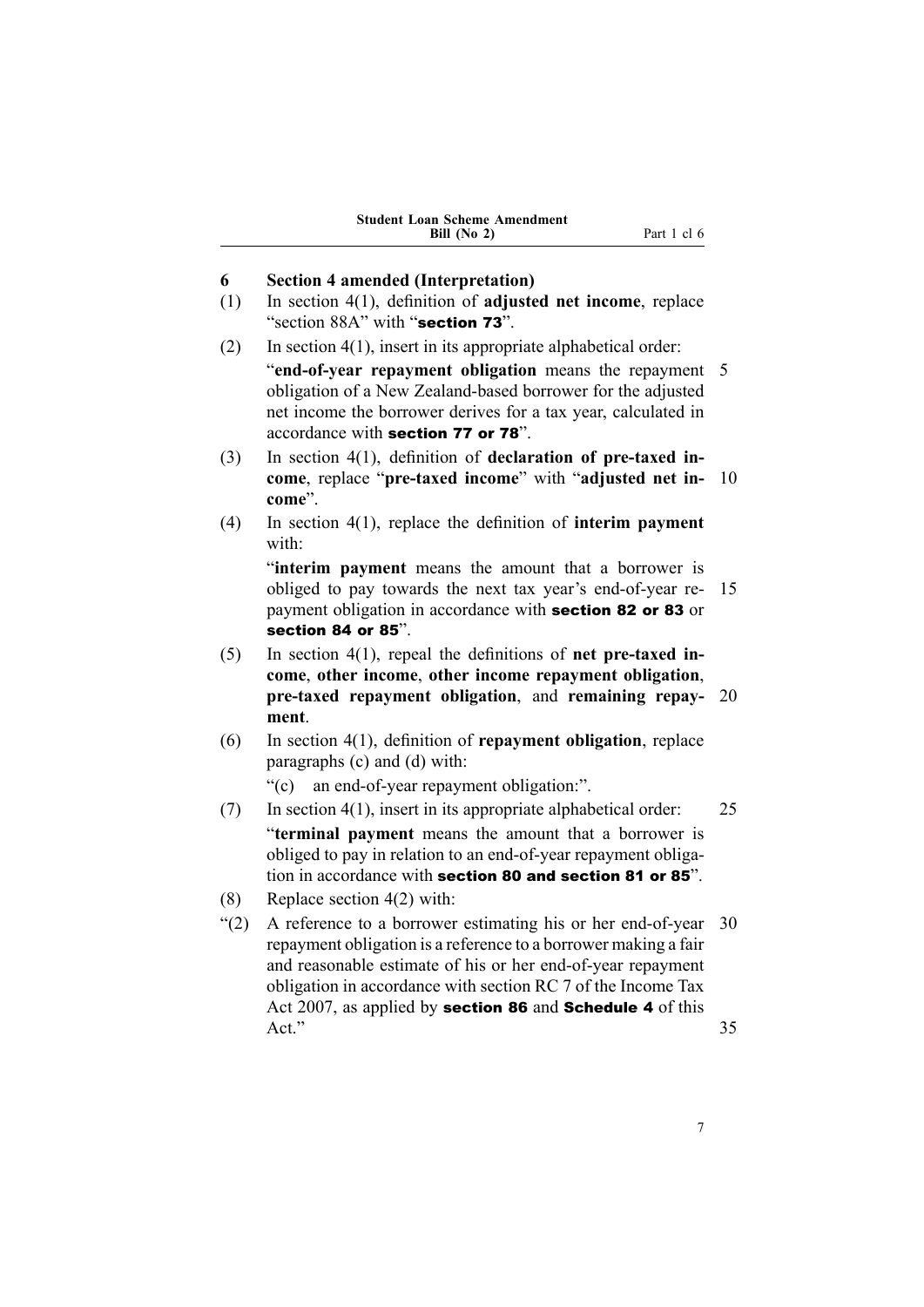|  |               | <b>Student Loan Scheme Amendment</b> |
|--|---------------|--------------------------------------|
|  | Bill $(No 2)$ |                                      |

### **7 Section 5 amended (Meaning of unpaid amount)**

(1) Replace section  $5(1)(a)$  with:

<span id="page-23-0"></span>Part 1 cl 7

- "(a) <sup>a</sup> terminal payment:".
- (2) In section 5(2), definition of **due date**, paragraph (b)(ii), replace "under section 112(3) or  $115(1)(d)$ " with "under section 5 112(3),  $115(1)(d)$ , or **115A**".
- (3) In section 5(2), definition of **interim paymen<sup>t</sup> default**, paragraph (a)(i) and (ii), replace "pre-taxed repaymen<sup>t</sup> obligation or other income repaymen<sup>t</sup> obligation" with "end-of-year repayment obligation". 10
- (4) In section 5(2), replace the definition of **overseas-based instalment default** with:

"**overseas-based instalment default** means the sum of the instalments of an overseas-based borrower's repaymen<sup>t</sup> obligations for <sup>a</sup> tax year that must be paid in accordance with sub- 15 par<sup>t</sup> 5 of Part 2."

#### **8 Section 15 amended (Right to cancel loan contract)**

- (1) In section  $15(1)(b)$ , delete "; and".
- (2) Repeal section  $15(1)(c)$ .
- **9 Section 28 amended (Borrower to notify Commissioner of** 20 **absence from New Zealand of 184 or more days)** After section 28(2), insert:
- "(3) *See* section 193C concerning the obligation on <sup>a</sup> borrower if there is <sup>a</sup> change in any of the contact details provided to the Commissioner under this section." 25
- **10 Section 31 amended (Repayment obligations that apply to New Zealand-based borrowers and overseas-based borrowers)**

In section  $31(1)(a)$ , replace "subparts 1 to 3" with "subparts" **1** and  $2^{\prime\prime}$ .  $30^{\prime\prime}$ 

- **11 Section 32 amended (Interrelationship between subparts 1 to 3)**
- (1) In the heading to section 32, replace "**1 to 3**" with "**1 and 2**".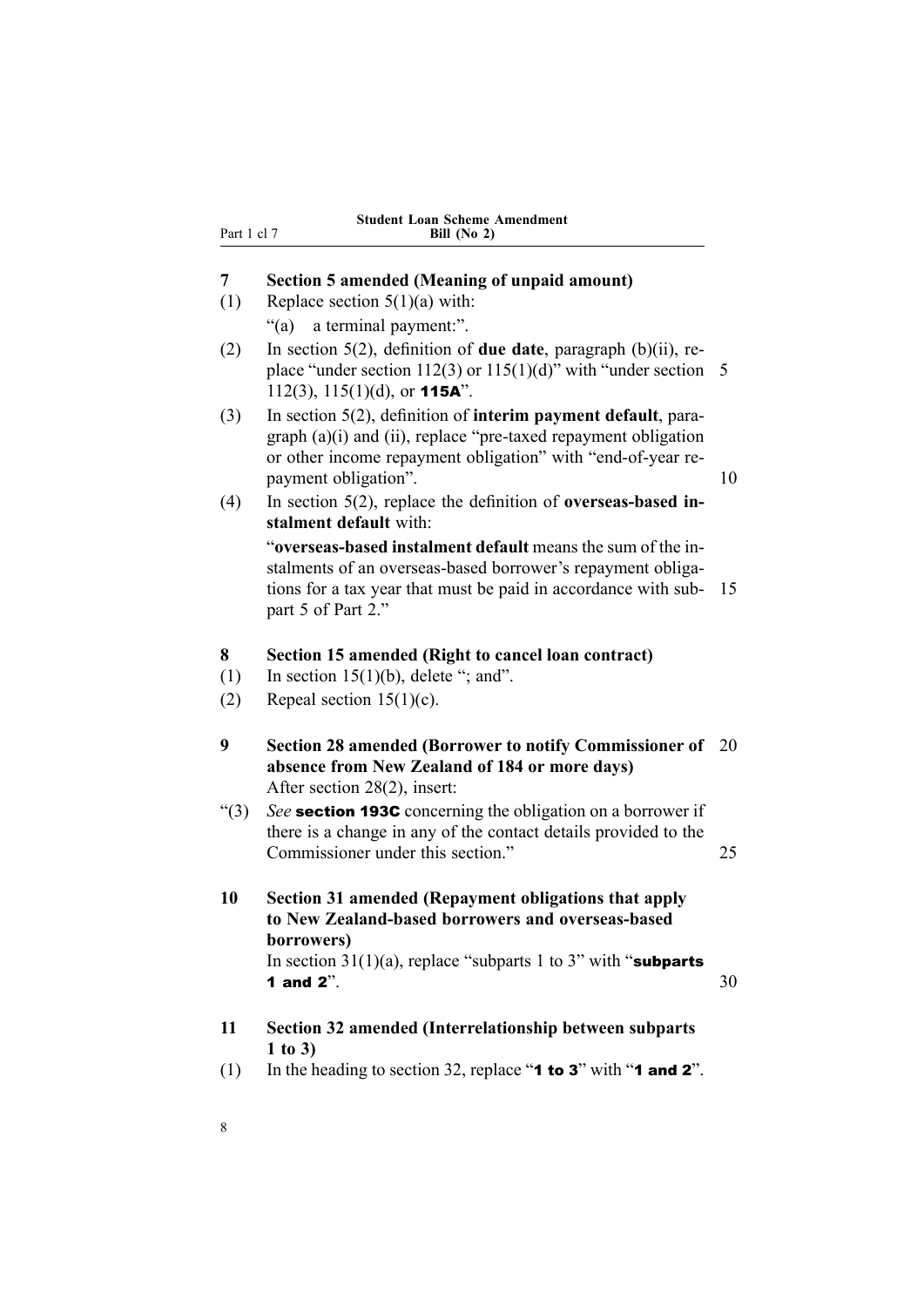<span id="page-24-0"></span>

|                  | <b>Student Loan Scheme Amendment</b><br>Part 1 cl 13<br>Bill $(No 2)$                                                                                                                                                                                                                                                                                 |          |
|------------------|-------------------------------------------------------------------------------------------------------------------------------------------------------------------------------------------------------------------------------------------------------------------------------------------------------------------------------------------------------|----------|
| (2)              | Replace section $32(3)$ to (8) with:                                                                                                                                                                                                                                                                                                                  |          |
| (3)              | If a borrower derives only income other than salary or wages,<br>subpart 2 applies to that borrower.                                                                                                                                                                                                                                                  |          |
| (4)              | If a borrower derives income from salary or wages and income<br>other than from salary or wages, subparts 1 and 2 both apply $5$<br>to that borrower."                                                                                                                                                                                                |          |
| 12               | Section 67 amended (Procedure if significant<br>over-deduction made)<br>In section $67(2)$ , delete "in writing".                                                                                                                                                                                                                                     |          |
| 13               | Subparts 2 and 3 of Part 2 replaced<br>Replace subparts 2 and 3 of Part 2 with:<br>"Subpart 2—Repayment obligations for<br>New Zealand-based borrowers with income<br>other than, or as well as, salary or wages                                                                                                                                      | 10       |
| $^{14}72$        | <b>Application of this subpart</b><br>This subpart applies to New Zealand-based borrowers—<br>$\lq(a)$<br>who derive \$1,500 or more of adjusted net income for<br>a tax year; and<br>whose income from adjusted net income and salary or<br>" $(b)$<br>wages (if any) for that tax year is $$1,500$ or more above<br>the annual repayment threshold. | 15<br>20 |
| $^{14}73$<br>(1) | Meaning of adjusted net income<br>In this Act, adjusted net income means a borrower's income<br>calculated in accordance with the formula-<br>$a = b - c$                                                                                                                                                                                             | 25       |
|                  | where-                                                                                                                                                                                                                                                                                                                                                |          |
|                  | is the borrower's adjusted net income<br>a<br>is the borrower's annual gross income other than from<br>$\mathbf b$<br>salary or wages                                                                                                                                                                                                                 |          |
|                  | is the borrower's annual total deductions.<br>$\mathbf c$                                                                                                                                                                                                                                                                                             | 30       |
| (2)              | However, the income and deductions for any investment ac-<br>tivity, or for any business, for a tax year are ignored when cal-<br>culating a borrower's adjusted net income for that tax year if,<br>treating the borrower as having only the income and deduc-                                                                                       |          |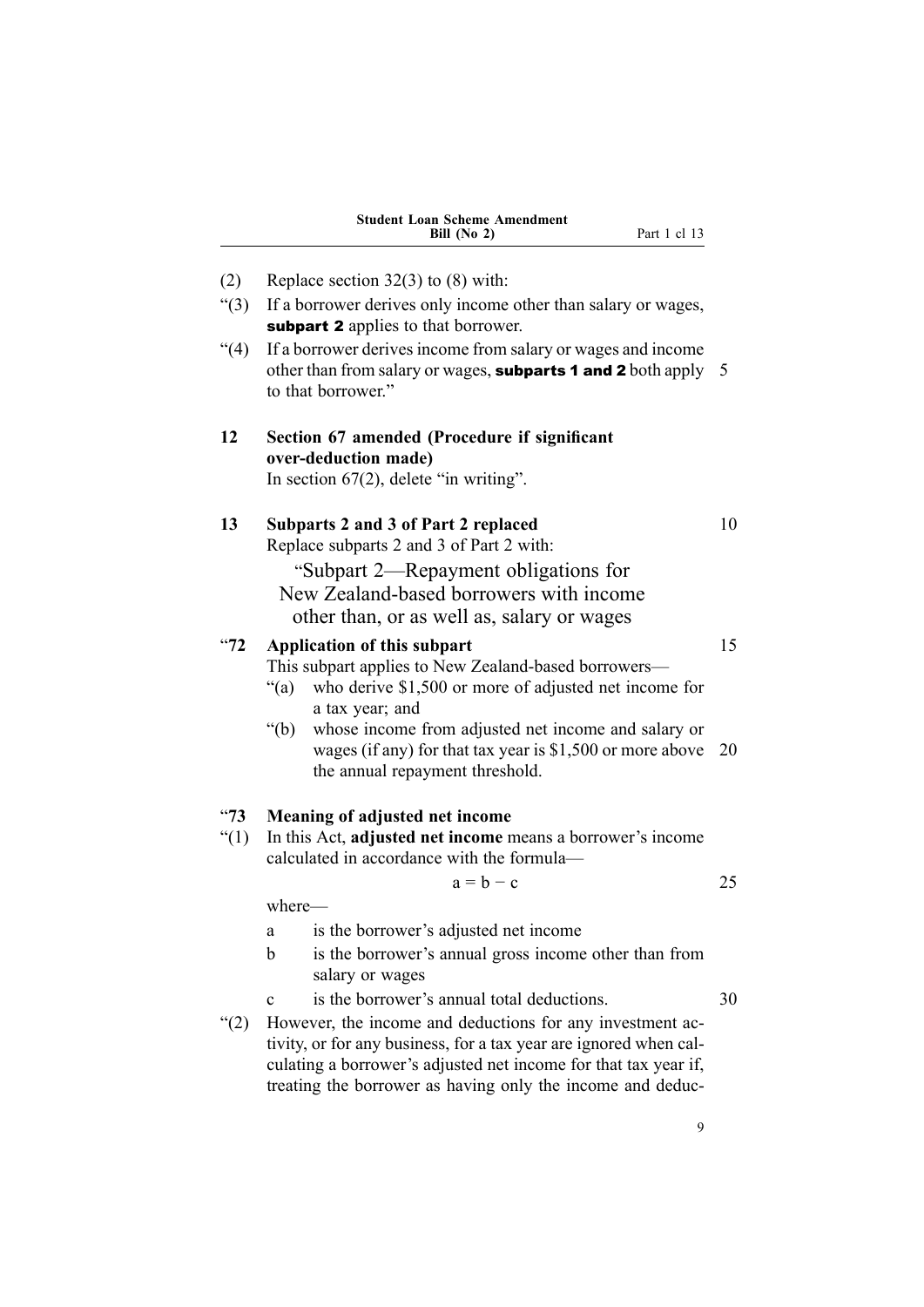tions of that investment activity or of that business, the borrower would have <sup>a</sup> net loss for that year.

- "(3) For the purposes of applying **subsection (2)**, 2 or more business or investment activities may be treated as <sup>a</sup> single activity if the Commissioner considers that those business or invest- 5 ment activities are of <sup>a</sup> kind that are normally carried on in association with each other.
- "(4) For the purposes of applying **subsection (2)**, as modified by subsection (3), deductions that relate to an asset used in carrying on 2 or more business or investment activities must 10 be appropriately apportioned between those activities on the basis of the use of that asset in those activities.
- "(5) **Subsections (2) to (4)** do not apply to a borrower whose only income for the tax year is from pre-taxed income, or pre-taxed income and salary and wages. 15
- $\degree$ (6) In this section,—

<span id="page-25-0"></span>Part 1 cl 13

"**business** has the same meaning as in section YA 1 of the Income Tax Act 2007

"**investment activity** has the same meaning as in section MB 3(5) of the Income Tax Act 2007. 20

## "**74 Declaration of adjusted net income**

- "(1) If this subpart applies to <sup>a</sup> borrower and the borrower is not required to file <sup>a</sup> return of his or her income for the tax year or provide details of his or her annual gross income and annual total deductions under section 114, the borrower must make <sup>a</sup> 25 declaration of the borrower's adjusted net income.
- "(2) The declaration of adjusted net income must be made—
	- "(a) by notifying the Commissioner in <sup>a</sup> manner acceptable to the Commissioner; and

"(b) on or before — 30

- "(i) 7 July in the tax year following the tax year in which the adjusted net income was derived; or
- "(ii) if the borrower has received an extension of time to make the declaration in accordance with section 75, the date on which the borrower is re- 35 quired to make the declaration; or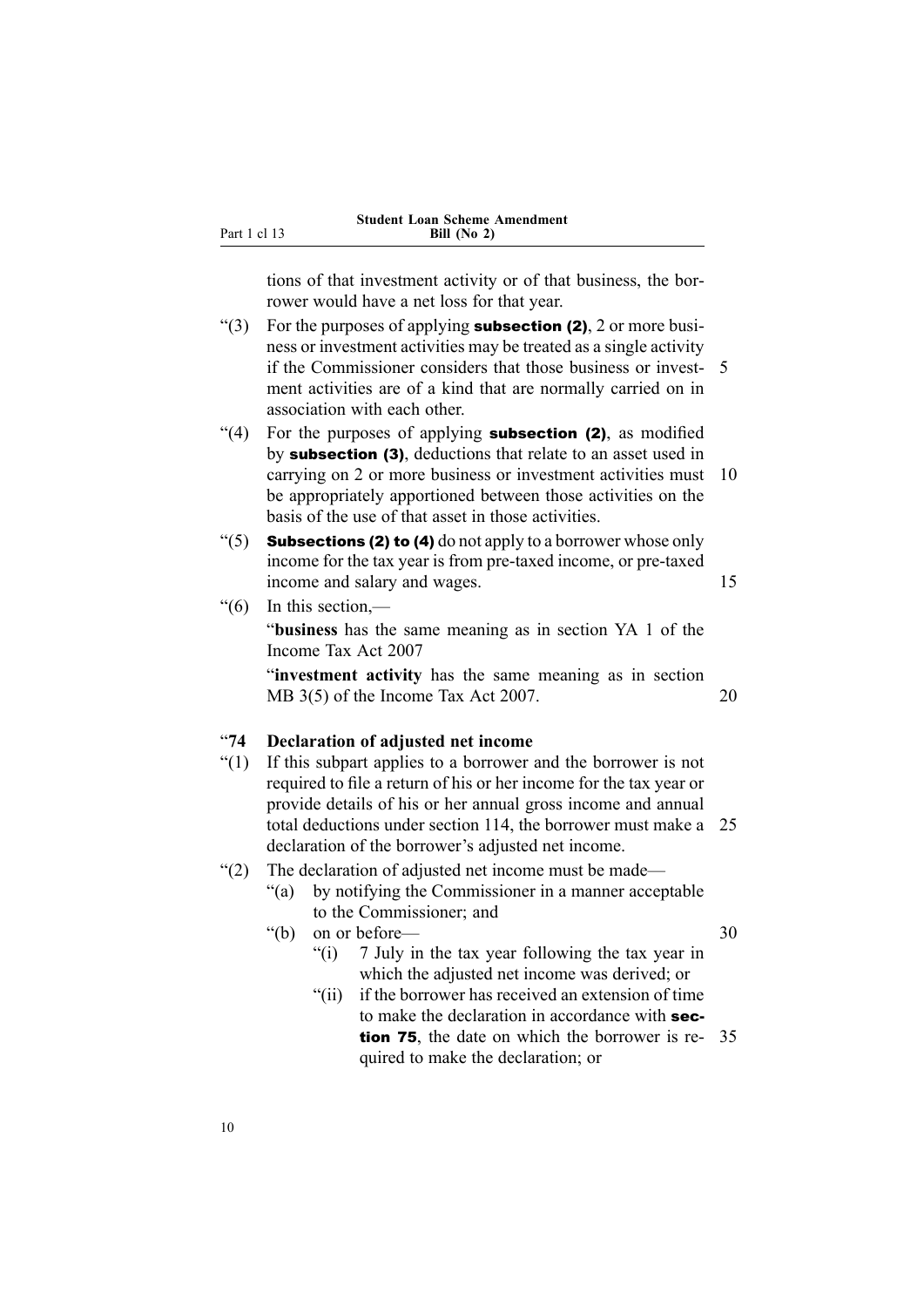<span id="page-26-0"></span>

| <b>Student Loan Scheme Amendment</b> |              |
|--------------------------------------|--------------|
| Bill $(No 2)$                        | Part 1 cl 13 |

"(iii) if the Commissioner has granted the borrower an extension of time to make the declaration (other than in accordance with section <sup>75</sup>), the date on which the borrower is required to make the declaration as specified by the Commissioner. 5

"**75 Extension of time for making declaration of adjusted net income**

A borrower may apply to the Commissioner for an extension of time for the making of <sup>a</sup> declaration of adjusted net income in accordance with section 37(3) to (5) of the Tax Administra- 10 tion Act 1994, and those subsections apply, as far as applicable and with all necessary modifications, as if—

- "(a) the reference to 'the due date required under this section' were <sup>a</sup> reference to 'the due date required under section 74(2)(b)(i) of the Student Loan Scheme Act 15 2011'; and
- "(b) every reference to <sup>a</sup> taxpayer were <sup>a</sup> reference to <sup>a</sup> borrower; and
- "(c) every reference to <sup>a</sup> return or <sup>a</sup> return of income were <sup>a</sup> reference to <sup>a</sup> declaration of adjusted net income. 20
- "**76 Commissioner to assess borrower's end-of-year repayment obligation**
- "(1) The Commissioner must assess the amount (if any) of <sup>a</sup> borrower's end-of-year repaymen<sup>t</sup> obligation for <sup>a</sup> tax year as soon as practicable after the borrower provides— 25
	- "(a) his or her return of income for that tax year; or
	- "(b) details of his or her annual gross income and annual total deductions under section 114; or
	- "(c) his or her declaration of adjusted net income.
- "(2) In making the assessment, the Commissioner may have regard 30 to—
	- "(a) any document provided under **subsection**  $(1)$ :
	- "(b) any other information that the Commissioner considers to be relevant.
- $(3)$  The assessment must be made in accordance with this subpart 35 and the loan contract.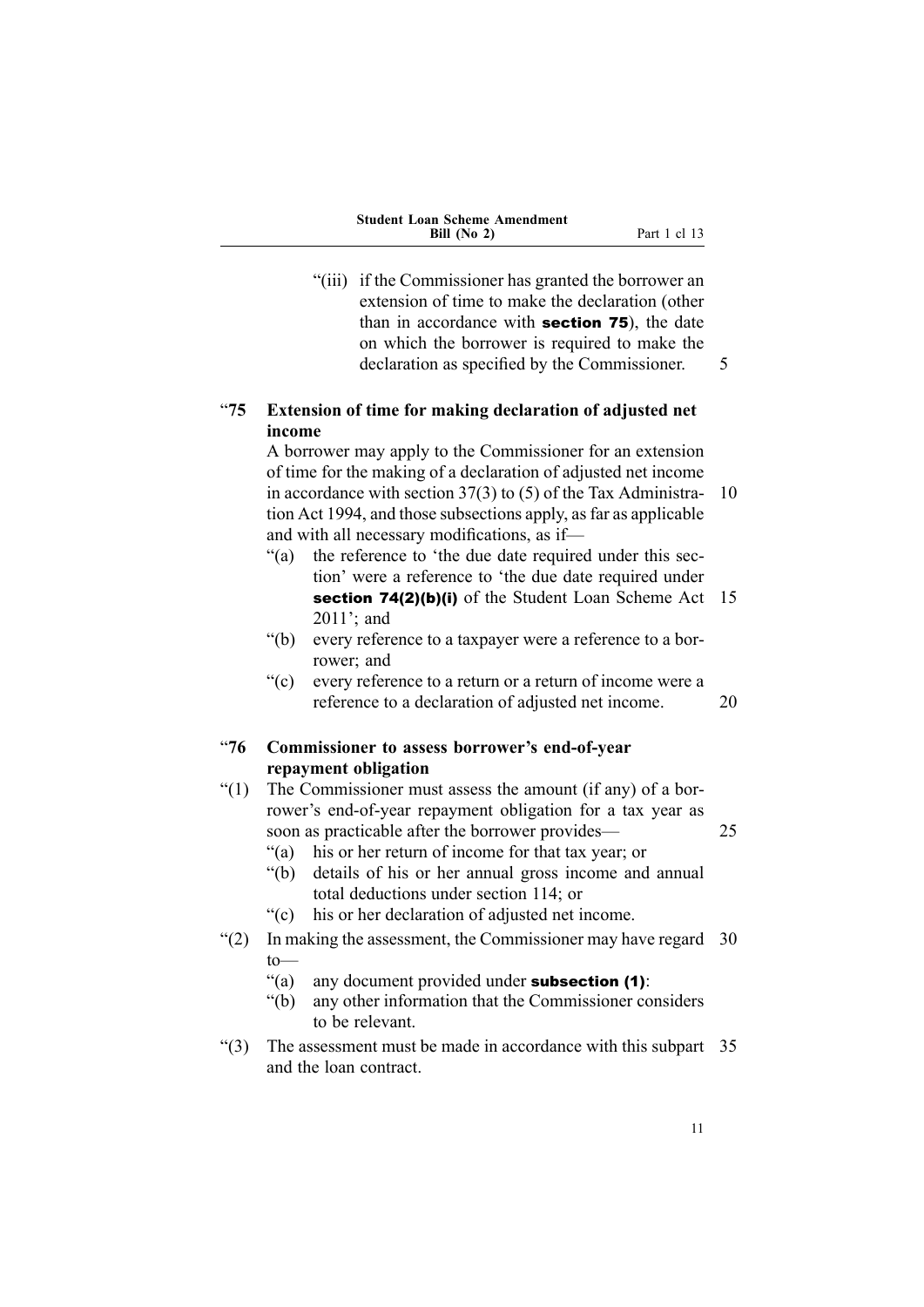<span id="page-27-0"></span>

| Part 1 cl 13  | <b>Student Loan Scheme Amendment</b><br>Bill $(No 2)$                                                                                                                                                                                                                                                                                      |    |
|---------------|--------------------------------------------------------------------------------------------------------------------------------------------------------------------------------------------------------------------------------------------------------------------------------------------------------------------------------------------|----|
| (4)           | Section 203 applies if there is an inconsistency between this<br>subpart and the loan contract.                                                                                                                                                                                                                                            |    |
| $\degree$ (5) | The Commissioner must, as soon as practicable after making<br>the assessment, notify the borrower in writing of—<br>the borrower's end-of-year repayment obligation; and<br>" $(a)$ "<br>the due dates, if any, on or before which the end-of-year<br>" $(b)$ "<br>repayment obligation must be paid (see sections 81,<br>84, and 85); and | 5  |
|               | $\degree$ (c)<br>the amounts, if any, that must be paid on or before those<br>due dates.<br>"Compare: 1992 No 141 s 15                                                                                                                                                                                                                     | 10 |
| $^{\circ}77$  | Calculation of borrower's end-of-year repayment<br>obligation if salary or wages less than annual repayment                                                                                                                                                                                                                                |    |
| " $(1)$       | threshold<br><b>Subsection (2)</b> applies if, in relation to a tax year,—<br>this subpart applies to a borrower; and<br>" $(a)$<br>" $(b)$<br>the gross income that the borrower derived from salary<br>or wages is less than the annual repayment threshold.                                                                             | 15 |
| (2)           | The borrower's end-of-year repayment obligation for the tax<br>year must be calculated in accordance with the formula-<br>$a = b \times (c - d)$                                                                                                                                                                                           | 20 |
|               | where-                                                                                                                                                                                                                                                                                                                                     |    |
|               | is the borrower's end-of-year repayment obligation for<br>a<br>the tax year                                                                                                                                                                                                                                                                |    |
|               | b<br>is the repayment percentage                                                                                                                                                                                                                                                                                                           | 25 |
|               | is the income that the borrower derives from adjusted<br>$\mathbf c$<br>net income and from salary or wages for the tax year                                                                                                                                                                                                               |    |
|               | is the annual repayment threshold.<br>d                                                                                                                                                                                                                                                                                                    |    |
| ``(3)         | If the borrower's end-of-year repayment obligation for the tax<br>year is zero or less, the borrower has no end-of-year repayment<br>obligation for the tax year.                                                                                                                                                                          | 30 |
| ~478          | Calculation of borrower's end-of-year repayment<br>obligation where salary or wages equal to or more than                                                                                                                                                                                                                                  |    |
| " $(1)$       | annual repayment threshold<br><b>Subsection (2)</b> applies if, in relation to a tax year,—<br>this subpart applies to a borrower; and<br>" $(a)$ "                                                                                                                                                                                        | 35 |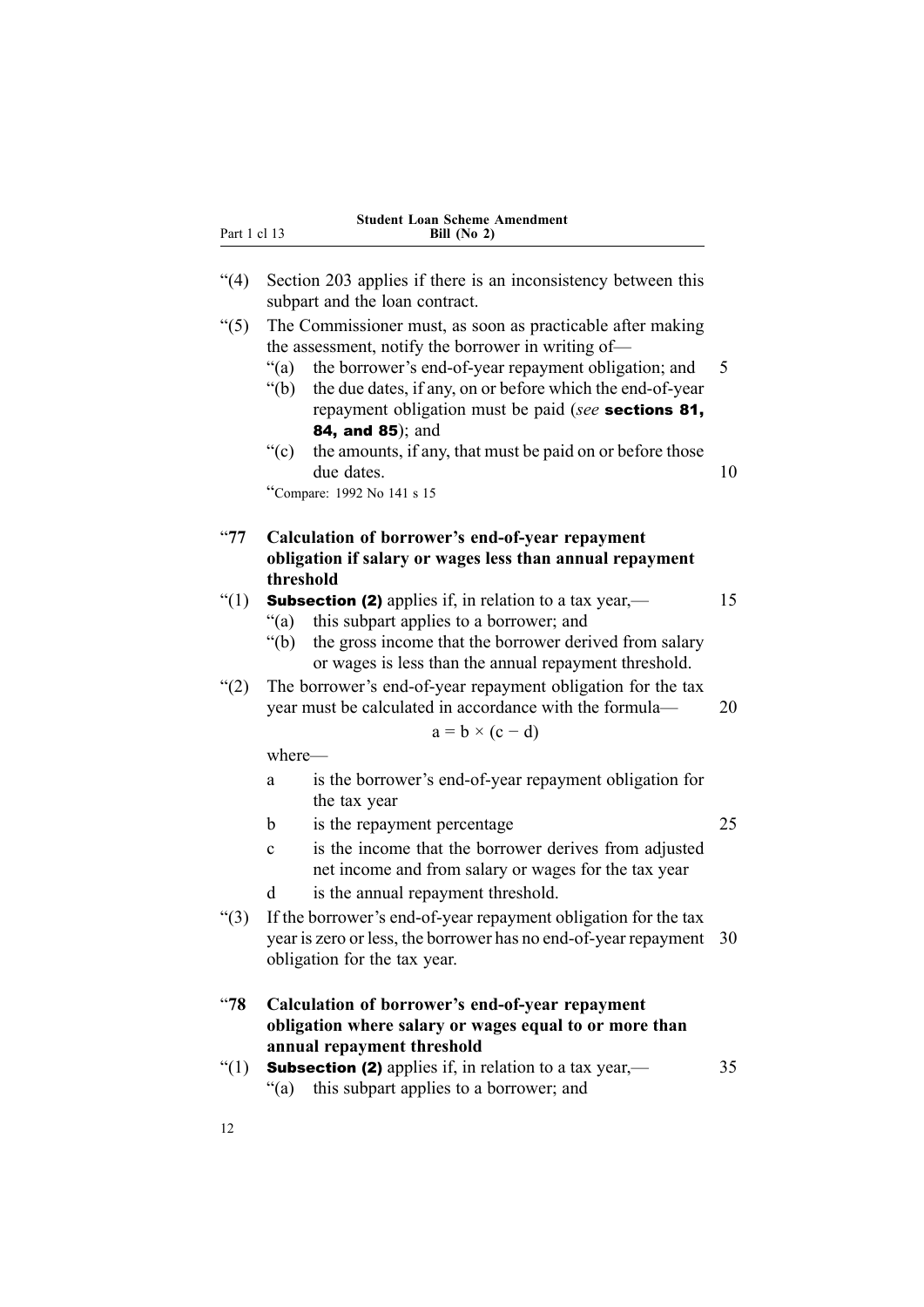| <b>Student Loan Scheme Amendment</b> |
|--------------------------------------|
| Bill $(No 2)$                        |

- **Part 1 cl 13**
- <span id="page-28-0"></span>"(b) the gross income that the borrower derived from salary or wages is equal to or more than the annual repaymen<sup>t</sup> threshold.
- "(2) The borrower's end-of-year repaymen<sup>t</sup> obligation for the tax year must be calculated in accordance with the formula— 5

$$
a = b \times c
$$

where—

- <sup>a</sup> is the borrower's end-of-year repaymen<sup>t</sup> obligation for the tax year
- b is the repayment percentage 10
- <sup>c</sup> is the income that the borrower derives from adjusted net income for the tax year.

### "**79 Payment of end-of-year repayment obligation**

"(1) A borrower whose end-of-year repaymen<sup>t</sup> obligation for <sup>a</sup> tax year is greater than zero must pay a terminal payment— 15

- "(a) calculated in accordance with section <sup>80</sup>:
- "(b) on or before the due date under **section 81** or a due date determined by the Commissioner under section <sup>85</sup>.

### "(2) **Subsection (3)** applies to a borrower if-

- "(a) the borrower's end-of-year repaymen<sup>t</sup> obligation for <sup>a</sup> 20 tax year is \$1,000 or more; or
- "(b) the borrower has not made <sup>a</sup> declaration of adjusted net income for <sup>a</sup> tax year, provided <sup>a</sup> return of income, or provided details of his or her annual gross income and annual gross deductions undersection 114 for <sup>a</sup> tax year, 25 and the amount of the borrower's end-of-year repayment obligation for the immediately preceding tax year was \$1,000 or more.

#### "(3) A borrower must also pay interim payments for the tax year—

"(a) calculated in accordance with **section 82 or 83**:  $30$ 

- "(b) on or before the due dates determined in accordance with section 84 or 85.
- "(4) However, <sup>a</sup> borrower is not liable to make interim payments for <sup>a</sup> tax year if the borrower's end-of-year repaymen<sup>t</sup> obligation for that year is less than \$1,000. 35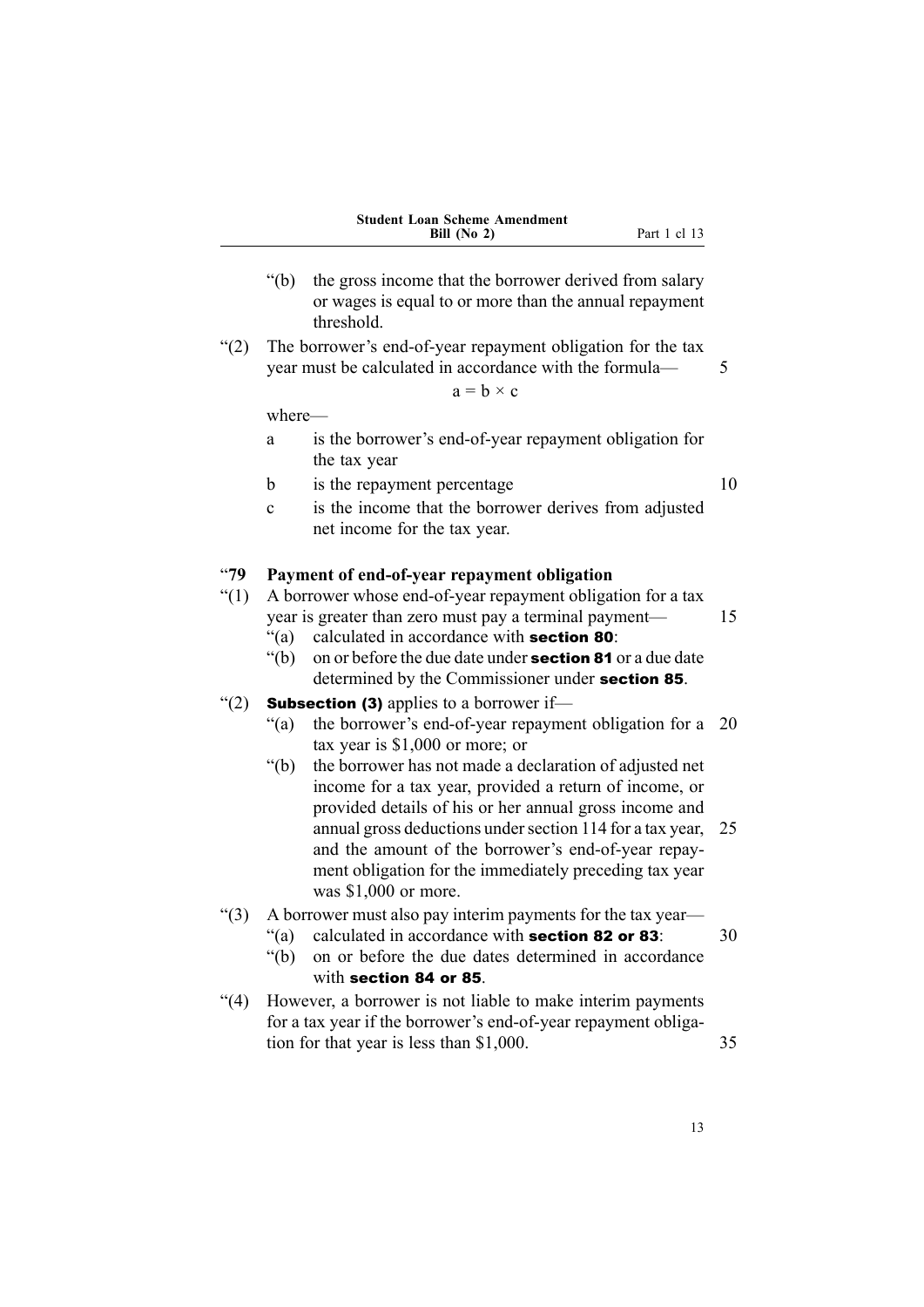<span id="page-29-0"></span>Part 1 cl 13

#### **Student Loan Scheme Amendment Bill (No 2)**

### "**80 Calculation of terminal payment for tax year**

"(1) The amount of <sup>a</sup> borrower's terminal paymen<sup>t</sup> for the tax year must be calculated in accordance with the formula—

$$
a = (b - c) - (d - c)
$$

where  $\sim$  5

- <sup>a</sup> is the amount of the borrower's terminal paymen<sup>t</sup>
- b is the borrower's end-of-year repaymen<sup>t</sup> obligation for the tax year
- <sup>c</sup> is the amount of the borrower's interim payments for the tax year in accordance with **section 82 or 83**  $10$
- d is the sum of any amounts that satisfy (so far as they extend) the borrower's end-of-year repaymen<sup>t</sup> obligation for the tax year.
- " $(2)$  However,—
	- "(a) if the sum of  $(b c)$  is less than zero, then it must be 15 treated as if it were zero; and
	- "(b) if the sum of  $(d c)$  is less than zero, then it must be treated as if it were zero.

### "**81 Due date for terminal payment**

A borrower must pay his or her terminal paymen<sup>t</sup> on or before 20 the borrower's **terminal tax date**, as defined in section YA 1 of the Income Tax Act 2007, for the tax year.

### "**82 Calculation of interim payments for next tax year**

"(1) The amount of each of the borrower's interim payments for the tax year may vary and must be calculated separately in 25 accordance with the formula—

$$
a = b \times (c \div d) - e
$$

where—

- <sup>a</sup> is the amount of the borrower's interim paymen<sup>t</sup>
- b is, as applicable,  $-$  30

- (i) the amount of the borrower's estimated end-ofyear repaymen<sup>t</sup> obligation for the tax year; or
- (ii) the amount of the borrower's uplifted end-ofyear repaymen<sup>t</sup> obligation for the tax year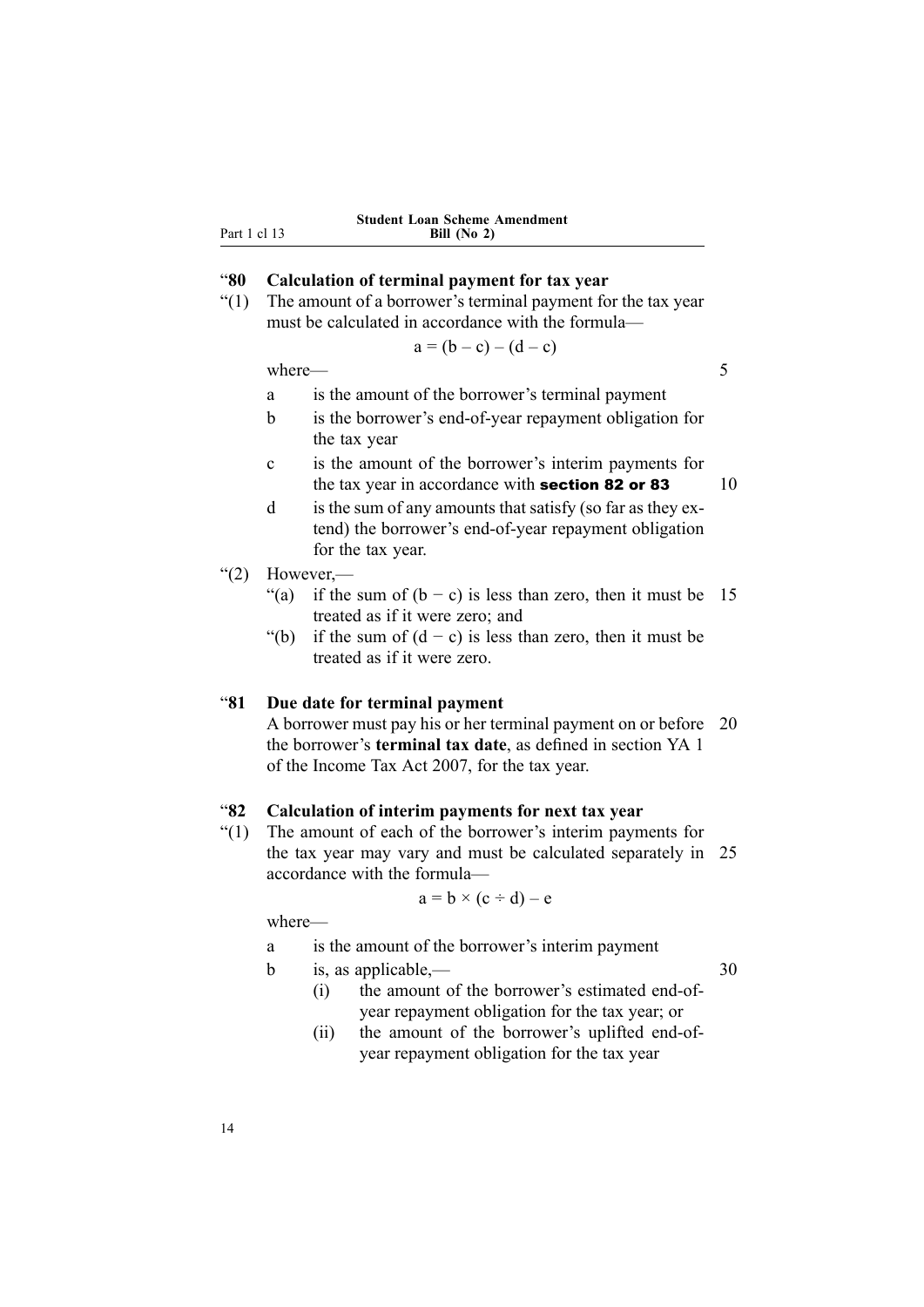| <b>Student Loan Scheme Amendment</b> |
|--------------------------------------|
| Bill $(No 2)$                        |

- <span id="page-30-0"></span><sup>c</sup> is <sup>a</sup> number reflecting which of the interim payments for the tax year is being calculated (for example, 2 if the second interim paymen<sup>t</sup> for the tax year is being calculated) d is the total number of interim paymen<sup>t</sup> due dates the 5 borrower has for the tax year <sup>e</sup> is the aggregate amount of all of the borrower's interim payments for the tax year that were due before the interim paymen<sup>t</sup> being calculated. "(2) For the purposes of this section, the total number of interim  $10$ paymen<sup>t</sup> due dates <sup>a</sup> borrower has is determined by reference to the number of interim payments the borrower must make as determined in accordance with section 84 or 85. "(3) In thissection, **uplifted end-of-year repaymen<sup>t</sup> obligation**  $f'(a)$  means— 15 "(i) the amount of the borrower's end-of-year repayment obligation for the immediately preceding tax year multiplied by 105%; or "(ii) if the borrower did not make a declaration of adjusted net income for the immediately preced- 20 ing tax year, the amount of the borrower's endof-year repaymen<sup>t</sup> obligation for the year before the immediately preceding tax year multiplied by 110%; but "(b) the amount calculated in accordance with **paragraph**  $25$ (a) must not exceed the sum of the borrower's loan balance on 1 April of the relevant tax year plus any loan advances made or charged to the borrower for that tax year after that date. "Compare: 1992 No 141 s 27 30 "**83 Commissioner may assess interim payments if information for preceding year not provided**
- "(1) The Commissioner may assess <sup>a</sup> borrower's interim payments for <sup>a</sup> tax year in the manner set out in section RC 6(3) of the Income Tax Act 2007 if, for the immediately preceding tax 35 year, the borrower did not provide—
	- "(a) his or her return of income; or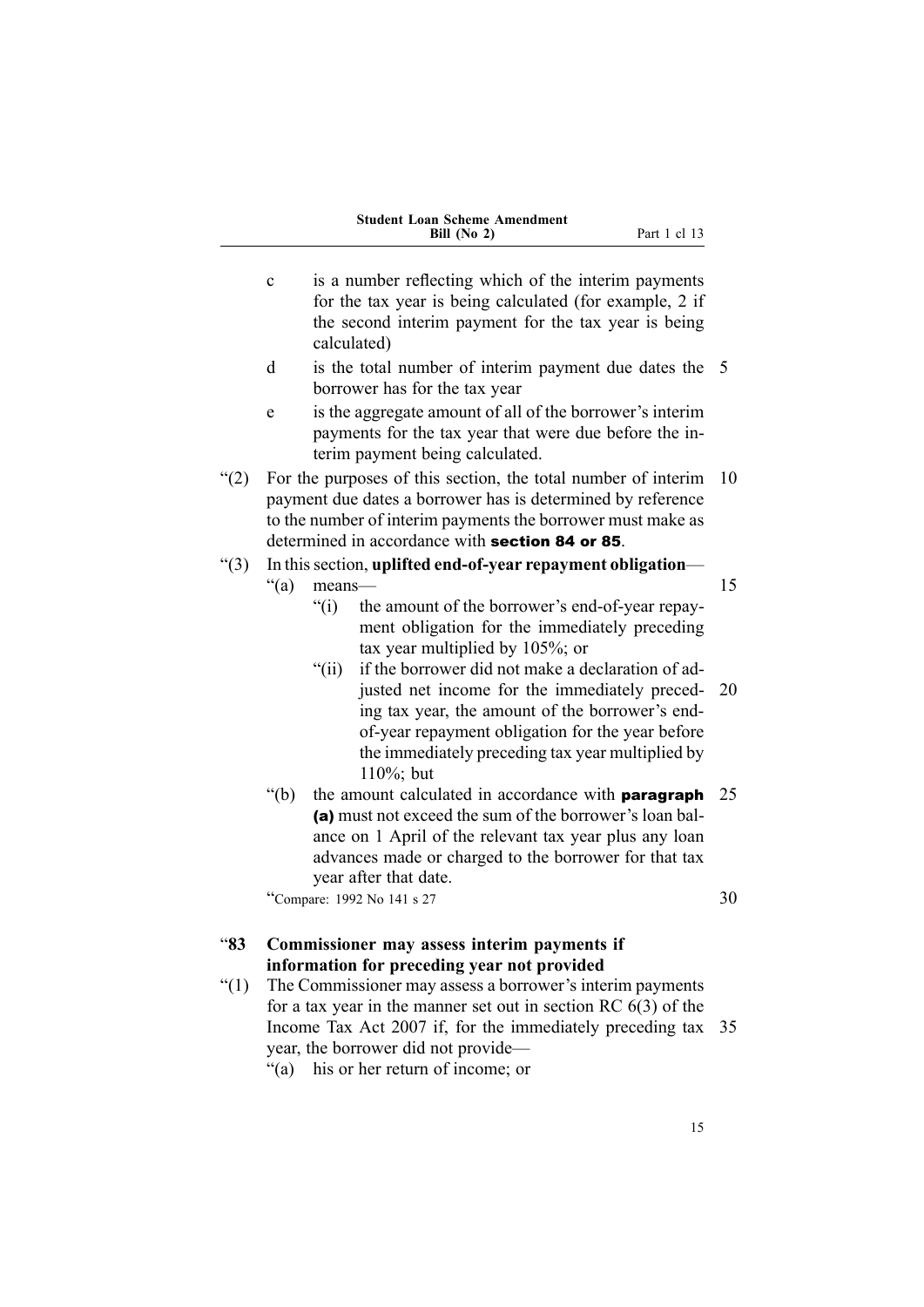<span id="page-31-0"></span>

| Part 1 cl |  |  |
|-----------|--|--|

- "(b) details of his or her annual gross income and annual total deductions under section 114; or
- " $(c)$  his or her declaration of adjusted net income under section 74.
- "(2) **Section 82** does not apply if the Commissioner makes an 5 assessment in accordance with subsection (1).

### "**84 Due dates for payment of interim payments**

- "(1) A borrower must pay an interim paymen<sup>t</sup> for <sup>a</sup> tax year on or before each of the dates on which the borrower must pay his or her provisional tax for that tax year in accordance with the 10 provisional tax rules.
- " $(2)$  However,
	- "(a) if <sup>a</sup> borrower uses <sup>a</sup> GST ratio to determine his or her provisional tax for <sup>a</sup> tax year and that year is not <sup>a</sup> transitional year for the borrower, the due dates for the pay- 15 ment of the borrower's interim payments are the dates in columns B, D, and F of the table in Part A of Schedule 3 of the Income Tax Act 2007 that correspond to the month of the borrower's balance date:
	- "(b) if <sup>a</sup> borrower uses <sup>a</sup> GST ratio to determine his or her 20 provisional tax for <sup>a</sup> tax year and that year is <sup>a</sup> transitional year for the borrower, the due dates for the payment of the borrower's interim payments are every second date in the table headed '**GST ratio provisional taxpayers**' in Part B of Schedule 3 of the Income Tax 25 Act 2007 that correspond to the month of the borrower's balance date, excep<sup>t</sup> that—
		- "(i) if the borrower has only 1 paymen<sup>t</sup> date, the borrower has only 1 due date; and
		- "(ii) if the borrower has an odd number of paymen<sup>t</sup> 30 dates, then the last paymen<sup>t</sup> date does not apply to the borrower:
	- "(c) if <sup>a</sup> borrower does not pay provisional tax for <sup>a</sup> tax year, the due dates for the paymen<sup>t</sup> of the borrower's interim payments are the dates in columns B, D, and F of the 35 table in Part A of Schedule 3 of the Income Tax Act 2007 that correspond to the month of the borrower's balance date: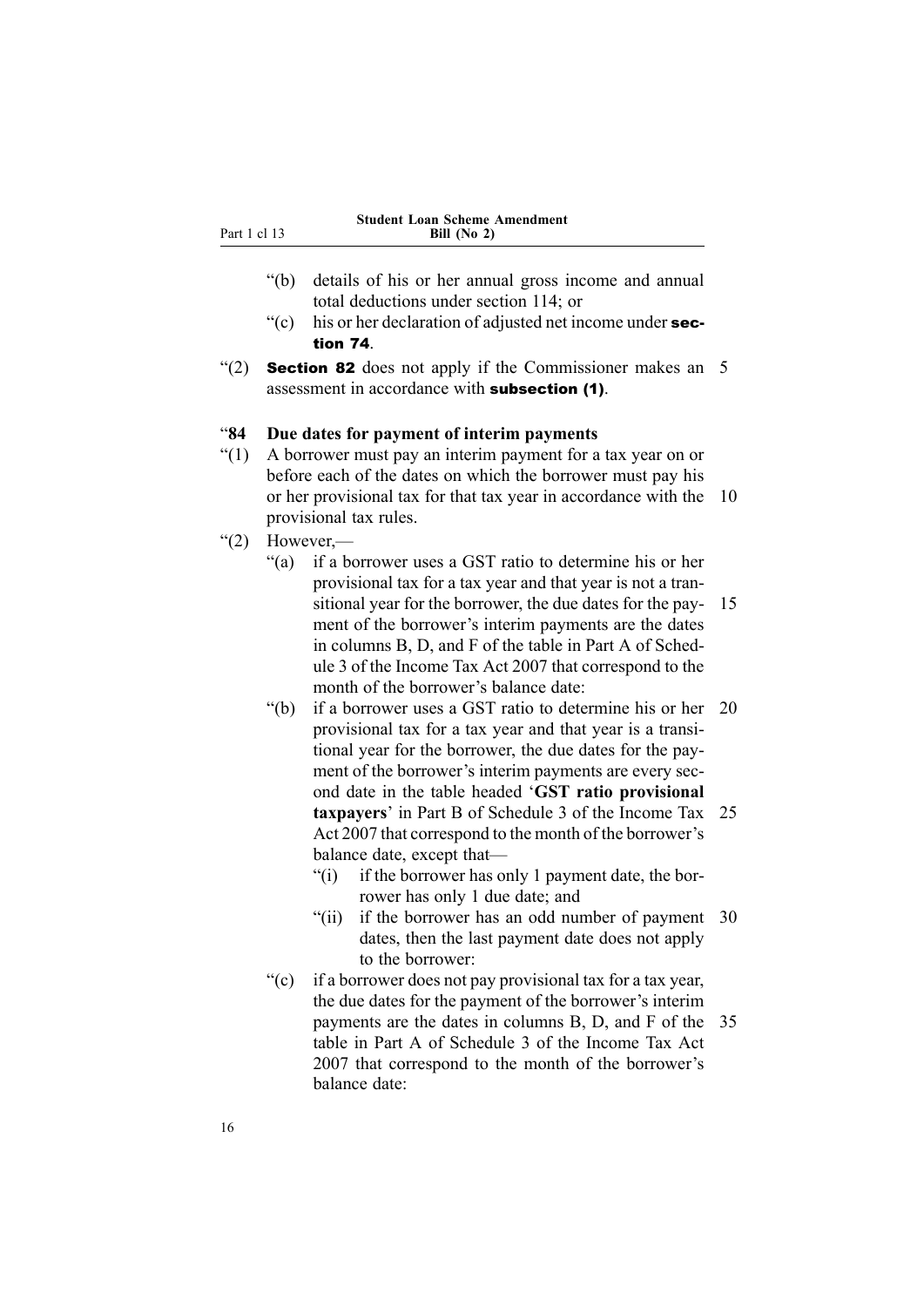|  | <b>Student Loan Scheme Amendment</b> |
|--|--------------------------------------|
|  | Bill $(No 2)$                        |

<span id="page-32-0"></span>"(d) if <sup>a</sup> borrower pays provisional tax on <sup>a</sup> 6-monthly basis for the 2012–13 tax year, the due dates for the payment of the borrower's interim payments are the dates in columns B, D, and F of the table in Part A of Schedule 3 of the Income Tax Act 2007 that correspond to the 5 month of the borrower's balance date. "(3) In thissection, **GST ratio** and **transitional year** have the same meanings as in section YA 1 of the Income Tax Act 2007. "**85 Commissioner's powers in relation to due dates** "(1) The Commissioner may determine the dates on or before 10 which <sup>a</sup> borrower must pay his or her terminal paymen<sup>t</sup> or interim payments for <sup>a</sup> tax year if— "(a) the borrower requests the Commissioner to determine the borrower's terminal paymen<sup>t</sup> due date or interim payment due dates; or 15 "(b) the Commissioner considers it necessary or appropriate in the circumstances.  $\degree$ (2) The dates determined by the Commissioner under subsection (1) may differ from the dates specified in section <sup>81</sup> or <sup>84</sup>. "(3) If the Commissioner determines the dates on or before which 20 <sup>a</sup> borrower must pay his or her terminal paymen<sup>t</sup> or interim payments for <sup>a</sup> tax year,— "(a) the Commissioner must, as soon as practicable, notify the borrower in writing— "(i) of that fact; and 25 "(ii) of the dates determined by the Commissioner; and "(b) the amount of the terminal paymen<sup>t</sup> or the interim payments must be calculated by reference to those dates. " $(4)$  This section overrides **sections 81 and 84**.  $30$ "Compare: <sup>1992</sup> No <sup>141</sup> <sup>s</sup> 30(2) "**86 Interim payments to be paid in same manner as provisional tax** Subject to Schedule <sup>4</sup>,—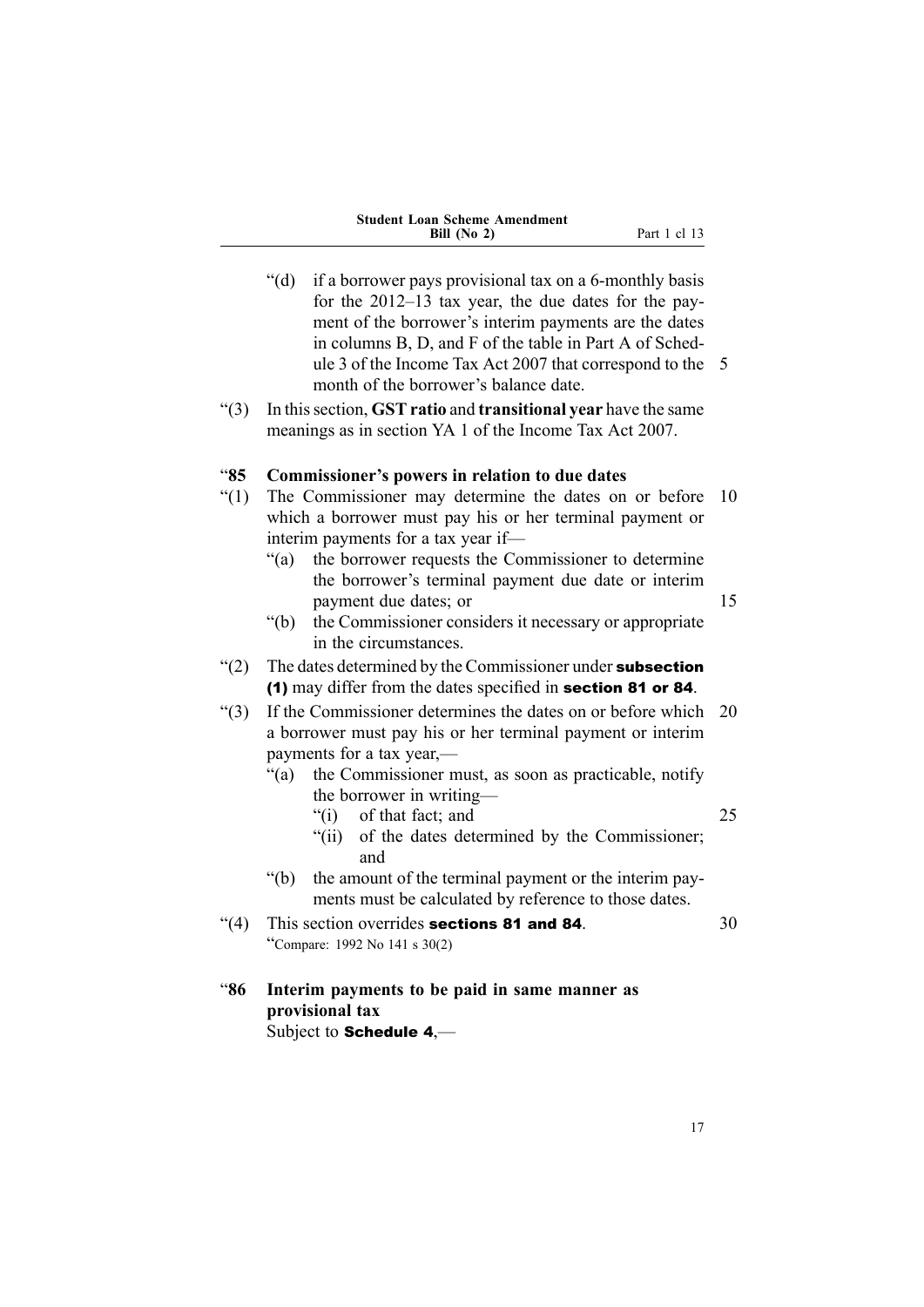<span id="page-33-0"></span>

|              | <b>Student Loan Scheme Amendment</b> |
|--------------|--------------------------------------|
| Part 1 cl 14 | Bill $(No 2)$                        |

- "(a) interim payments for <sup>a</sup> borrower's end-of-year repayment obligation for <sup>a</sup> tax year are payable in the same manner as provisional tax; and
- "(b) <sup>a</sup> borrower must comply with the requirements of the provisional tax rules. 5

"Compare: <sup>1992</sup> No <sup>141</sup> <sup>s</sup> <sup>28</sup>

### "**87 Consequence of failure to meet repayment obligations**

A borrower may be liable to pay late paymen<sup>t</sup> interest if the borrower does not meet his or her repaymen<sup>t</sup> obligations under this subpart (*see* section 139(1))."  $10$ 

### **14 Section 110 amended (Repayment obligations of overseas-based borrowers)**

- (1) Replace section 110(1) with:
- "(1) This section applies to an overseas-based borrower who—
	- "(a) is not or is no longer entitled to <sup>a</sup> repaymen<sup>t</sup> holiday 15 under section 107B or 108A(2); and
	- "(b) has not had his or her overseas-based repaymen<sup>t</sup> obligation reassessed under section 115A."
- (2) Replace section  $110(6)(a)$  and (b) with:
	- "(a) if <sup>a</sup> borrower was not overseas-based at the start of the 20 tax year, the borrower's consolidated loan balance on the date on which the borrower became overseas-based; and
	- "(b) if <sup>a</sup> borrower was overseas-based at the start of the tax year (**year A**), the sum determined by— 25

"(i) including the amount of the borrower's consolidated loan balance on 31 March in the year prior to year A (the **previous year**); and

- "(ii) including the amount of any annual administration fee charged under section 189 for the previ- 30 ous year; and
- "(iii) subtracting any 10% bonus the borrower is entitled to under Part 3 for an excess repaymen<sup>t</sup> for the previous year."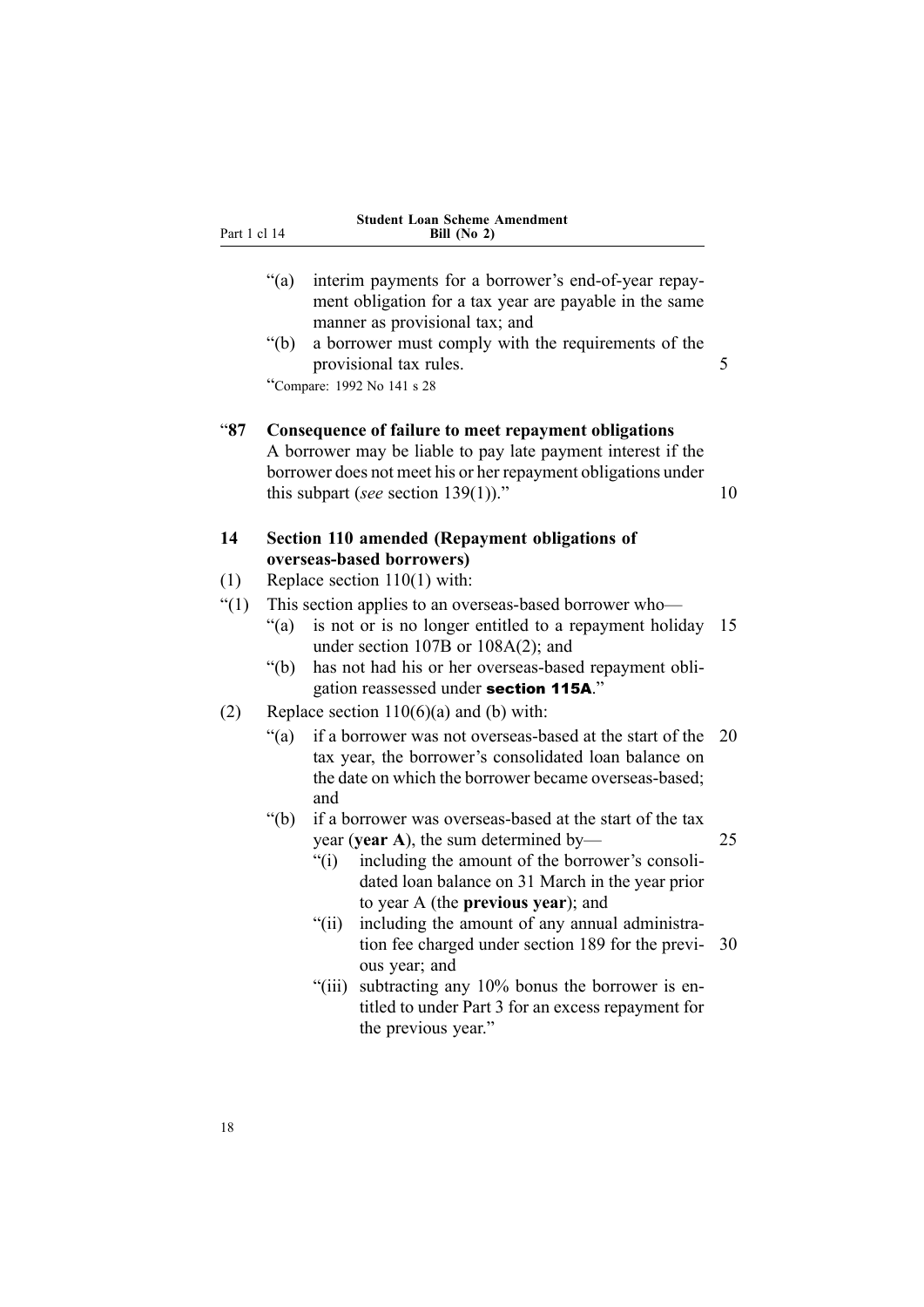<span id="page-34-0"></span>

|              | <b>Student Loan Scheme Amendment</b><br>Part 1 cl 16<br>Bill (No 2)                                                                                                                                                                        |    |
|--------------|--------------------------------------------------------------------------------------------------------------------------------------------------------------------------------------------------------------------------------------------|----|
| 15           | Section 111 amended (Exceptions to repayment                                                                                                                                                                                               |    |
|              | obligations of overseas-based borrowers)                                                                                                                                                                                                   |    |
| (1)          | Replace section $111(4)$ with-                                                                                                                                                                                                             |    |
| (4)          | This section-                                                                                                                                                                                                                              | 5  |
|              | $\degree$ (a)<br>overrides section 110; and<br>$\degree$ (b)<br>does not apply to an overseas-based borrower who has<br>had his or her overseas-based repayment obligation re-<br>assessed under section 115A."                            |    |
| (2)          | Replace section $111(5)$ with:                                                                                                                                                                                                             |    |
| $\degree(5)$ | In this section, <b>loan balance</b> means,—                                                                                                                                                                                               | 10 |
|              | if a borrower was not overseas-based at the start of<br>" $(a)$ "<br>the tax year, the borrower's loan balance on the date<br>on which the borrower became overseas-based less the<br>amount of any repayment obligations that are not yet |    |
|              | due; and                                                                                                                                                                                                                                   | 15 |
|              | " $(b)$<br>if a borrower was overseas-based at the start of the tax                                                                                                                                                                        |    |
|              | year (year A), the sum determined by—                                                                                                                                                                                                      |    |
|              | " $(i)$<br>including the amount of the borrower's loan bal-<br>ance on 31 March in the year prior to year A (the                                                                                                                           |    |
|              | previous year); and                                                                                                                                                                                                                        | 20 |
|              | " $(i)$ "<br>including the amount of any annual administra-<br>tion fee charged under section 189 for the previ-<br>ous year; and                                                                                                          |    |
|              | subtracting any 10% bonus the borrower is en-<br>"(iii)<br>titled to under Part 3 for an excess repayment for                                                                                                                              | 25 |
|              | the previous year; and<br>" $(iv)$<br>subtracting the amount of any repayment obliga-<br>tions that are not yet due."                                                                                                                      |    |
| 16           | Section 112 amended (Repayment to be made by<br>instalments)                                                                                                                                                                               | 30 |
|              | Replace section 112(3) with:                                                                                                                                                                                                               |    |
| ``(3)        | However, the Commissioner may determine the dates on or be-<br>fore which a borrower must pay instalments of his or her over-<br>seas-based repayment obligations, and the amount of those in-                                             |    |
|              | stalments, if the Commissioner considers it necessary or ap-<br>propriate in the circumstances.                                                                                                                                            | 35 |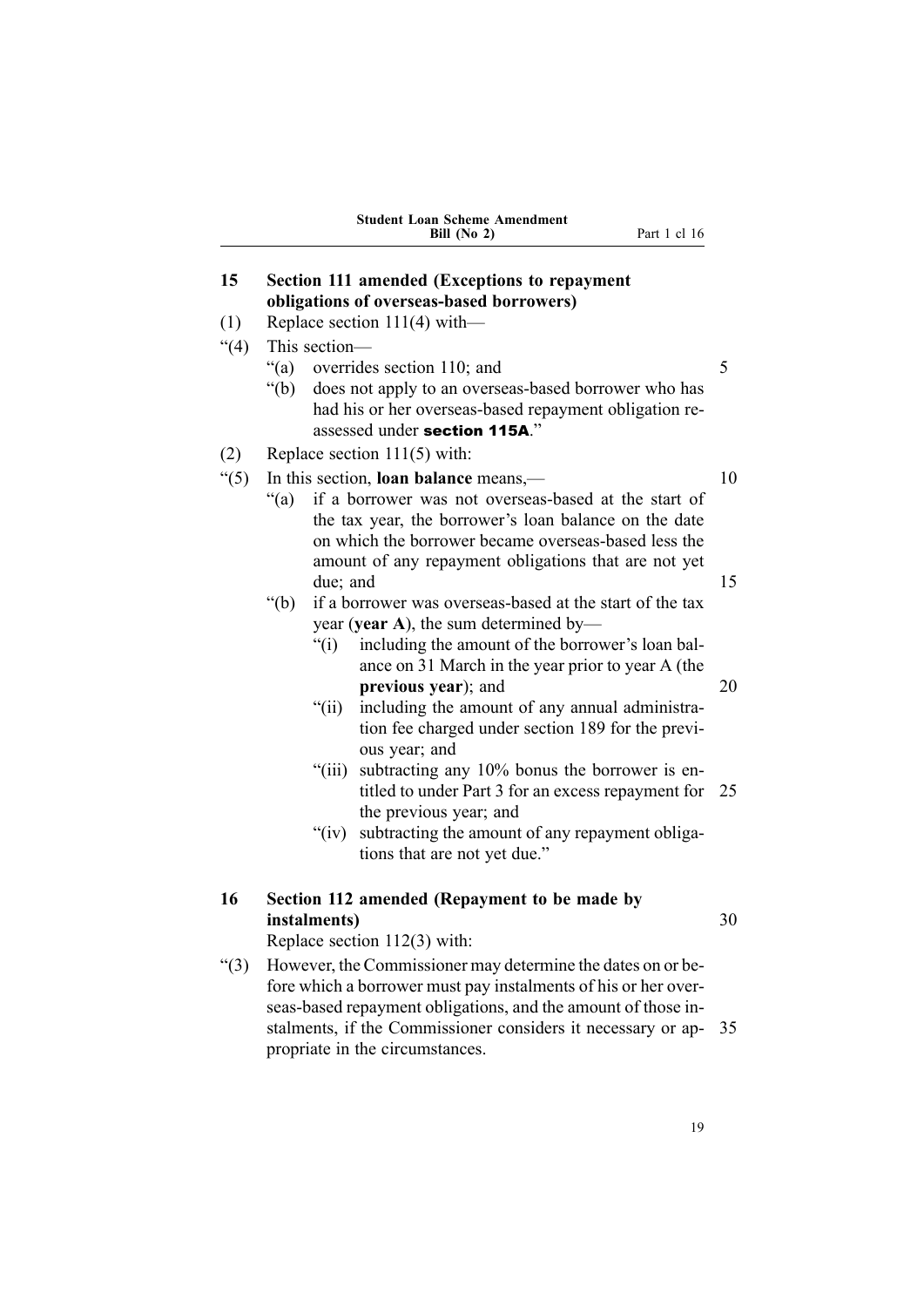<span id="page-35-0"></span>

| Par |  |
|-----|--|

| (4)  | If the Commissioner makes a determination under subsec-<br><b>tion (3)</b> , the Commissioner must, as soon as practicable, no-<br>tify the borrower in writing—<br>"(a)<br>of that fact; and<br>" $(b)$<br>of the dates and the amounts determined by the Com- 5<br>missioner."      |    |
|------|---------------------------------------------------------------------------------------------------------------------------------------------------------------------------------------------------------------------------------------------------------------------------------------|----|
| 17   | Section 114 amended (Notification of worldwide income<br>by New Zealand-based non-resident borrowers)<br>Replace section $114(3)(a)$ with:<br>$\degree$ (a)<br>a declaration of adjusted net income; or".                                                                             | 10 |
| 18   | Section 115 amended (Repayment obligations of<br>borrowers who are overseas-based for part of tax year)<br>In section $115(2)$ , after "despite anything to the contrary in this<br>Act", insert ", except as provided in section 115A".                                              |    |
| 19   | New section 115A inserted (Reassessment of<br>overseas-based borrower's repayment obligation in year<br>of return to New Zealand)<br>After section 115, insert:                                                                                                                       | 15 |
|      | "115A Reassessment of borrower's overseas-based repayment                                                                                                                                                                                                                             |    |
|      | obligations in year of return to New Zealand                                                                                                                                                                                                                                          | 20 |
| (1)  | The Commissioner may reassess a borrower's overseas-based<br>repayment obligation if the borrower notifies the Commis-                                                                                                                                                                |    |
|      | sioner-                                                                                                                                                                                                                                                                               |    |
|      | " $(a)$ "<br>that the borrower has returned to New Zealand; and<br>" $(b)$ "<br>that he or she intends to become New Zealand-based;<br>and                                                                                                                                            | 25 |
|      | ``(c)<br>of the specific date from which he or she expects to<br>become New Zealand-based.                                                                                                                                                                                            |    |
| (2)  | The borrower must notify the Commissioner of any other in-<br>formation that the Commissioner may reasonably require for<br>the purposes of either or both of the following:<br>establishing any of the matters in subsection (1):<br>$\degree$ (a)<br>the reassessment.<br>" $(b)$ " | 30 |
| "(3) | If the Commissioner reassesses a borrower's overseas-based<br>repayment obligation under this section,—                                                                                                                                                                               | 35 |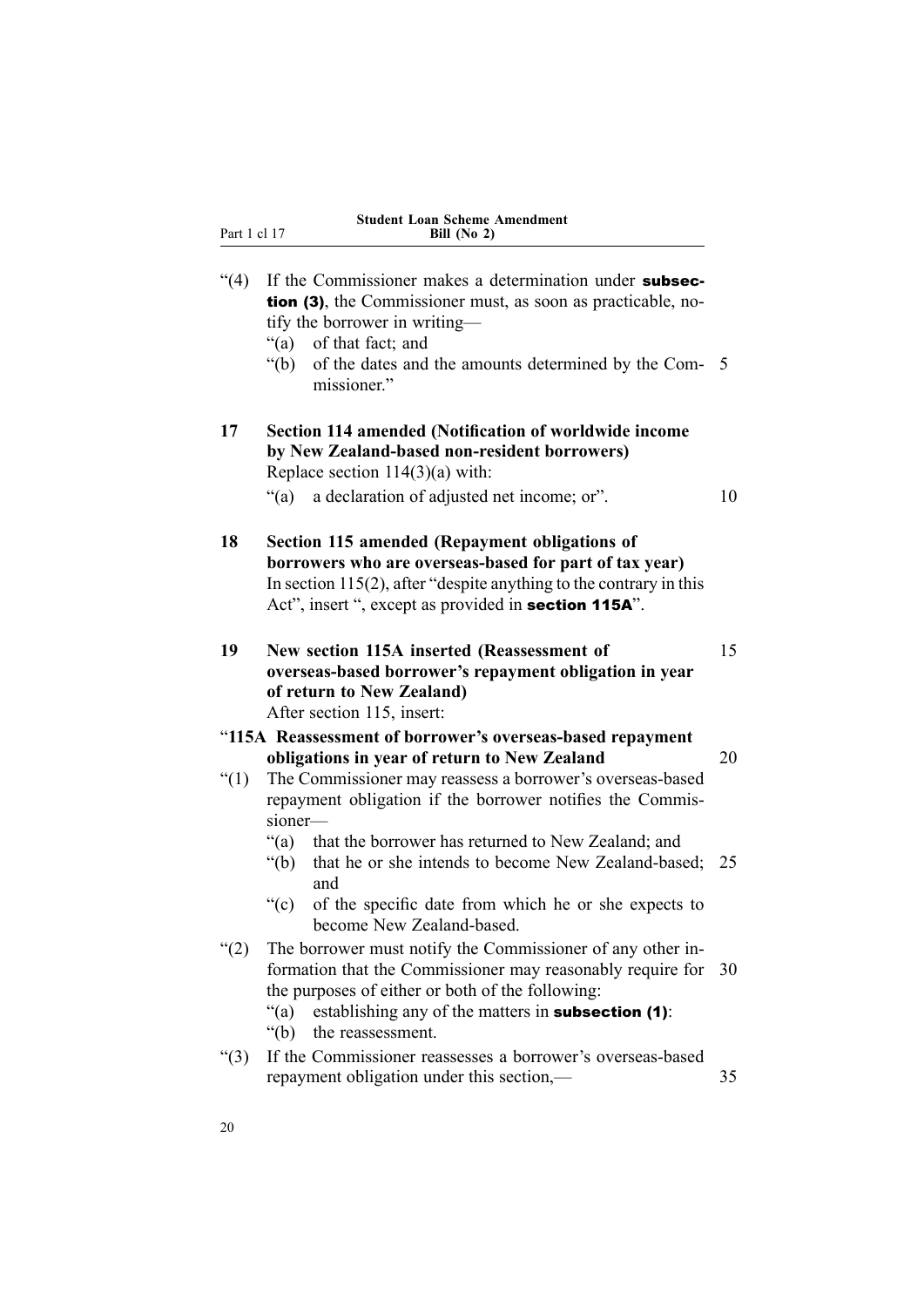| <b>Student Loan Scheme Amendment</b> |  |
|--------------------------------------|--|
| Bill $(No 2)$                        |  |

<span id="page-36-0"></span>

|          | $\lq(a)$           | the reassessment must be made in accordance with sec-<br>tion 115, as if the borrower were New Zealand-based                                                                                                                                                                                                                                                             |    |
|----------|--------------------|--------------------------------------------------------------------------------------------------------------------------------------------------------------------------------------------------------------------------------------------------------------------------------------------------------------------------------------------------------------------------|----|
|          |                    | from the date notified by the borrower under subsec-                                                                                                                                                                                                                                                                                                                     |    |
|          |                    | tion $(1)(c)$ ; and                                                                                                                                                                                                                                                                                                                                                      |    |
|          | " $(b)$ "          | section 109 $(6)$ and $(7)$ apply to the reassessment as if it<br>were an assessment under that section.                                                                                                                                                                                                                                                                 | 5  |
| (4)      |                    | Despite the reassessment of a borrower's overseas-based re-<br>payment obligation under this section, the borrower continues<br>to be treated as an overseas-based borrower for all other pur-<br>poses (for example, interest continues to be calculated in ac-<br>cordance with the borrower's overseas-based status) until the<br>borrower becomes New Zealand-based. | 10 |
| $\lq(5)$ |                    | The Commissioner may review a reassessment of a borrower's<br>overseas-based repayment obligation made under this section                                                                                                                                                                                                                                                |    |
|          | $if$ —             |                                                                                                                                                                                                                                                                                                                                                                          | 15 |
|          | " $(a)$<br>" $(b)$ | the borrower does not become New Zealand-based; or<br>the borrower becomes New Zealand-based from a date<br>that is different from the expected date notified to the<br>Commissioner under subsection (1)(c)."                                                                                                                                                           |    |
| 20       |                    | Section 120 amended (Commissioner must notify                                                                                                                                                                                                                                                                                                                            | 20 |
|          |                    | borrower of excess repayment)                                                                                                                                                                                                                                                                                                                                            |    |
|          |                    | Replace section $120(1)$ with:                                                                                                                                                                                                                                                                                                                                           |    |
| $\lq(1)$ |                    | Subsection (2) applies if <b>subpart 2</b> of Part 2 applies to a bor-<br>rower and-                                                                                                                                                                                                                                                                                     |    |
|          | " $(a)$ "          | an excess repayment is made for the borrower; or                                                                                                                                                                                                                                                                                                                         | 25 |
|          | " $(b)$            | upon investigation by the Commissioner of the bor-<br>rower's repayment obligation for a prior tax year, the                                                                                                                                                                                                                                                             |    |
|          |                    | Commissioner is satisfied that-<br>" $(i)$<br>the repayment obligation assessed by the Com-                                                                                                                                                                                                                                                                              |    |
|          |                    | missioner is incorrect; and                                                                                                                                                                                                                                                                                                                                              | 30 |
|          |                    | " $(ii)$<br>as a result, an excess repayment has been made."                                                                                                                                                                                                                                                                                                             |    |
| 21       |                    | Section 132 amended (Borrower may receive refund or                                                                                                                                                                                                                                                                                                                      |    |
|          |                    | apply excess repayment to future repayment obligations)                                                                                                                                                                                                                                                                                                                  |    |
|          |                    | Replace section 132(2) with:                                                                                                                                                                                                                                                                                                                                             |    |

notify the Commissioner in <sup>a</sup> manner acceptable to the Com-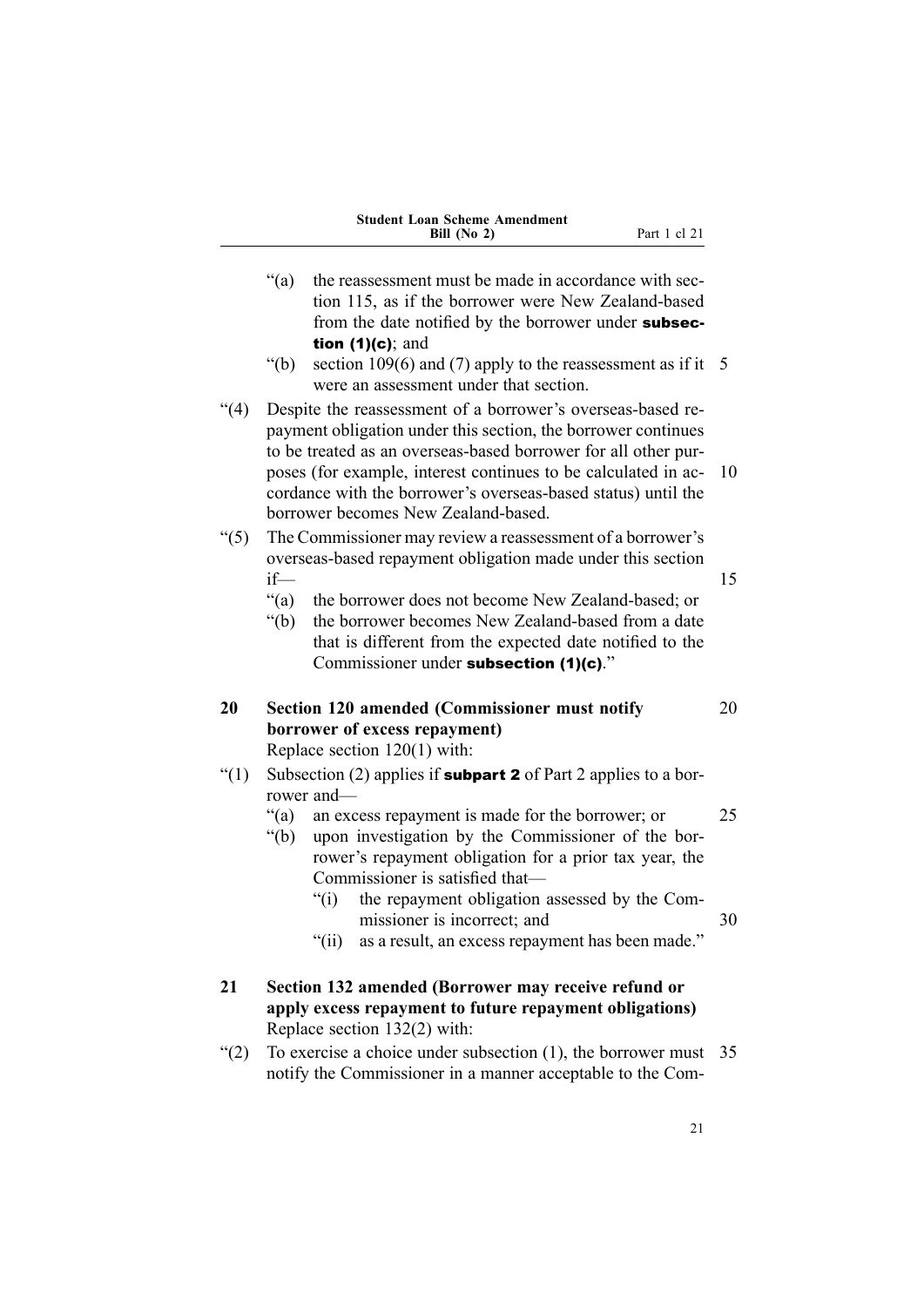<span id="page-37-0"></span>missioner within 6 months after whichever is the latest of the following:

- "(a) the date on which the borrower was notified of the excess repaymen<sup>t</sup> in accordance with section 120:
- "(b) the day after the end of the tax year to which the excess  $5$ repaymen<sup>t</sup> relates:
- "(c) the day after the due date of the final instalment of the borrower's overseas-based repaymen<sup>t</sup> obligation."

### **22 Section 144 amended (Power of Commissioner in relation to small amounts)** 10

In section  $144(2)(a)$ , replace "is more than \$20" with "is \$20 or more".

**23 Section 154 amended (Application for instalment arrangement)**

In section  $154(1)(a)$ , replace "an unpaid amount; and" with 15 "an unpaid amount or an amount that is not ye<sup>t</sup> due; and".

## **24 Section 155 amended (Late filing penalty for certain declarations)**

Replace section 155(5) with:

- "(5) In this section, **declaration** means <sup>a</sup> declaration of adjusted 20 net income"
- **25 Section 156 amended (Due dates for payment of late filing penalty)** In section 156(b) and (c), delete "or 114A".
- **26 Section 161 amended (Student loan shortfall penalty** 25 **reduced or removed to reflect change to shortfall penalty)** In section  $161(1)(a)$ , after "a borrower", insert "disputes or".

### **27 Cross-heading above section 174 replaced** Replace the cross-heading above section 174 with: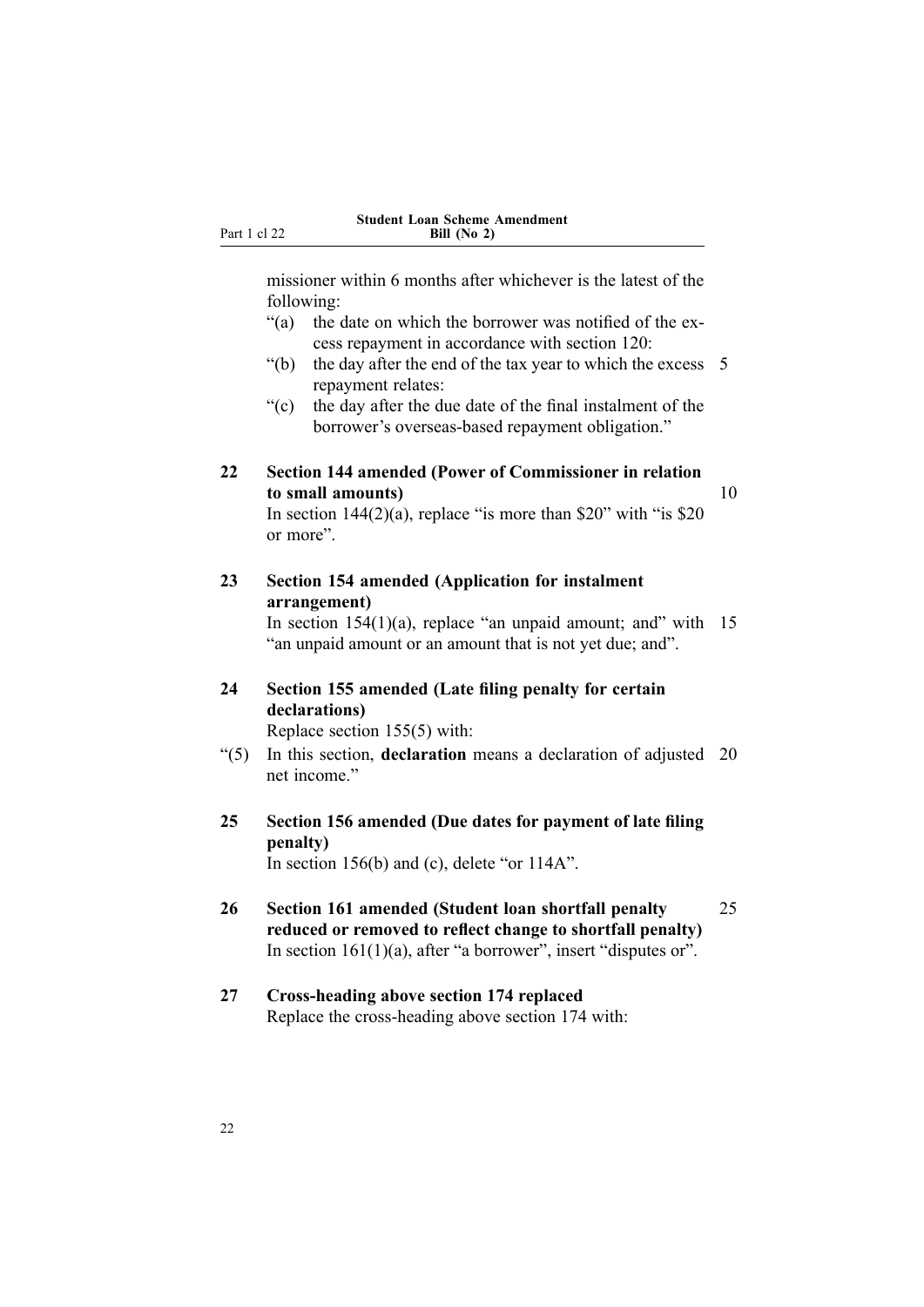| <b>Student Loan Scheme Amendment</b> |
|--------------------------------------|
| Bill $(No 2)$                        |

"*Rights to challenge and challenge procedures*".

<span id="page-38-0"></span>

| 28 | New section 174A inserted (Part 8A of Tax Administration<br>Act 1994 applies to challenges under this Act)<br>After section 174, insert:                                                                                                                   |    |
|----|------------------------------------------------------------------------------------------------------------------------------------------------------------------------------------------------------------------------------------------------------------|----|
|    | "174A Part 8A of Tax Administration Act 1994 applies to<br>challenges under this Act<br>The procedures under Part 8A of the Tax Administration Act<br>1994 apply, with all necessary modifications, to a challenge of<br>a matter under this Act."         | 5  |
| 29 | New section 182A inserted (Challenge to decision<br>concerning repayment holiday)<br>After section 182, insert:                                                                                                                                            | 10 |
|    | "182A Challenge to decision concerning repayment holiday<br>A borrower may challenge a decision by the Commissioner<br>under section 107B not to grant the borrower a repayment holi-<br>day, on the ground that the decision is not fair and reasonable." | 15 |
| 30 | Section 188 repealed (Commissioner's decision on<br>challenges)<br>Repeal section 188.                                                                                                                                                                     |    |
| 31 | Section 191 amended (Limit on repayment obligation for<br>pay period or tax year)<br>In section $191(1)$ , replace "derives only" with "derives".                                                                                                          | 20 |
| 32 | New section 193C inserted (Changes relating to contact<br>details of borrower)<br>After section 193B, insert:                                                                                                                                              | 25 |
|    | "193C Changes relating to contact details of borrower<br>If there is a change in ony of the horrower's contact details                                                                                                                                     |    |

If there is <sup>a</sup> change in any of the borrower's contact details, the borrower must promptly notify the Commissioner of the changed details."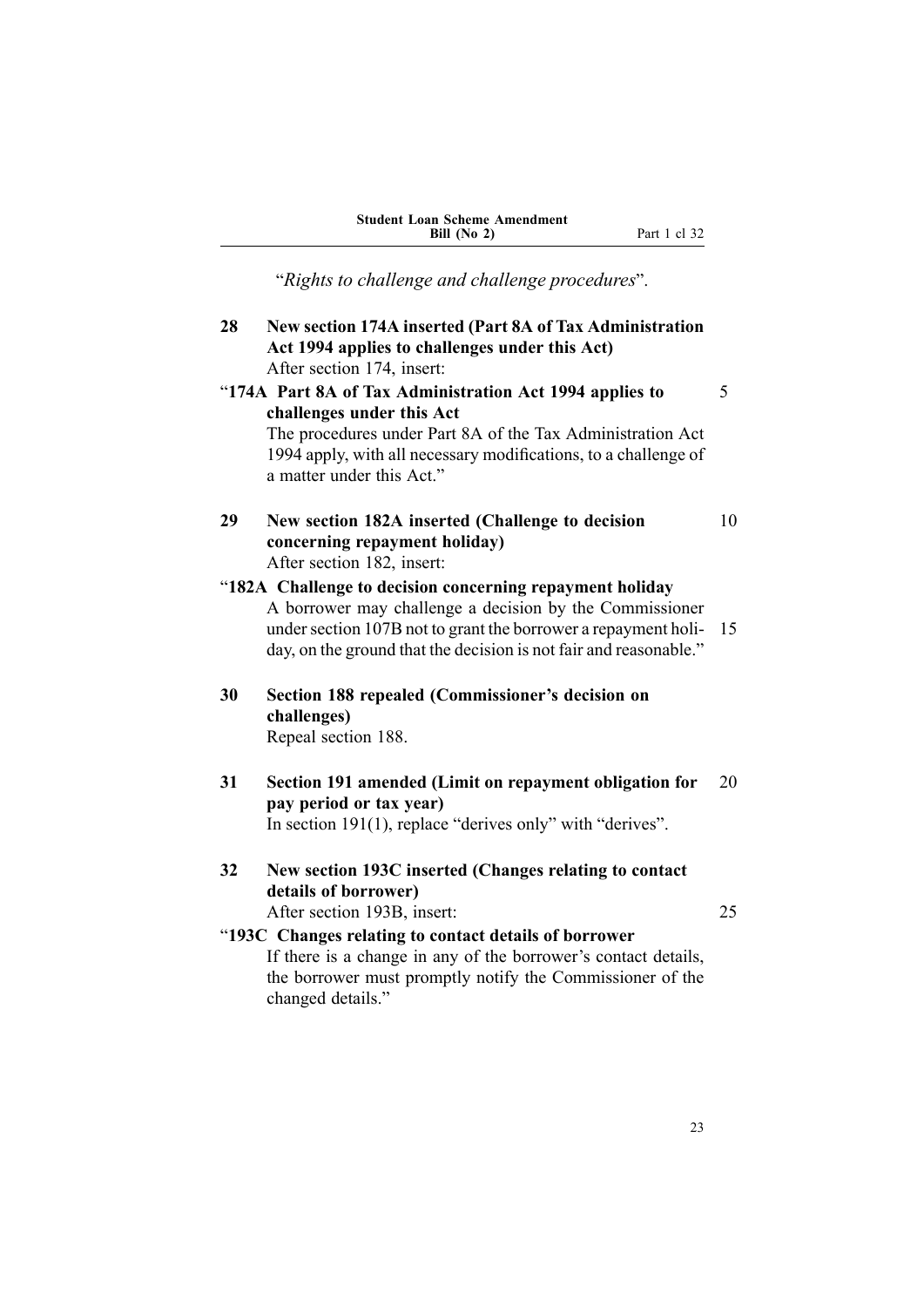## <span id="page-39-0"></span>**33 Section 204 amended (Commissioner may exercise rights in loan contracts to recall loans)**

In section 204(3)(c), replace "before or after" with "before, on, or after".

- **34 Section 208 amended (Disclosure of information between** 5 **Inland Revenue Department and New Zealand Customs Service for information-matching purposes)** Replace section 208(1) with:
- $''(1)$  The purpose of this section is to facilitate the exchange of information between the Inland Revenue Department and the 10 New Zealand Customs Service for the purpose of establishing an information-matching programme to assist the Commissioner to—
	- "(a) verify whether borrowers are New Zealand-based or overseas-based; and 15
	- "(b) verify whether borrowers are New Zealand residents; and
	- "(c) locate, when they enter or leave New Zealand, borrowers who are in **serious default** (within the meaning of section 280G of the Customs and Excise Act 1996) in 20 relation to student loans."

### **35 Section 215 amended (Regulations)**

Replace section 215(d) with:

- "(d) specifying further information requirements in accordance with sections  $10(2)(d)$ ,  $13(i)$ ,  $16(2)(a)(viii)$ , 25  $16A(1)(e)$  or  $107A(2)(e)$ :".
- **36 Section 221 repealed (Amendments to this Act)** Repeal section 221.
- **37 Schedule 3 repealed** Repeal Schedule 3. 30

**38 Schedule 4 replaced** Replace Schedule 4 with the Schedule <sup>4</sup> set out in Schedule 2 of this Act.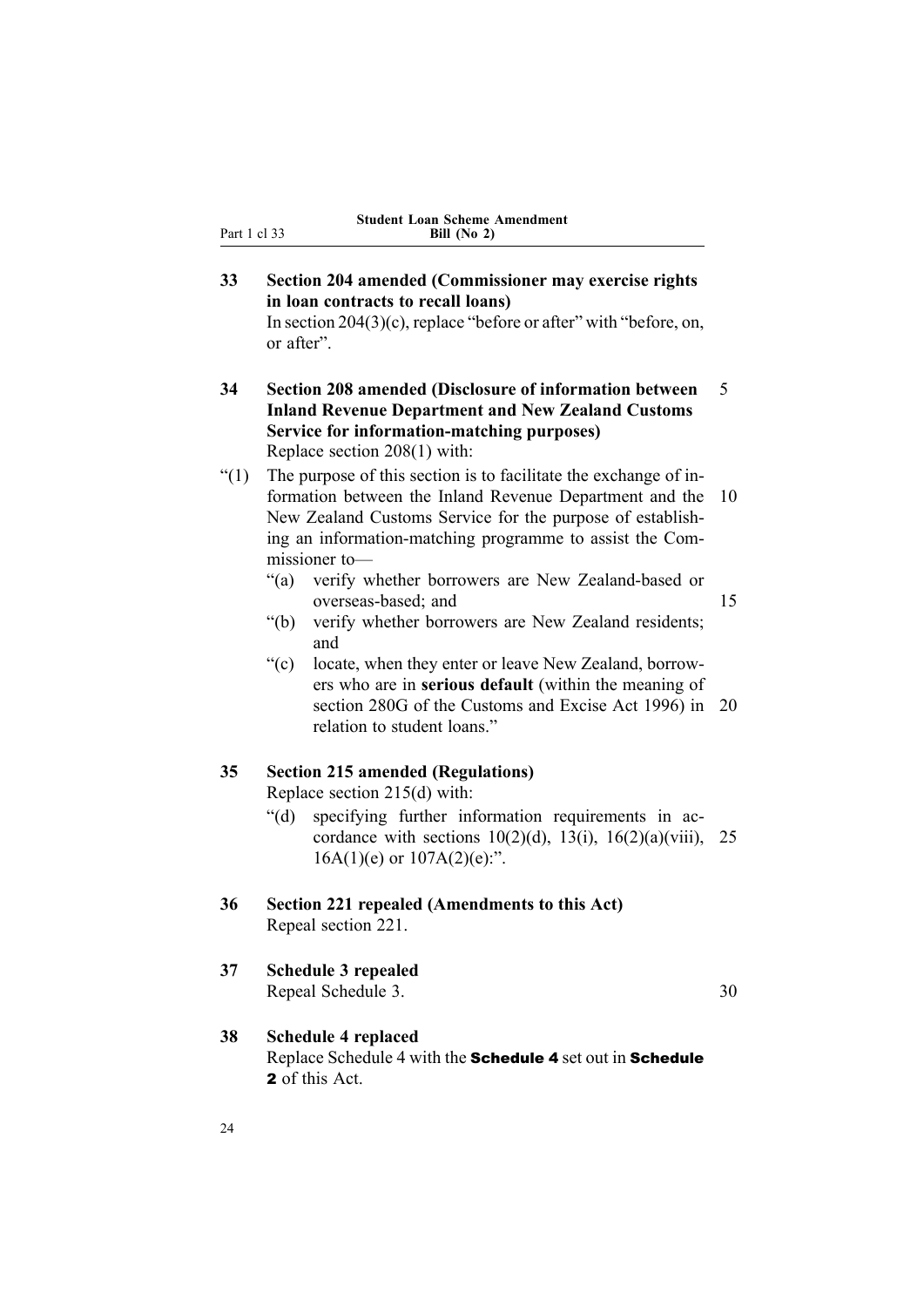| <b>Student Loan Scheme Amendment</b> |  |
|--------------------------------------|--|
| Bill $(No 2)$                        |  |

### <span id="page-40-0"></span>**39 Schedule 6 amended**

- (1) In Schedule 6, replace clause 6(1) with:
- "(1) Any amount that the Commissioner has refrained from collecting from the borrower in accordance with section 51(3) of the Student Loan Scheme Act 1992 and that remains unpaid 5 on the close of 31 March 2012 is added to <sup>a</sup> borrower's loan balance under this Act."
- (2) In Schedule 6, replace clause 12(1) with:
- "(1) This clause applies if—
	- "(a) a borrower— 10

"(i) has entered into an instalment arrangemen<sup>t</sup> with the Commissioner on or before 31 March 2012 in relation to an amount (the **instalment amount**) that must be paid under the Student Loan Scheme

- Act 1992; and 15
- "(ii) some of the payments that are required under the instalment arrangemen<sup>t</sup> must be paid on or after 1 April 2012; or
- "(b) <sup>a</sup> borrower—
	- "(i) has entered into an instalment arrangemen<sup>t</sup> with 20 the Commissioner under this Act between 1 April 2012 and 31 March 2013 (inclusive) in relation to an amount (the **instalment amount**) that must be paid under this Act; and
	- "(ii) some of the payments that are required under the 25 instalment arrangemen<sup>t</sup> must be paid on or after 1 April 2013."

## **40 Schedule 7 repealed**

Repeal Schedule 7.

### **41 Consequential amendments to principal Act** 30

Amend the principal Act as set out in **Schedule 1**.

## *Amendments to other Acts*

- **42 Accident Compensation Act 2001 amended**
- (1) This section amends the Accident Compensation Act 2001.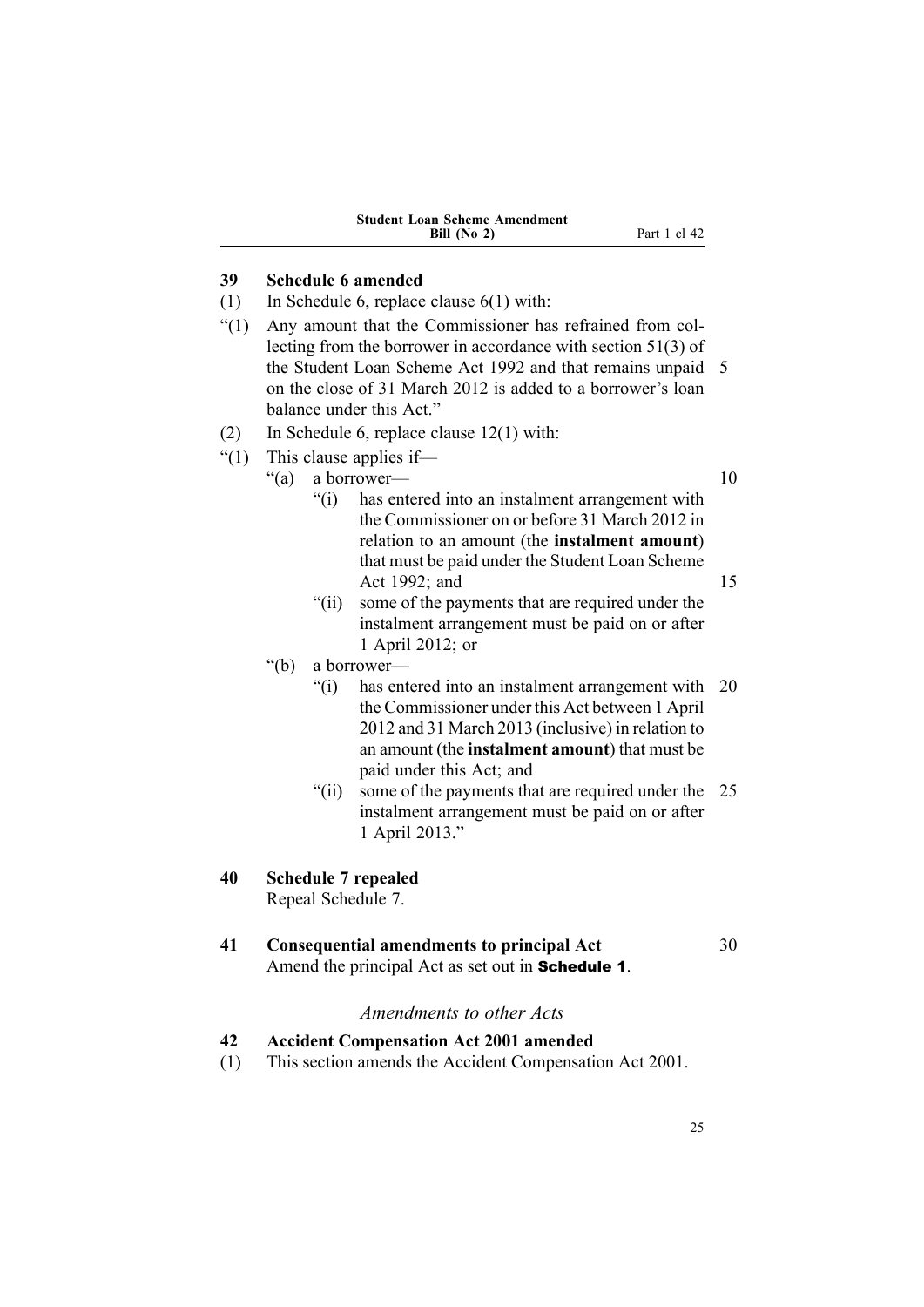<span id="page-41-0"></span>(2) In section  $123(2)(i)$ , replace "subparts 1 to 3" with "subparts" 1,  $2,$  ".

### **43 Customs and Excise Act 1996 amended** Sections 44 to 46 amend the Customs and Excise Act 1996.

**44 Section 280G amended (Defined terms for sections 280H** 5 **and 280I)**

In section 280G, insert in their appropriate alphabetical order: "**serious default** means the state of having an unpaid amount due and owing under the Student Loan Scheme Act 2011 and satisfying criteria established in a manner to be determined by 10 the Commissioner

"**unpaid amount** has the meaning given to it by section 5 of the Student Loan Scheme Act 2011."

### **45 Section 280H amended (Disclosure of arrival and departure information for purposes of Student Loan** 15 **Scheme Act 2011)**

- (1) Replace section 280H(1) with:
- "(1) The purpose of this section is to facilitate the exchange of information between the Customs and the Department for the purposes of assisting the Commissioner to— 20
	- "(a) verify whether borrowers are New Zealand-based or overseas-based for the purposes of the Student Loan Scheme Act 2011:
	- "(b) verify whether borrowers are New Zealand residents for the purposes of that Act: 25
	- "(c) locate, when they enter or leave New Zealand, borrowers who are in serious default in relation to <sup>a</sup> student loan"
- (2) After section  $280H(4)(d)$ , insert:
	- "(e) information provided by the borrower when arriving in 30 or, as the case may be, departing from New Zealand."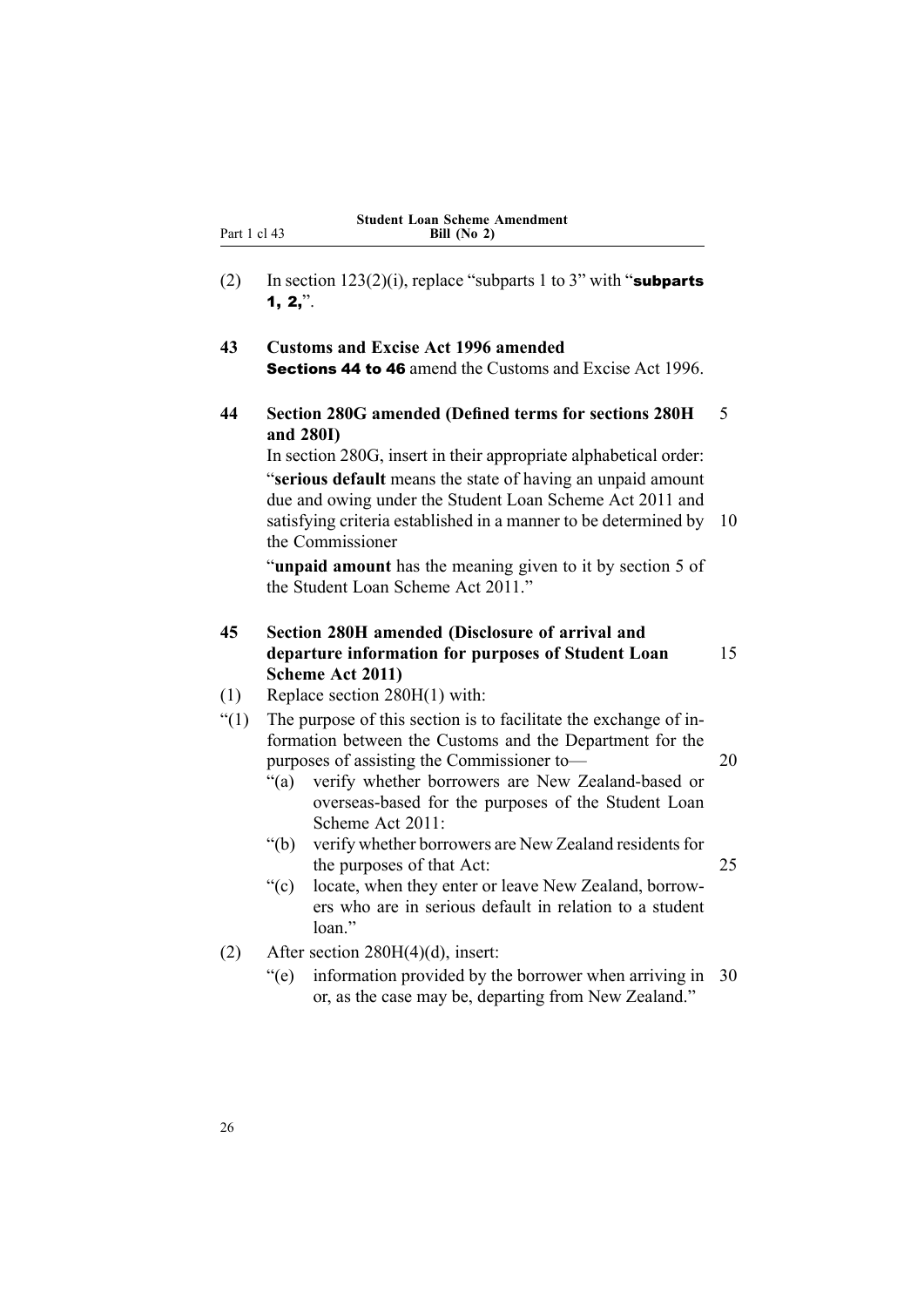| <b>Student Loan Scheme Amendment</b> |  |  |  |  |
|--------------------------------------|--|--|--|--|
| Bill $(No 2)$                        |  |  |  |  |

<span id="page-42-0"></span>**46 Section 280I amended (Direct access to arrival and departure information for purposes of Student Loan Scheme Act 2011)**

Replace section 280I(1) with:

- "(1) The purpose of this section is to facilitate the Department's 5 access to information stored in <sup>a</sup> database for the purpose of assisting the Commissioner to—
	- "(a) verify whether borrowers are New Zealand-based or overseas-based for the purposes of the Student Loan Scheme Act 2011: 10
	- "(b) verify whether borrowers are New Zealand residents for the purposes of that Act:
	- "(c) verify whether borrowers are in New Zealand for the purposes of that Act:
	- "(d) locate, when they enter or leave New Zealand, borrow- 15 ers who are in serious default in relation to <sup>a</sup> student loan."

#### **47 Privacy Act 1993 amended**

- (1) This section amends the Privacy Act 1993.
- (2) Replace section 103(1C) with: 20
- "(1C) Nothing in subsection (1) prevents the Commissioner of Inland Revenue from immediately taking action to recover amounts relating to—
	- "(a) unpaid amounts owed to the Commissioner by an individual who is in serious default identified in informa- 25 tion supplied to the Commissioner under section 280H of the Customs and Excise Act 1996; or
	- "(b) financial suppor<sup>t</sup> under the Child Support Act 1991 owed to the Commissioner by an individual who is identified in information supplied to the Commissioner 30 under section 280K or 280L of the Customs and Excise Act 1996."

### **48 Student Loan Scheme Amendment Act 2012 amended**

- (1) This section amends the Student Loan Scheme Amendment Act 2012. 35
- (2) Repeal section 57.

27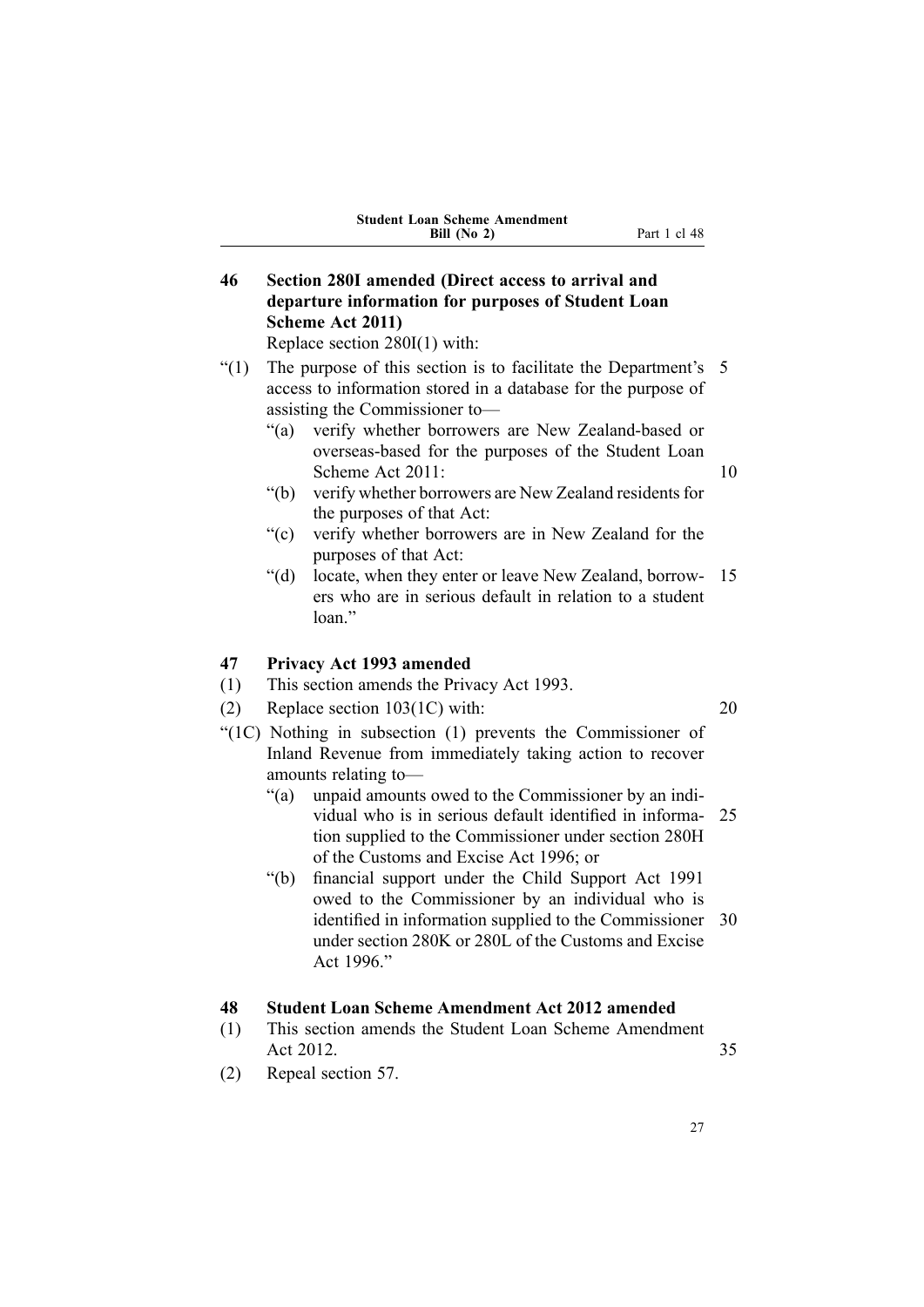<span id="page-43-0"></span>

|              | <b>Student Loan Scheme Amendment</b> |
|--------------|--------------------------------------|
| Part 1 cl 49 | Bill $(No 2)$                        |

# **49 Tax Administration Act 1994 amended**

(1) This section amends the Tax Administration Act 1994.

**Bill (No 2)**

- (2) In section 3(1), definition of **tax**, paragraphs (a)(x) and (d)(ix), replace "a pre-taxed repaymen<sup>t</sup> obligation, an other income repaymen<sup>t</sup> obligation," with "an end-of-year repaymen<sup>t</sup> obliga- 5 tion".
- (3) In the Schedule, after the item relating to the Stamp Duty Abolition Act 1999, insert "Student Loan Scheme Act 1992".

#### **Part 2**

# **Amendments to principal Act that apply** <sup>10</sup> **for 2013–2014 and later tax years**

|           | for 2015–2014 and fater tax years                                                                                                                                                                                                                                                               |    |
|-----------|-------------------------------------------------------------------------------------------------------------------------------------------------------------------------------------------------------------------------------------------------------------------------------------------------|----|
| 50<br>(1) | <b>Section 4 amended (Interpretation)</b><br>In section $4(1)$ , definition of <b>consolidated loan balance</b> , re-<br>place paragraphs (b) and (c) with:<br>"(b) any unpaid amount".                                                                                                         | 15 |
| (2)       | In section $4(1)$ , definition of <b>loan balance</b> , after paragraph<br>$(a)(iv)$ , insert:<br>"(iva) an underestimation penalty; and".                                                                                                                                                      |    |
| (3)       | In section $4(1)$ , definition of repayment obligation, replace<br>paragraph (c) with:<br>" $(c)$<br>any amount that must be paid by a borrower in accord-<br>ance with a written notification under section 52:<br>"(d) end-of-year repayment obligation:".                                    | 20 |
| (4)       | In section $4(1)$ , insert in its appropriate alphabetical order:<br>"underestimation penalty means a penalty that a borrower is<br>liable to pay under section 161A".                                                                                                                          | 25 |
| 51        | <b>Section 5 amended (Meaning of unpaid amount)</b><br>After section $5(1)(e)$ , insert:<br>" $(f)$ "<br>an amount that must be paid by a borrower in accord-<br>ance with a written notification under section 52:<br>"(g) a late filing penalty:<br>a student loan shortfall penalty:<br>"(h) | 30 |

"(i) an underestimation penalty."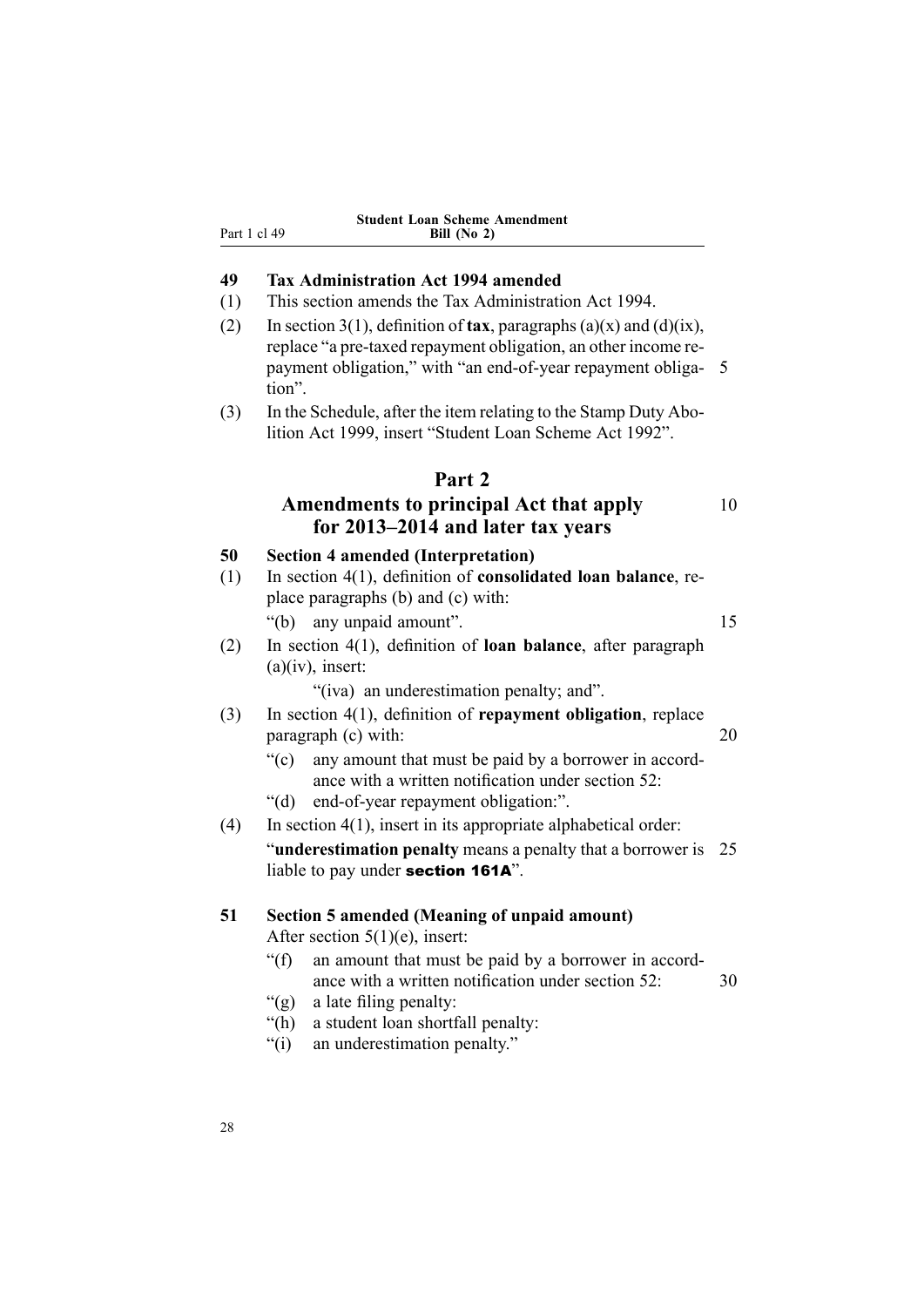| <b>Student Loan Scheme Amendment</b> |  |
|--------------------------------------|--|
| Bill $(No 2)$                        |  |

<span id="page-44-0"></span>

| 52       | Section 117 repealed (Overseas-based borrower's<br>standard and Commissioner deductions satisfy<br>overseas-based repayment obligation)<br>Repeal section 117. |    |  |  |  |
|----------|----------------------------------------------------------------------------------------------------------------------------------------------------------------|----|--|--|--|
| 53       | Section 119 amended (meaning of excess repayment)<br>In section 119(3), definition of <b>total obligations</b> , replace para-<br>graph (b) with:              | 5  |  |  |  |
|          | $\lq(b)$<br>any standard deductions that were deducted in<br>the tax year, except a significant over-deduction;<br>and".                                       | 10 |  |  |  |
| 54       | Sections 134 to 137 and cross-heading replaced<br>Replace sections 134 to 137 and the cross-heading above sec-<br>tion 134 with:                               |    |  |  |  |
|          | "Loan interest charged for borrowers who are<br>overseas-based                                                                                                 | 15 |  |  |  |
|          | "134 Loan interest charged for borrowers who are                                                                                                               |    |  |  |  |
|          | overseas-based                                                                                                                                                 |    |  |  |  |
| $\lq(1)$ | A borrower is liable to pay loan interest on his or her loan<br>balance for each day that the borrower is overseas-based.                                      |    |  |  |  |
| (2)      | Loan interest must be calculated in accordance with the for-<br>mula-                                                                                          | 20 |  |  |  |
|          | $a = (b \times c) \div 365$                                                                                                                                    |    |  |  |  |
|          | where-                                                                                                                                                         |    |  |  |  |
|          | is the loan interest<br>a                                                                                                                                      |    |  |  |  |
|          | is the borrower's loan balance on the relevant day<br>h                                                                                                        | 25 |  |  |  |
|          | is the base interest rate.<br>$\mathbf{c}$                                                                                                                     |    |  |  |  |
| " $135$  | Loan interest calculated daily and charged and<br>compounded monthly                                                                                           |    |  |  |  |
| (1)      | Loan interest is calculated each day that a borrower is over-<br>seas-based and has a loan balance.                                                            | 30 |  |  |  |
| (2)      | Loan interest is charged and added to the borrower's loan bal-<br>ance on the last day of each month.                                                          |    |  |  |  |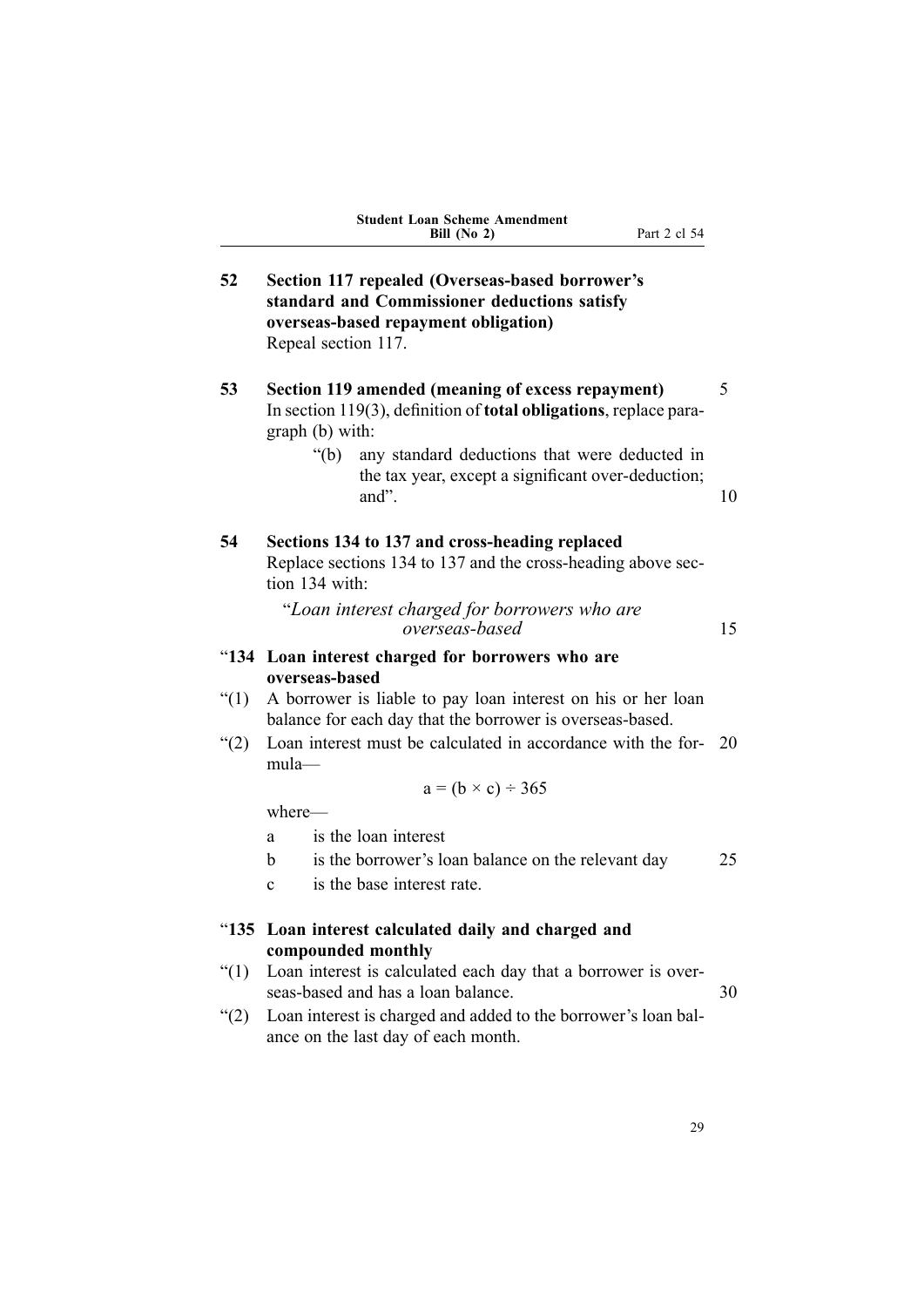<span id="page-45-0"></span>

| ш  |  |  |
|----|--|--|
| άΙ |  |  |

"(3) However, no interest is charged or added under **subsection** (2) for <sup>a</sup> month if the loan balance is paid in full on or before the last day of that month.

#### "**136 Notification that loan interest has compounded**

If loan interest is added to <sup>a</sup> borrower'sloan balance in accord- 5 ance with section 135(2), the Commissioner must, at least once in the following 12 months, notify the borrower in writing of—

- "(a) the opening and closing dates of the period covered by the notification; and 10
- "(b) the borrower's loan balance on the opening and closing dates; and
- "(c) the date and amount of all loan interest charged to the borrower during the period covered by the notification.

"Compare: 1992 No 141 s  $43(1)$  15

"**137 Loan interest written off for quick repayment of consolidated loan balance**

- "(1) This section applies to <sup>a</sup> person who—
	- "(a) was an overseas-based borrower; and
	- "(b) would subsequently have been treated as being New 20 Zealand-based excep<sup>t</sup> that he or she ceased to be <sup>a</sup> borrower because of **paragraph** (c); and
	- "(c) fully repaid his or her consolidated loan balance before the end of the period of 183 consecutive days under which the borrower would have been treated as being 25 New Zealand-based.
- "(2) Loan interest that is charged on the person's loan balance is reduced to zero for the period—
	- "(a) starting on the first day of the 183-day period; and
	- "(b) ending on the day on which the person's consolidated 30 loan balance was fully repaid.

"Compare: <sup>1992</sup> No <sup>141</sup> <sup>s</sup> 38AM".

#### **55 Section 139 amended (Late payment interest charged on unpaid amount)**

(1) In section  $139(2)(a)$  and (b), replace "0.843% of" with "the 35 late paymen<sup>t</sup> interest rate multiplied by".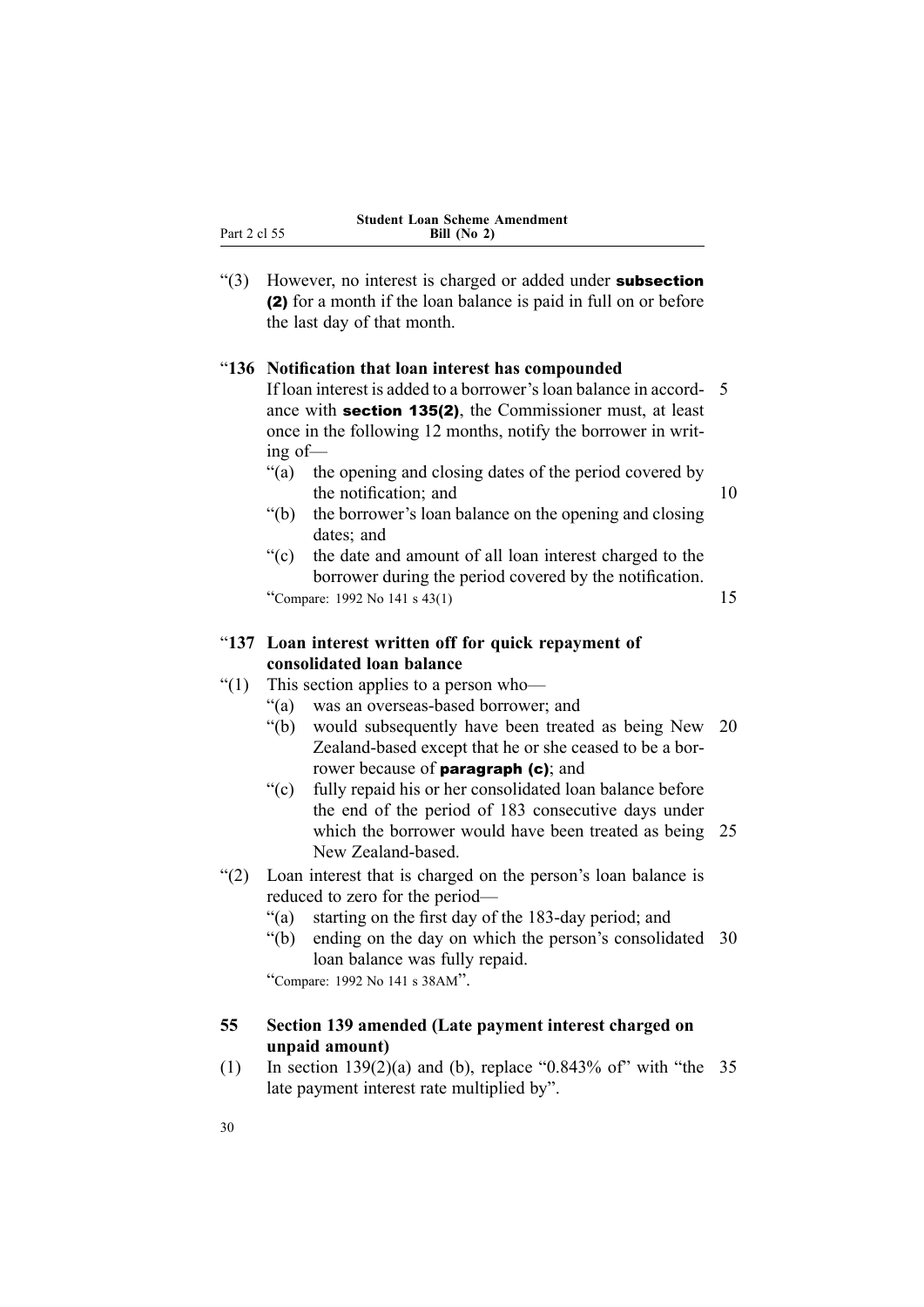| <b>Student Loan Scheme Amendment</b> |  |
|--------------------------------------|--|
| Bill $(No 2)$                        |  |

- <span id="page-46-0"></span>(2) After section 139(2), insert:
- "(3) In this section, **late paymen<sup>t</sup> interest rate** means the base interest rate plus 4%, calculated as an equivalent monthly rate expressed as <sup>a</sup> percentage and truncated to 3 decimal places."
- **56 Section 141 replaced (Monthly late payment interest** 5 **written off if instalment arrangement complied with)** Replace section 141 with:
- "**141 Late payment interest reduced if instalment arrangement complied with**
- " $(1)$  This section applies if— $10$

- "(a) <sup>a</sup> borrower is liable to pay late paymen<sup>t</sup> interest on an unpaid amount under section 139; and
- "(b) the borrower has entered into an instalment arrangement in relation to the unpaid amount in accordance with section 154. 15
- "(2) For each month that the borrower meets his or her obligations under the instalment arrangement, any late paymen<sup>t</sup> interest that the borrower is liable to pay on the unpaid amount for that month must be calculated as if, in the definition of late payment interest rate in **section 139(3)**, the reference to base 20 interest rate plus 4% were <sup>a</sup> reference to base interest rate plus 2%.
- "(3) However, **subsection (2)** applies only to the days in a month during which an instalment arrangement applies."
- **57 Section 146 replaced (Commissioner may grant relief** 25 **from late payment interest)** Replace section 146 with:

#### "**146 Commissioner may grant relief from late payment interest**

- " $(1)$  Subsection (2) applies—
	- "(a) if <sup>a</sup> borrower has been charged with late paymen<sup>t</sup> inter- 30 est; and
	- "(b) regardless of whether that late paymen<sup>t</sup> interest has been paid, either in whole or in part; and
	- "(c) if an application is made under section  $145(1)(a)$  for relief from late payment interest. 35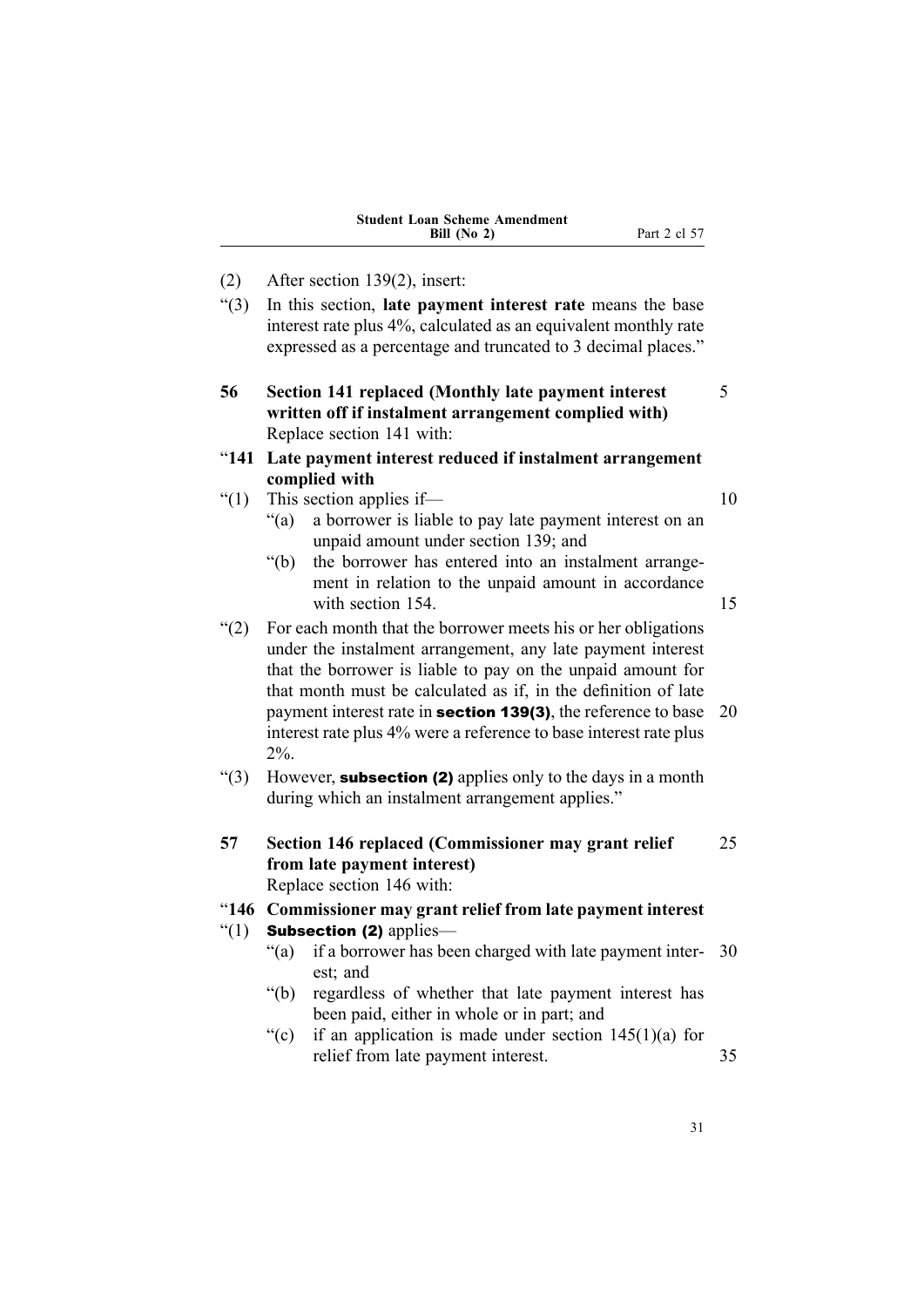<span id="page-47-0"></span>Part 2 cl 58

- "(2) The Commissioner may, having regard to the circumstances of the case and if the Commissioner considers it equitable to do so, gran<sup>t</sup> relief to the borrower by cancelling as much of the late paymen<sup>t</sup> interest asthe Commissioner considers equitable.  $\degree$ (3) If late payment interest is cancelled,— $\degree$  5 "(a) the borrower's consolidated loan balance is decreased by the amount of the cancelled late paymen<sup>t</sup> interest; and "(b) if the late paymen<sup>t</sup> interest has been added to the borrower's unpaid amount under section 141(2), the bor- 10 rower's unpaid amount is decreased by the amount of the cancelled late paymen<sup>t</sup> interest; and "(c) any paymen<sup>t</sup> made in excess of the remaining amount of late paymen<sup>t</sup> interest payable (if any) by the borrower (an **excess paymen<sup>t</sup>**) must be offset against the 15 borrower's consolidated loan balance as follows: "(i) first, against any unpaid amount; and "(ii) secondly, against the loan balance; and "(d) the Commissioner must refund any remaining excess paymen<sup>t</sup> to the borrower (*see* sections 199 and 200). 20 "Compare: <sup>1992</sup> No <sup>141</sup> <sup>s</sup> <sup>53</sup>". **58 New section 161A and cross-heading inserted** After section 161, insert: "*Underestimation penalty* "**161A Underestimation penalty where interim payments** 25 **underestimated as at terminal payment date** "(1) A borrower is liable to pay an underestimation penalty if the borrower has estimated his or her end-of-year repaymen<sup>t</sup> obligation in respec<sup>t</sup> of <sup>a</sup> tax year and, on the due date for the borrower's last interim payment for the tax year, 30 "(a) the estimate applying is less than 80% of the borrower's end-of-year repaymen<sup>t</sup> obligation and is less than the borrower's end-of-year repaymen<sup>t</sup> obligation would have been had the borrower not estimated; and
	- "(b) the amount of the interim payments made on or before 35 the due date for the borrower's last interim paymen<sup>t</sup> is less than 80% of the borrower's end-of-year repaymen<sup>t</sup> obligation for the year.

32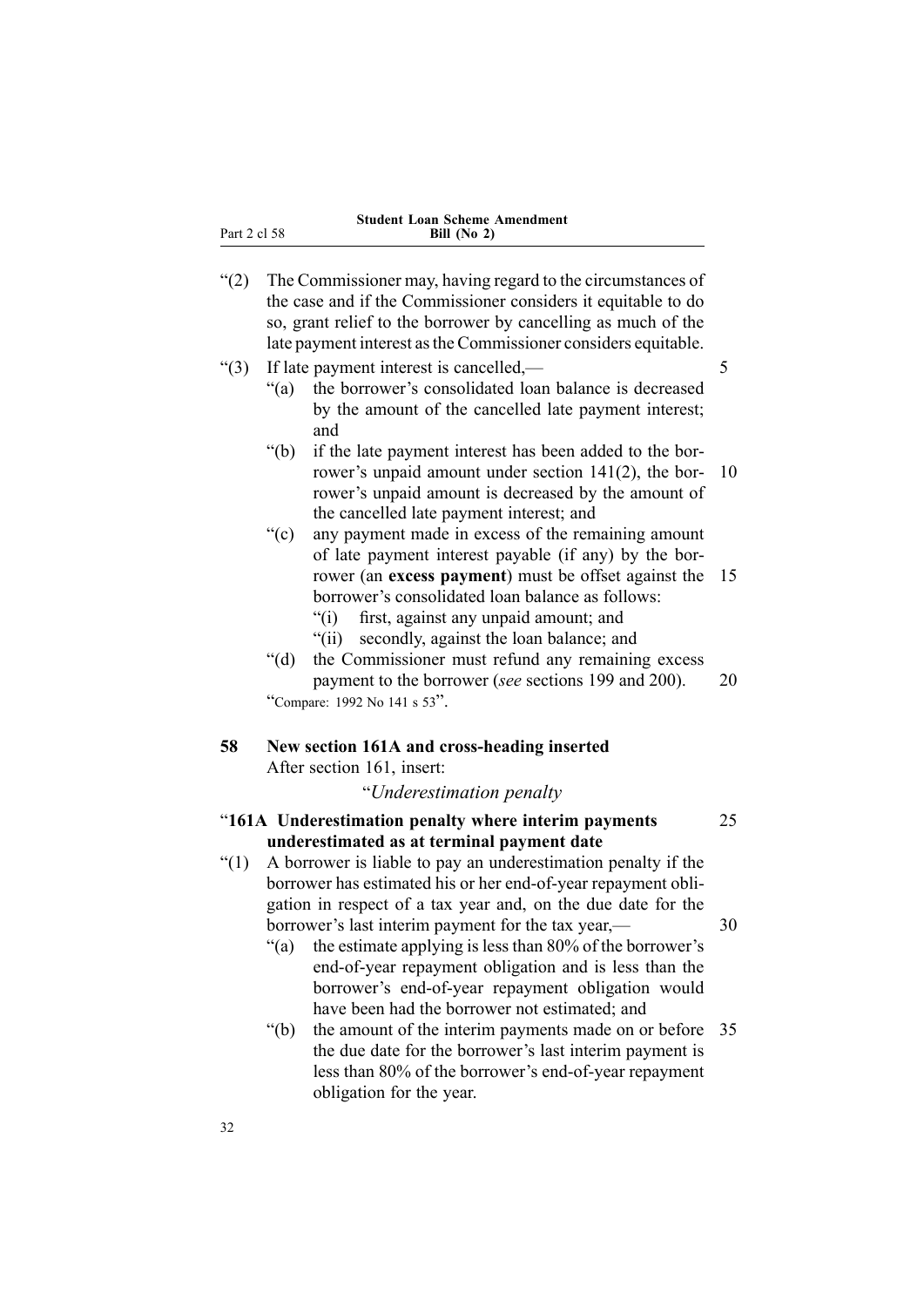| <b>Student Loan Scheme Amendment</b> |  |
|--------------------------------------|--|
| Bill $(No 2)$                        |  |

**Part 2 cl 59** 

<span id="page-48-0"></span>"(2) The amount of the underestimation penalty is calculated in accordance with the formula—

$$
a = (b - c) \times 10\%
$$

where—

a is the amount of the underestimation penalty 5

- b is the borrower's end-of-year repaymen<sup>t</sup> obligation for the tax year
- <sup>c</sup> is the greater of—
	- (i) the amount of the borrower's estimate, applying at the due date for paymen<sup>t</sup> of the last interim 10 payment; and
	- (ii) the amount of the interim payments paid on or before the due date for paymen<sup>t</sup> of last interim payment.
- "(3) A penalty imposed under this section is payable on or before 15 the borrower's due date for paymen<sup>t</sup> of his or her terminal paymen<sup>t</sup> under section <sup>81</sup> or <sup>85</sup>."
- **59 Section 194 replaced (Order in which salary or wage deductions and payments offset against borrower's consolidated loan balance)** 20 Replace section 194 with:

### "**194 Definition used in sections 194A to 194D** In sections 194A to 194D, **current year obligations** means each of the following that has <sup>a</sup> due date in or for the tax year in which the paymen<sup>t</sup> was received by the Commissioner: 25 "(a) an amount that must be paid by <sup>a</sup> borrower in accordance with <sup>a</sup> written notification under section 52:

- "(b) <sup>a</sup> terminal payment:
- "(c) an interim payment:
- "(d) an instalment of an overseas-based borrower's repay- 30 ment obligation for <sup>a</sup> tax year that must be paid in accordance with section 112 or  $115(1)(d)$ :
- "(e) <sup>a</sup> late filing penalty:
- "(f) <sup>a</sup> student loan shortfall penalty:
- "(g) an underestimation penalty. 35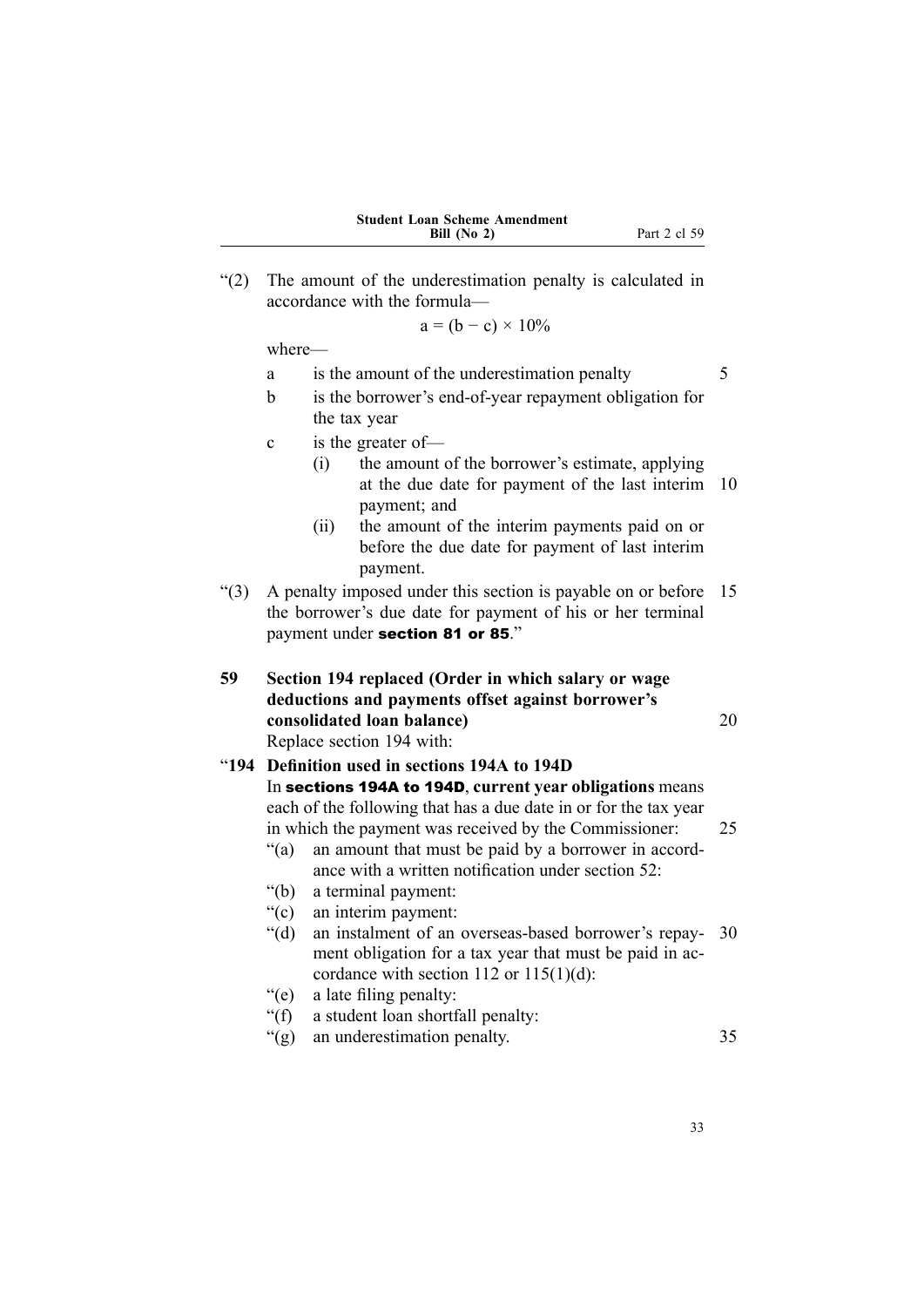#### <span id="page-49-0"></span>"**194A Order in which salary or wage deduction offset against borrower's consolidated loan balance**

- "(1) A standard deduction received by the Commissioner in respec<sup>t</sup> of <sup>a</sup> borrower must be offset against the borrower's loan balance. 5
- "(2) A Commissioner deduction for the purposes set out in section 49(1)(a) received by the Commissioner in respec<sup>t</sup> of <sup>a</sup> borrower must be offset against the borrower's loan balance.
- "(3) A Commissioner deduction for the purpose set out in section 49(1)(b) received by the Commissioner in respec<sup>t</sup> of <sup>a</sup> bor- 10 rower must be offset as follows:
	- "(a) first, against any unpaid amount the borrower has; and
	- "(b) secondly, any remainder must be offset against the borrower's current year obligations; and
	- "(c) thirdly, any remainder must be offset against the bor- 15 rower's loan balance.
- "(4) A borrower deduction received by the Commissioner in respec<sup>t</sup> of <sup>a</sup> borrower must be offset as follows:
	- "(a) first, against any unpaid amount the borrower has; and
	- "(b) secondly, any remainder must be offset against the bor- 20 rower's current year obligations; and
	- "(c) thirdly, any remainder must be offset against the borrower's loan balance.

"Compare: <sup>1992</sup> No <sup>141</sup> <sup>s</sup> <sup>50</sup>

### "**194B Order in which payments offset against borrower's** 25 **consolidated loan balance**

A paymen<sup>t</sup> received by the Commissioner in respec<sup>t</sup> of <sup>a</sup> borrower's consolidated loan balance must be offset as follows:

- "(a) first, against any unpaid amount the borrower has; and
- "(b) secondly, any remainder must be offset against the bor- 30 rower's current year obligations; and
- "(c) thirdly, any remainder must be offset against the borrower's loan balance.

"Compare: <sup>1992</sup> No <sup>141</sup> <sup>s</sup> <sup>50</sup>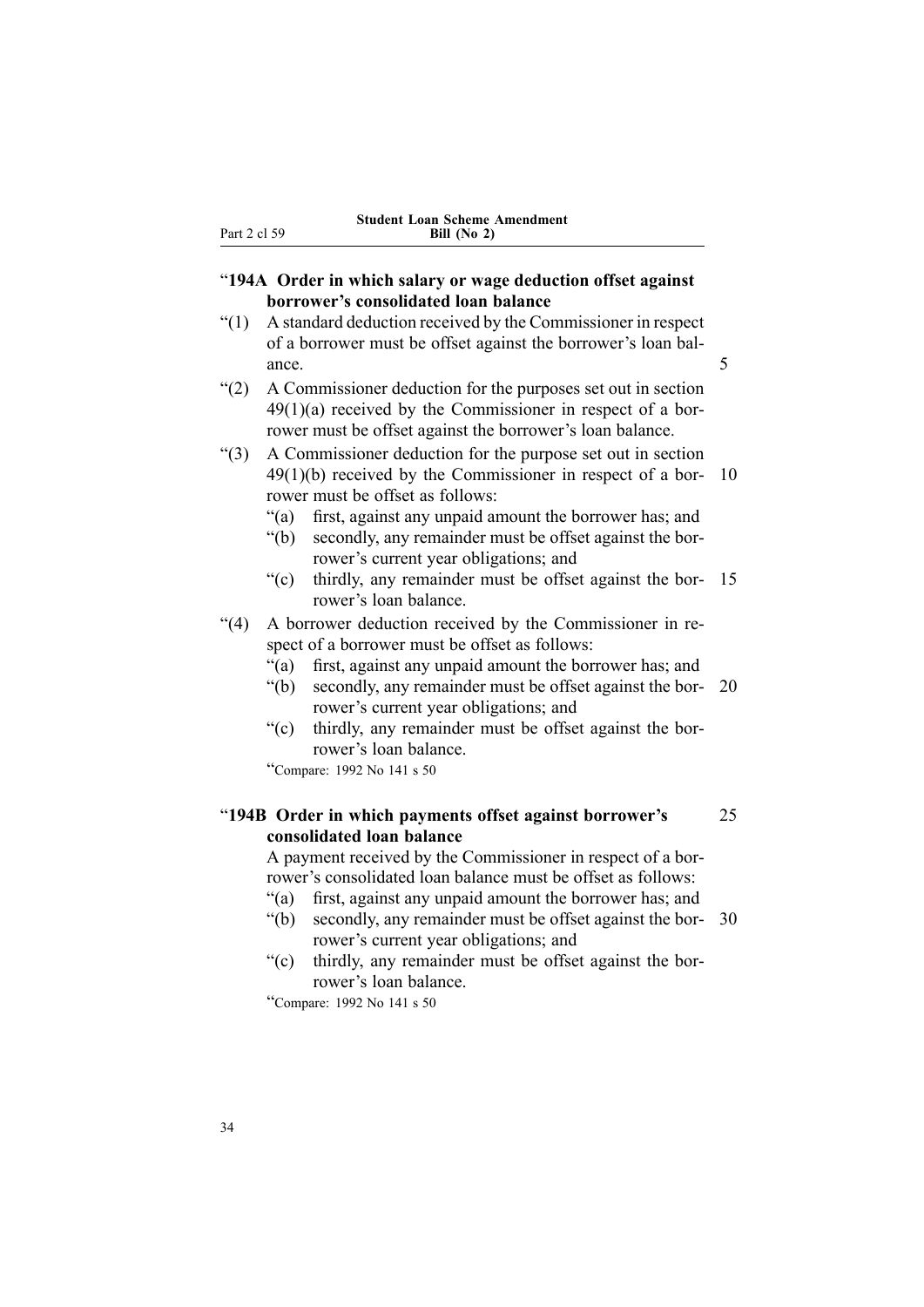<span id="page-50-0"></span>

|              | <b>Student Loan Scheme Amendment</b><br>Part 2 cl 59<br>Bill (No 2)                                                                                                                 |    |
|--------------|-------------------------------------------------------------------------------------------------------------------------------------------------------------------------------------|----|
|              | "194C Exception to sections 194A and 194B if instalment                                                                                                                             |    |
|              | arrangement entered into                                                                                                                                                            |    |
| $\lq(1)$     | This section applies to borrower deductions or payments<br>$that-$                                                                                                                  |    |
|              | " $(a)$ "<br>are made by, or on behalf of, a borrower who has entered<br>into an instalment arrangement in accordance with sec-<br>tion $154$ ; but                                 | 5  |
|              | " $(b)$ "<br>are not made for the borrower to meet his or her obliga-<br>tions under the instalment arrangement.                                                                    |    |
| (2)          | The borrower deductions and payments must be offset as fol-<br>lows:                                                                                                                | 10 |
|              | " $(a)$ "<br>first, against the borrower's current year obligations;<br>and                                                                                                         |    |
|              | " $(b)$<br>secondly, any remainder must be offset against any un-<br>paid amount the borrower has; and                                                                              | 15 |
|              | $\mathrm{``(c)}$<br>thirdly, any remainder must be offset against the bor-<br>rower's loan balance.                                                                                 |    |
| $\lq(3)$     | This section overrides sections 194A and 194B.                                                                                                                                      |    |
|              | "194D Manner in which salary or wage deductions and                                                                                                                                 |    |
|              | payments are offset                                                                                                                                                                 | 20 |
| $\degree(1)$ | A salary or wage deduction or payment that is offset against<br>an unpaid amount must be credited to the borrower's unpaid                                                          |    |
|              | amount.                                                                                                                                                                             |    |
| (2)          | A salary or wage deduction or payment that is offset against<br>current year obligations must—                                                                                      | 25 |
|              | be offset against each of the borrower's current year<br>" $(a)$<br>obligations in the order in which those obligations be-<br>come due, from the earliest to the latest; and       |    |
|              | " $(b)$<br>if a terminal payment and an interim payment are due<br>on the same date, be offset against the terminal payment<br>before being offset against the interim payment; and | 30 |
|              | be credited to the borrower's loan balance.<br>$\mathrm{``(c)}$                                                                                                                     |    |
| " $(3)$      | A salary or wage deduction or payment that is offset against a<br>loan balance must be credited to the borrower's loan balance.<br>"Compare: 1992 No 141 s 50".                     | 35 |

35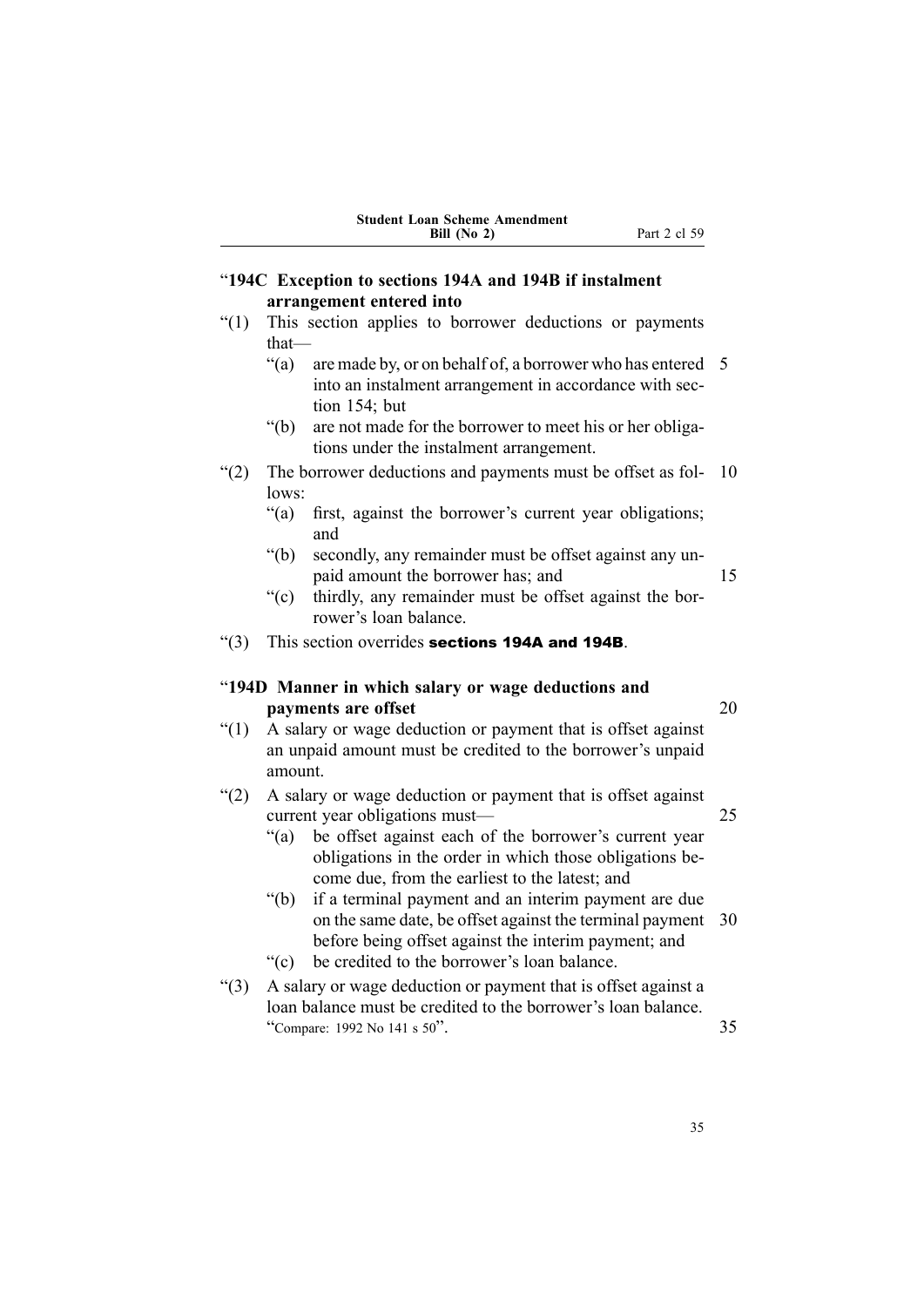<span id="page-51-0"></span>

| 60             | Section 197 replaced (Write-off of consolidated loan<br>balance)                                                                                                   |                |
|----------------|--------------------------------------------------------------------------------------------------------------------------------------------------------------------|----------------|
|                | Replace section 197 with:                                                                                                                                          |                |
| " $197$<br>(1) | Write-off of consolidated loan balance<br>A borrower's consolidated loan balance must be reduced to<br>zero if-                                                    | $\overline{5}$ |
|                | "(a) the borrower dies; or<br>the Commissioner has reasonable grounds for believing<br>" $(b)$ "<br>that the borrower has died.                                    |                |
| (2)            | The Commissioner may reduce a borrower's consolidated loan<br>balance to zero if that balance is less than \$20.                                                   | 10             |
| " $(3)$        | <b>Subsection (1)(a)</b> has effect from the day on which the bor-<br>rower died.                                                                                  |                |
| (4)            | <b>Subsection (1)(b)</b> has effect from the day on which the bor-<br>rower is believed to have died.                                                              | 15             |
| (5)            | <b>Subsection (2)</b> has effect from the day on which the Com-<br>missioner exercises his or her discretion to reduce the consoli-<br>dated loan balance to zero. |                |
| (6)            | If a borrower's consolidated loan balance is reduced to zero<br>under subsection $(1)(a)$ or $(2)$ , that action may not be re-<br>versed.                         | 20             |
| $\degree$ (7)  | <b>Subsection (6)</b> applies despite anything to the contrary.<br>"Compare: 1992 No 141 s 60".                                                                    |                |
| 61             | Section 219 repealed (Early applications and issues of<br>certificates for transition to this Act)<br>Repeal section 219.                                          | 25             |
| 62             | <b>Schedule 6 amended</b><br>In Schedule 6, repeal clause $6(1)(b)$ .                                                                                              |                |
|                | Part 3<br><b>Amendments to principal Act that apply</b><br>for 2014–2015 and later tax years                                                                       | 30             |
| $\sim$         | $\mathbf{C}$ and $\mathbf{C}$ are $\mathbf{A}$ and $\mathbf{C}$ and $\mathbf{C}$ and $\mathbf{C}$ and $\mathbf{C}$ and $\mathbf{C}$                                |                |

**63 Section 4 amended (Interpretation)** In section 4(1), repeal the definitions of **annual gross income**, **annual total deduction**, and **pre-taxed income**.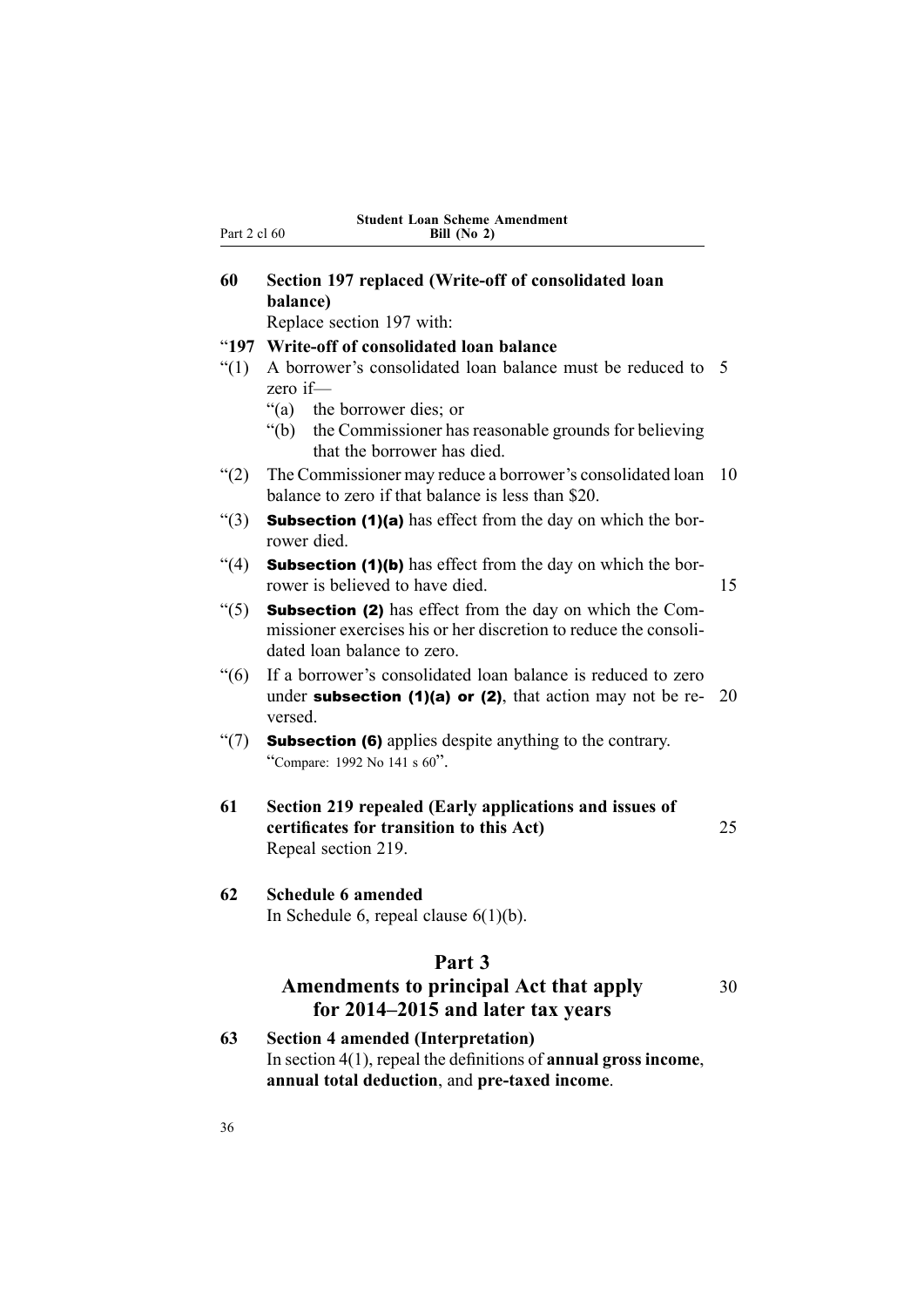<span id="page-52-0"></span>

|            | Bill $(No 2)$<br>Part 3 cl 66                                       |  |
|------------|---------------------------------------------------------------------|--|
| 64         | Section 73 replaced (Meaning of adjusted net income)                |  |
|            | Replace section 73 with:                                            |  |
| $~10^{-1}$ | Meaning of adjusted net income                                      |  |
|            | In this Act, adjusted net income means net income, as de-           |  |
|            | fined in section YA 1 of the Income Tax Act 2007, with the 5        |  |
|            | adjustments set out in <b>Schedule 3</b> of this Act (including any |  |

**Student Loan Scheme Amendment**

adjustments set out in **Schedule 3** of this Act (including any adjustment determined by the Commissioner under clause <sup>15</sup> of that schedule) and excluding salary or wages."

### **65 Amendments consequential on repeal of definitions of annual gross income and annual total deduction** 10 In the following provisions, replace "annual gross income and annual total deductions" with "adjusted net income" in each place: sections 74(1), 76(1)(b), 79(2)(b), 83(1)(b), 114(2) and (4), 114A(2), 155(5)(b) and 202(d), and Schedule 1, clause  $11(2)$ . 15

## **66 New Schedule 3 inserted**

After Schedule 2, insert the Schedule 3 set out in Schedule 3 of this Act.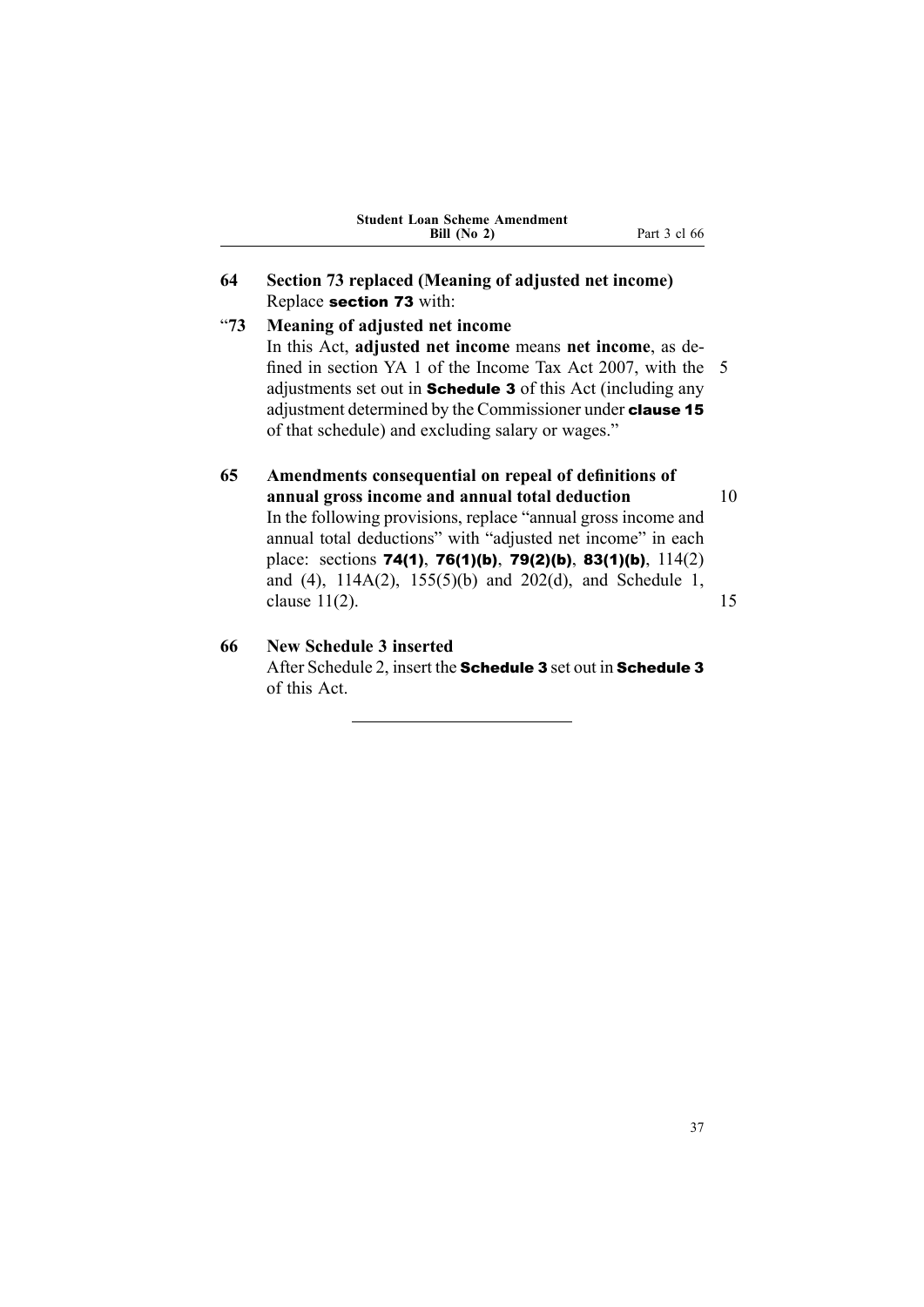# **Schedule** 1 s 41 **Consequential amendments to principal Act**

#### **Section 54**

<span id="page-53-0"></span>Schedule 1

Replace section  $54(1)(b)(ii)$  and (iii) with: 5 "(ii) in the case of a borrower to whom **subpart 2** 

applies, adjusted net income."

### **Section 115**

In section  $115(1)(a)$ ,—

(a) replace "subparts 1 to 3" with "subparts 1 and  $2$ "; and 10

(b) replace "subparts 2 and 3" with "subpart <sup>2</sup>".

In section  $115(1)(b)$ , replace "subparts 1 to 3" with "subparts 1 and 2".

### **Section 119**

In section 119(3), definition of **total obligations**, replace paragraphs 15 (d) and (e) with:

"(d) any end-of-year repaymen<sup>t</sup> obligation for the tax year; and".

#### **Section 144**

Repeal section  $144(1)(b)$  and (d). 20

#### **Section 157**

In section 157, definition of **repaymen<sup>t</sup> obligation shortfall**, paragraph (a), replace "other income repaymen<sup>t</sup> obligation" with "endof-year repaymen<sup>t</sup> obligation".

### **Section 190** 25

Replace section 190(1)(a) with:

"(a) derives adjusted net income; and".

#### **Section 191**

Replace section 191(2) with:

"(2) If <sup>a</sup> borrower derives adjusted net income for <sup>a</sup> tax year, the 30 borrower's end-of-year repaymen<sup>t</sup> obligation for that tax year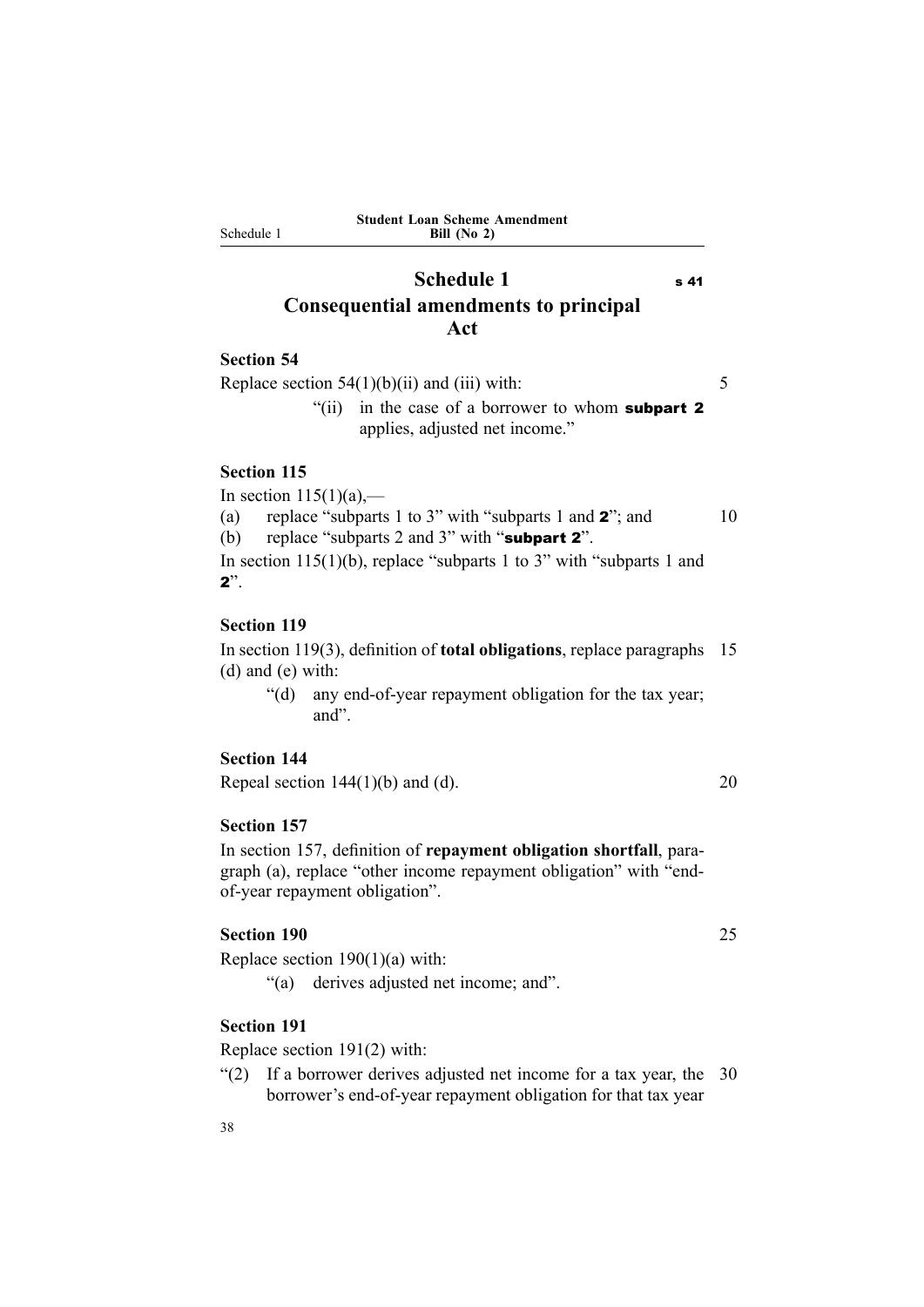### **Section 191***—continued*

must not exceed the amount of the borrower's loan balance on the last day of that tax year."

#### **Section 195**

In section 195(4)(b), replace "pre-taxed paymen<sup>t</sup> obligation or other income repaymen<sup>t</sup> obligation for that tax year" with "end-of-year 5 repaymen<sup>t</sup> obligation for that tax year".

#### **Section 202**

In section 202(d), replace "a declaration of pre-taxed income" with "a declaration of adjusted net income".

### **Schedule 6** 10

In Schedule 6, clause 14(3), replace "other income payments" with "interim payments".

In Schedule 6, clause 14(3)(b), replace "other income repaymen<sup>t</sup> obligations" with "end-of-year repaymen<sup>t</sup> obligations".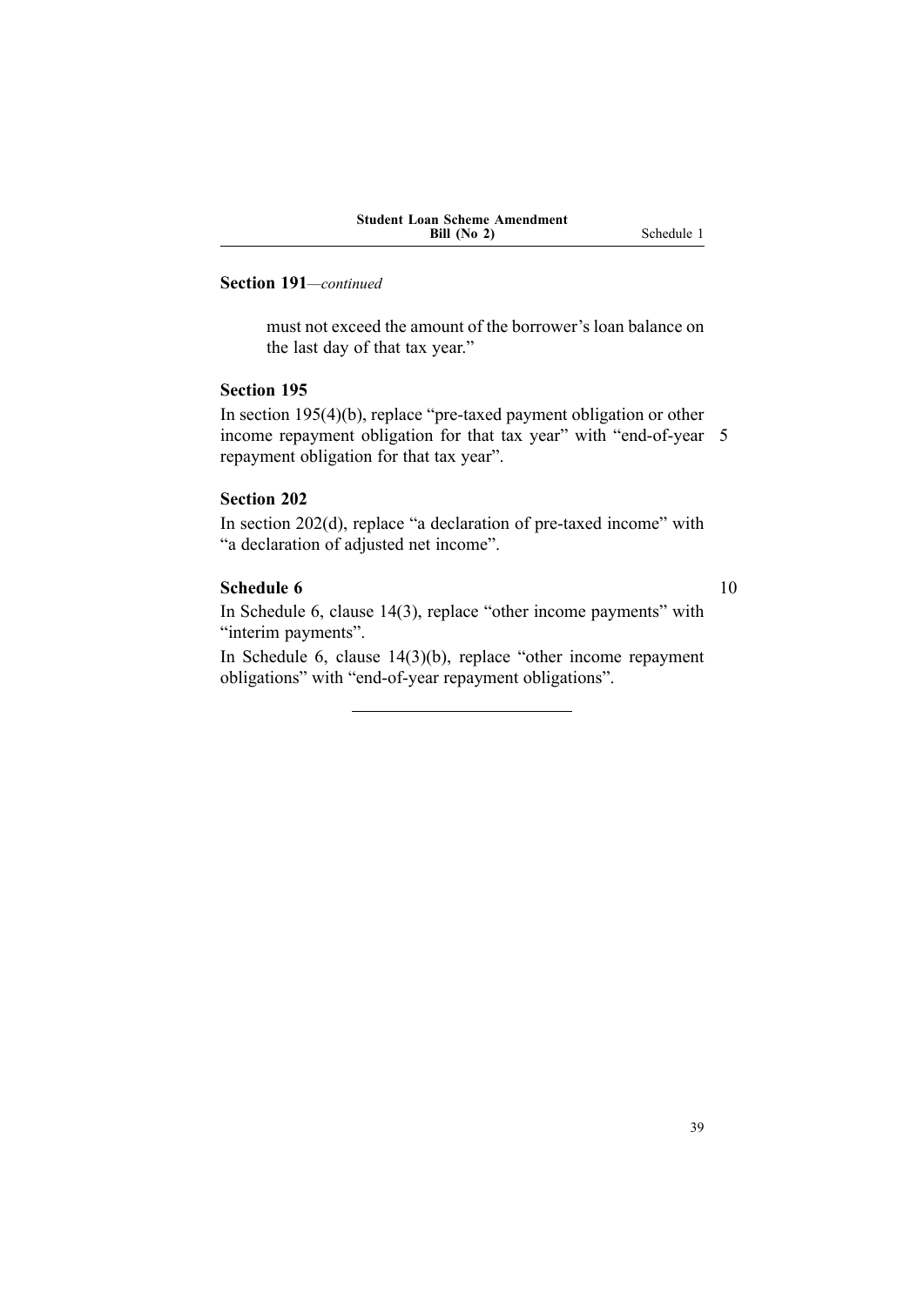<span id="page-55-0"></span>

|   | Schedule 2 | <b>Student Loan Scheme Amendment</b><br>Bill (No 2)                                                                                                                                                                     |    |
|---|------------|-------------------------------------------------------------------------------------------------------------------------------------------------------------------------------------------------------------------------|----|
|   |            | <b>Schedule 2</b><br>s 38                                                                                                                                                                                               |    |
|   |            | Schedule 4 replaced                                                                                                                                                                                                     |    |
|   |            | <b>Schedule 4</b><br>ss 4(2), 86                                                                                                                                                                                        |    |
|   |            | Application of provisional tax rules for<br>purposes of section 86                                                                                                                                                      | 5  |
|   |            | Interim payments for adjusted net income to be<br>paid in same manner as provisional tax                                                                                                                                |    |
| 1 | as $if-$   | The provisional tax rules apply for the purposes of <b>section</b><br>86, as far as applicable and with all necessary modifications,                                                                                    | 10 |
|   | (a)        | every reference to provisional tax were a reference to<br>the amount of interim payments payable by a borrower;<br>and                                                                                                  |    |
|   | (b)        | every reference to a person, a person liable to pay pro-<br>visional tax, or a provisional taxpayer were a reference<br>to a borrower; and                                                                              | 15 |
|   | (c)        | every reference to residual income tax were a reference<br>to the amount of an end-of-year repayment obligation;<br>and                                                                                                 |    |
|   | (d)        | every reference to income tax were a reference to an<br>end-of-year repayment obligation; and                                                                                                                           | 20 |
|   | (e)        | every reference to an instalment were a reference to an<br>interim payment; and                                                                                                                                         |    |
|   | (f)        | every reference to a return of income were a reference<br>$\mathsf{to},\!$                                                                                                                                              | 25 |
|   |            | for a borrower who is required to make a dec-<br>(i)<br>laration of their adjusted net income, that declar-<br>ation; and                                                                                               |    |
|   |            | (ii)<br>for a borrower who is required to notify the Com-<br>missioner of the borrower's annual gross income<br>and annual total deductions under section 114 of<br>this Act, that notification; and                    | 30 |
|   | (g)        | every reference to \$2,500 or less (being the threshold<br>below which a person is not required to make provi-<br>sional tax payments during the year) were a reference<br>to the $$1,000$ threshold in section 79; and | 35 |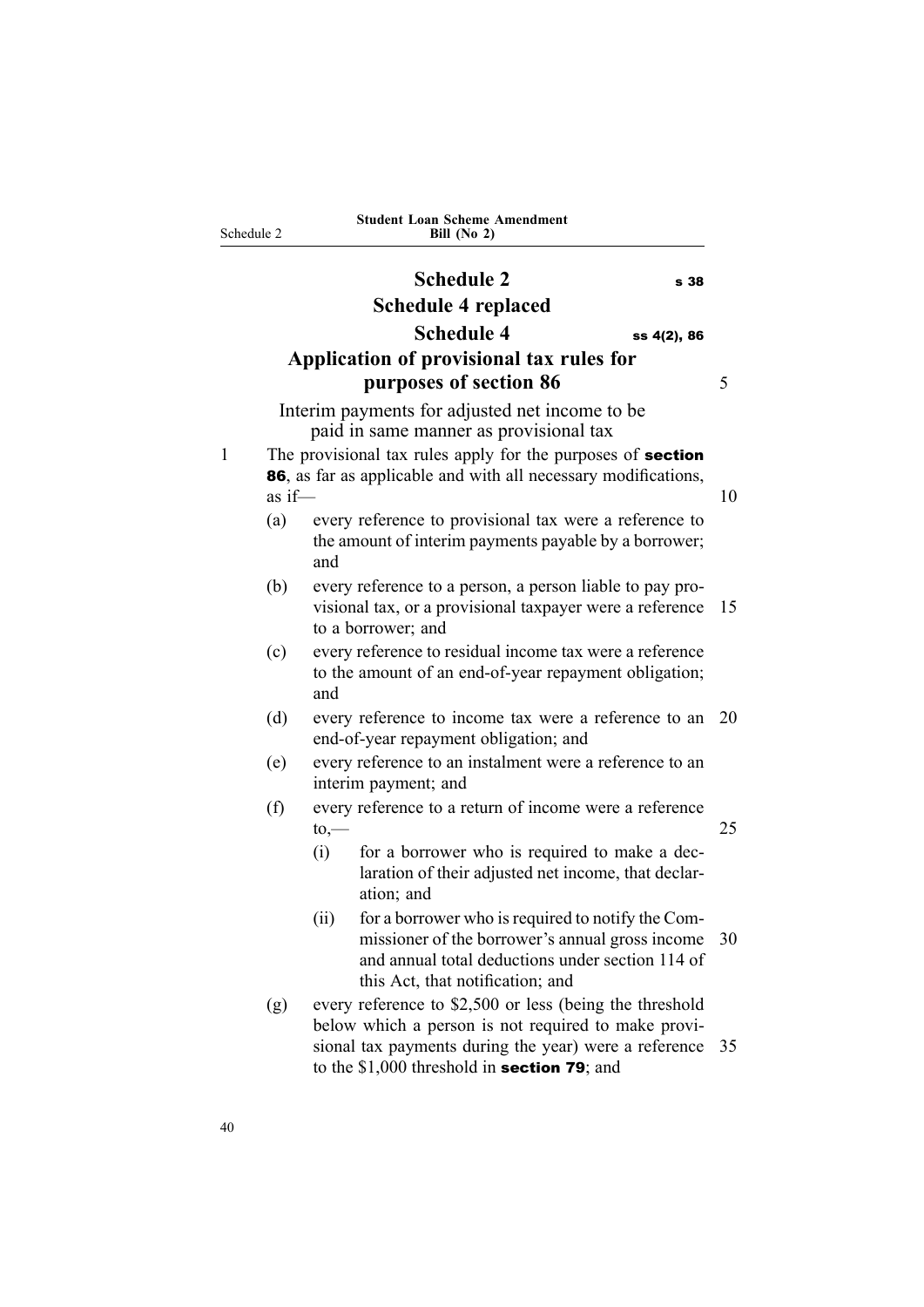- (h) every reference to section RC 10 of the Income Tax Act 2007 or to an amount calculated under section RC 10 of the Income Tax Act 2007 were <sup>a</sup> reference to section 82 of this Act or to the amount of a borrower's interim payments calculated in accordance with **section 82** of 5 this Act; and
- (i) the reference in section RC 9(9) of the Income Tax Act 2007 to interest calculated under section 120KC of the Tax Administration Act 1994 were <sup>a</sup> reference to late paymen<sup>t</sup> interest calculated under section 139 of this 10 Act.
- 2 However,—
	- (a) sections LB 2, RC 3, RC 4, RC 5(6) and (8), RC 7(6), RC 8, RC 11, RC 15 to RC 19, RC 24, RC 28 to RC 35, RC 37 to RC 39, RZ 3, and RZ 5B of the Income Tax 15 Act 2007, and the definition of early-payment discount in section RC 40 of that Act, do not apply to an interim payment; and
	- (b) section RC 5(2) of the Income Tax Act 2007—
		- (i) applies only if the borrower's end-of-year repay- 20 ment obligation for the second preceding tax year is \$1,000 or more; and
		- (ii) applies as if the calculation in that section were <sup>a</sup> reference to the calculation in **section 82** of this Act: and 25
	- (c) for <sup>a</sup> borrower required to either make <sup>a</sup> declaration of adjusted net income or notify the Commissioner of the borrower's annual grossincome and annual total deductions under section 114 of this Act, section RC 5(3) of the Income Tax Act  $2007$ — 30
		- (i) applies only if the borrower's end-of-year repayment obligation for the second preceding tax year is \$1,000 or more; and
		- (ii) for <sup>a</sup> declaration of adjusted net income or <sup>a</sup> notification of the borrower's annual gross income 35 and annual total deductions under section 114 of

41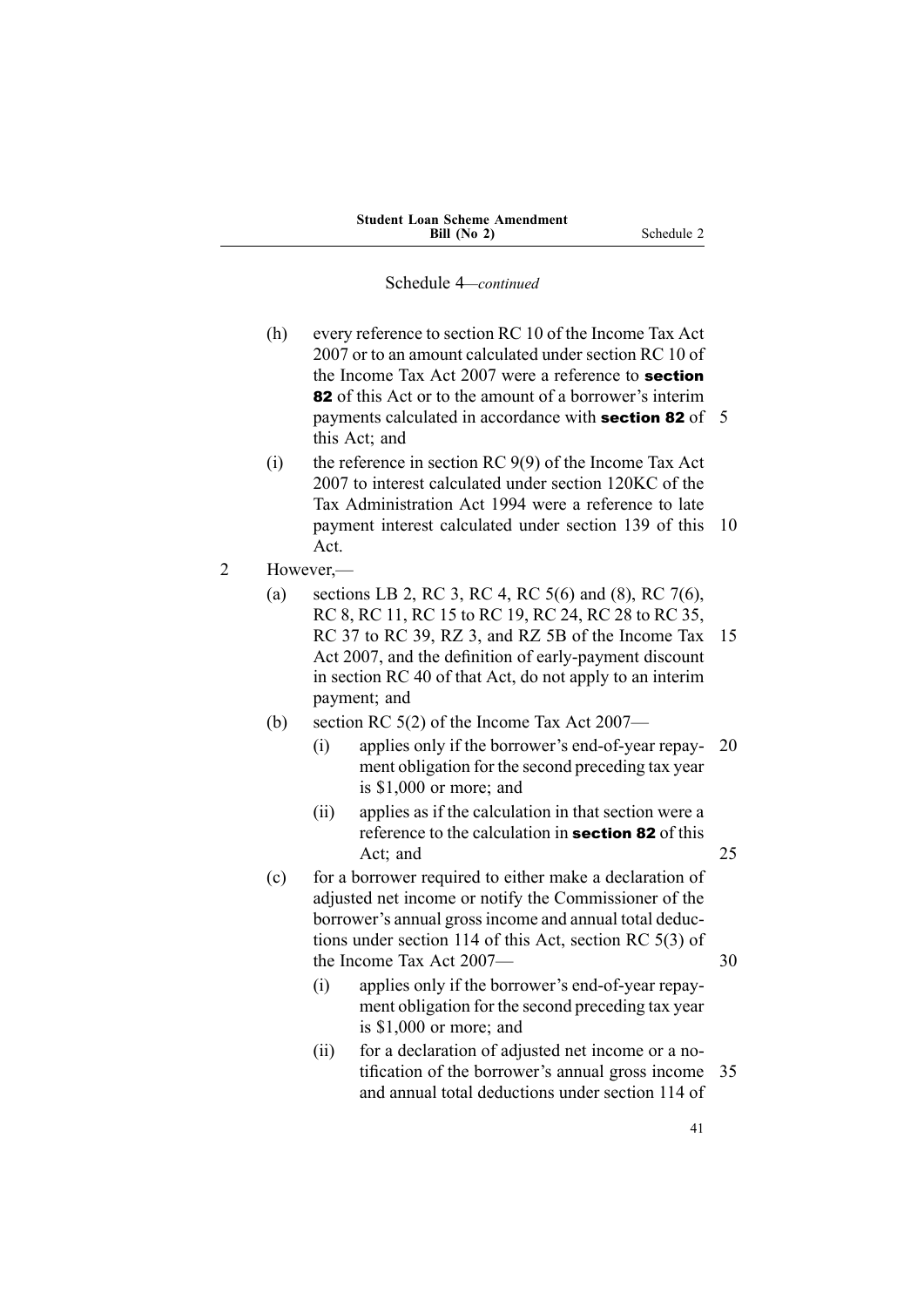Schedule 2

Schedule 4*—continued*

this Act for the immediately preceding tax year, or an estimate of the end-of-year repaymen<sup>t</sup> obligation, that is not filed by the due date for payment of the final interim payment, applies as if the borrower has filed <sup>a</sup> statement showing an 5 estimate of the end-of-year repaymen<sup>t</sup> obligation for that tax year equal to the total amount of interim payments paid by the borrower on or before that date.

Compare: 1992 No 141 <sup>s</sup> 28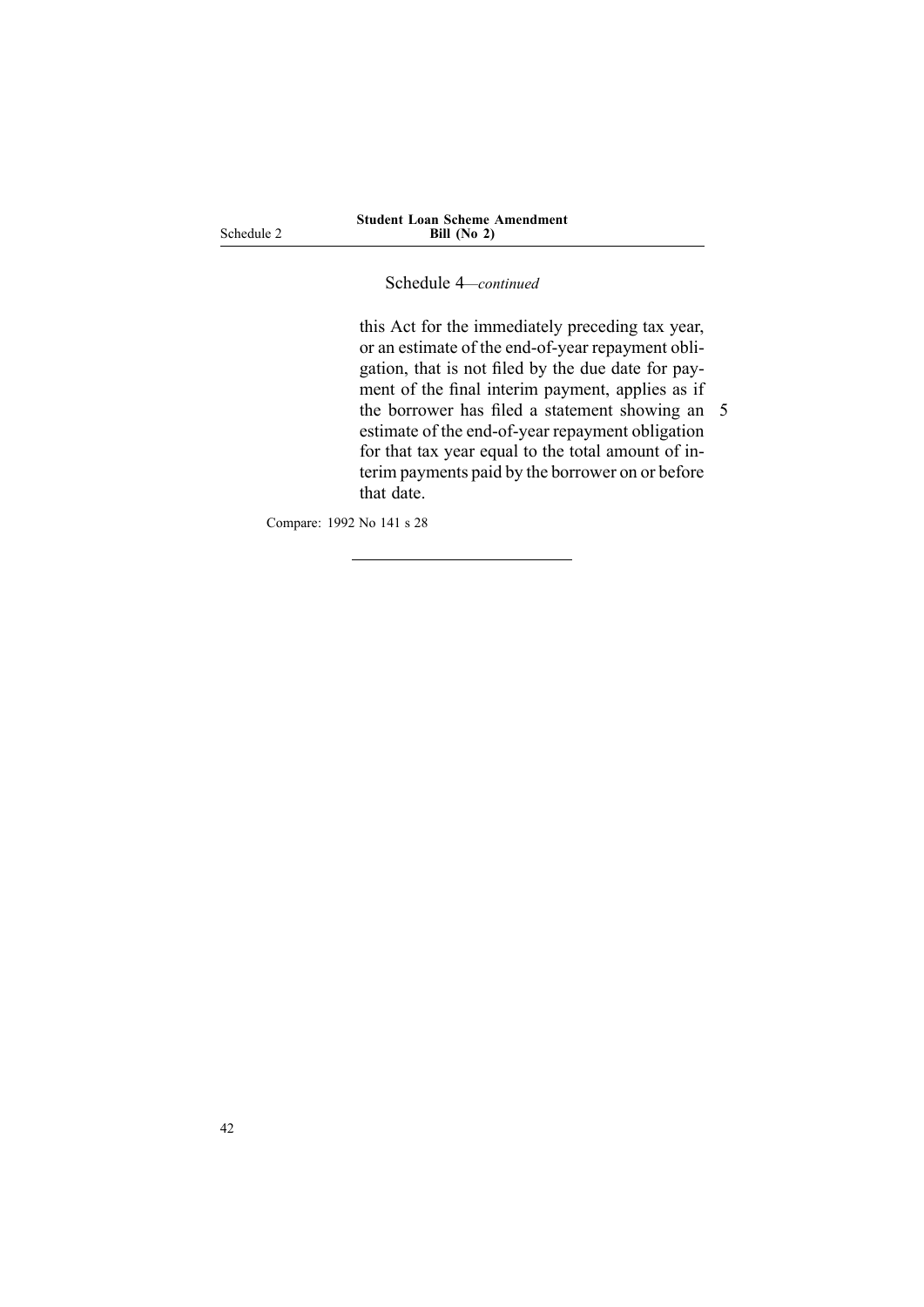<span id="page-58-0"></span>

|    | <b>Student Loan Scheme Amendment</b><br>Bill $(No 2)$                                                                           | Schedule 3 |   |
|----|---------------------------------------------------------------------------------------------------------------------------------|------------|---|
|    | <b>Schedule 3</b>                                                                                                               | s 66       |   |
|    | <b>New Schedule 3 inserted</b>                                                                                                  |            |   |
|    | <b>Schedule 3</b>                                                                                                               | s 73       |   |
|    | <b>Adjustments to net income for purposes</b><br>of section 73, applying from 1 April 2014<br>for 2014–2015 and later tax years |            | 5 |
|    | <b>Contents</b>                                                                                                                 |            |   |
|    |                                                                                                                                 | Page       |   |
| 1  | Interpretation                                                                                                                  | 43         |   |
| 2  | Adjustments to net income for purpose of determining<br>adjusted net income                                                     | 44         |   |
| 3  | Non-resident's foreign-sourced income                                                                                           | 44         |   |
| 4  | Borrowers who carry on business and investment<br>activities                                                                    | 44         |   |
| 5  | Exempt income included                                                                                                          | 44         |   |
| 6  | Income from portfolio investment entities                                                                                       | 45         |   |
| 7  | Refunds from main income equalisation accounts                                                                                  | 45         |   |
| 8  | Borrowers who are shareholders in close companies                                                                               | 45         |   |
| 9  | Treatment of distributions from superannuation schemes                                                                          | 46         |   |
| 10 | Treatment of distributions from retirement savings<br>schemes                                                                   | 47         |   |
| 11 | Borrowers who are settlors of trusts                                                                                            | 47         |   |
| 12 | Income from fringe benefits                                                                                                     | 48         |   |
| 13 | Income from deposits in main income equalisation<br>accounts                                                                    | 49         |   |
| 14 | Income from certain pensions and annuities                                                                                      | 50         |   |
| 15 | Payments from trusts, not being beneficiary income, and<br>where borrower not settlor                                           | 50         |   |

# **1 Interpretation**

In this schedule, unless the context otherwise requires—

- (a) any term or expression that is defined in the Income Tax Act 2007 and used, but not defined, in this schedule has 10 the same meaning as in the Income Tax Act 2007; and
- (b) **Act** means the Income Tax Act 2007.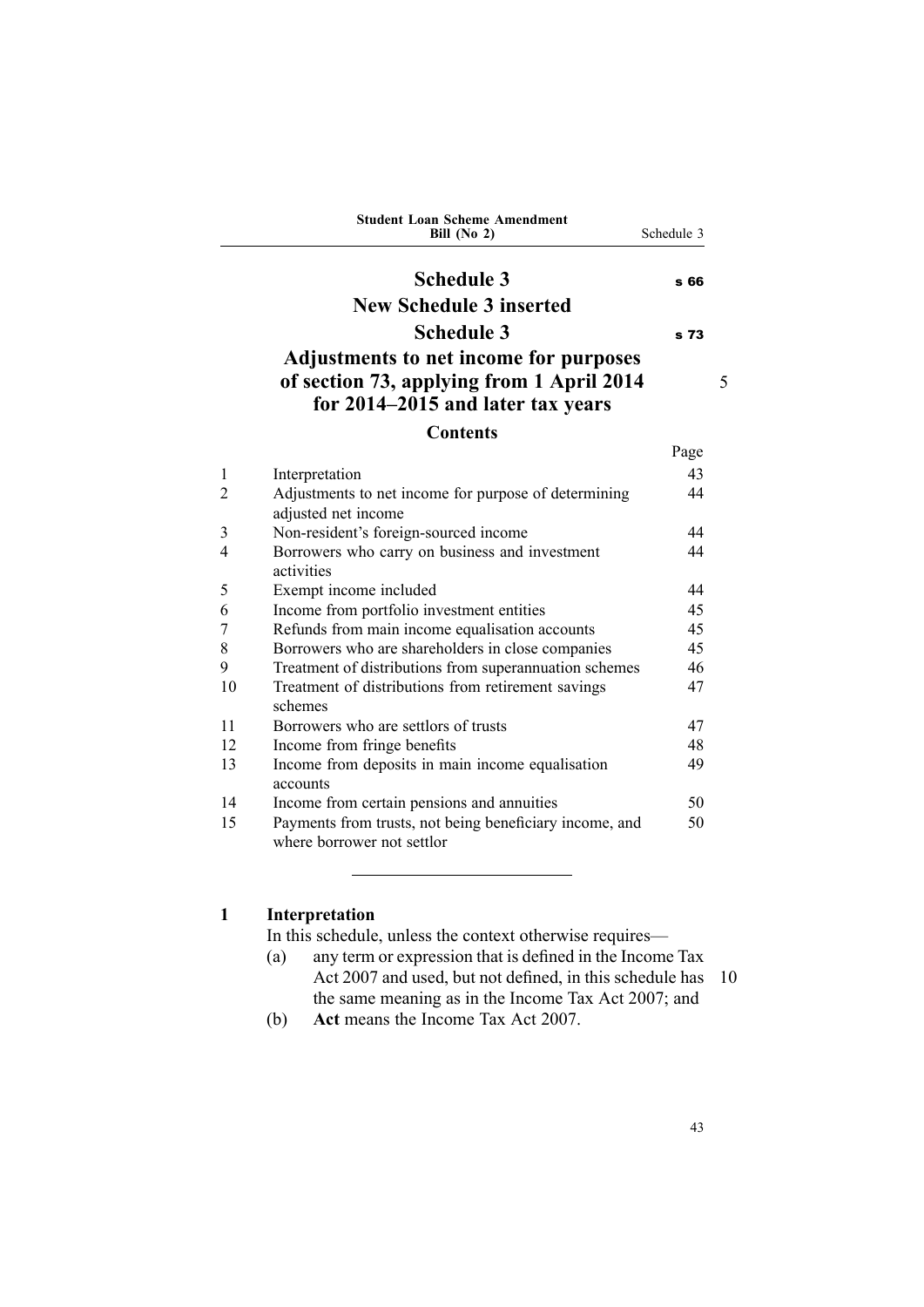## <span id="page-59-0"></span>**2 Adjustments to net income for purpose of determining adjusted net income**

For the purposes of section <sup>73</sup> of this Act, the adjustments to net income in clauses <sup>3</sup> to <sup>15</sup> apply for the purposes of determining adjusted net income.

#### **3 Non-resident's foreign-sourced income**

The adjusted net income of <sup>a</sup> borrower who is non-resident includes the net income of the non-resident's foreign-sourced income, as if the borrower were <sup>a</sup> New Zealand resident.

### **4 Borrowers who carry on business and investment** 10 **activities**

- (1) The income and deductions for any investment activity, or for any business, for <sup>a</sup> tax year are ignored when calculating <sup>a</sup> borrower's adjusted net income for that tax year if, treating the borrower as having only the income and deductions of that 15 investment activity or of that business, the borrower would have <sup>a</sup> net loss for that year.
- (2) For the purposes of applying **subclause (1)**, 2 or more business or investment activities may be treated as <sup>a</sup> single activity if the Commissioner considers that those business or invest- 20 ment activities are of <sup>a</sup> kind that are normally carried on in association with each other.
- (3) For the purposes of applying **subclause (1)**, as modified by subclause (2), deductions that relate to an asset used in carrying on 2 or more business or investment activities must be ap- 25 propriately apportioned between those activities on the basis of the use of that asset in those activities. Compare: 2007 No 97 <sup>s</sup> MB 3

#### **5 Exempt income included**

An amount derived by the borrower is not treated as exempt 30 income if it is—

(a) an amount referred to in section CW 28(1)(e) of the Act (which relates to overseas pensions):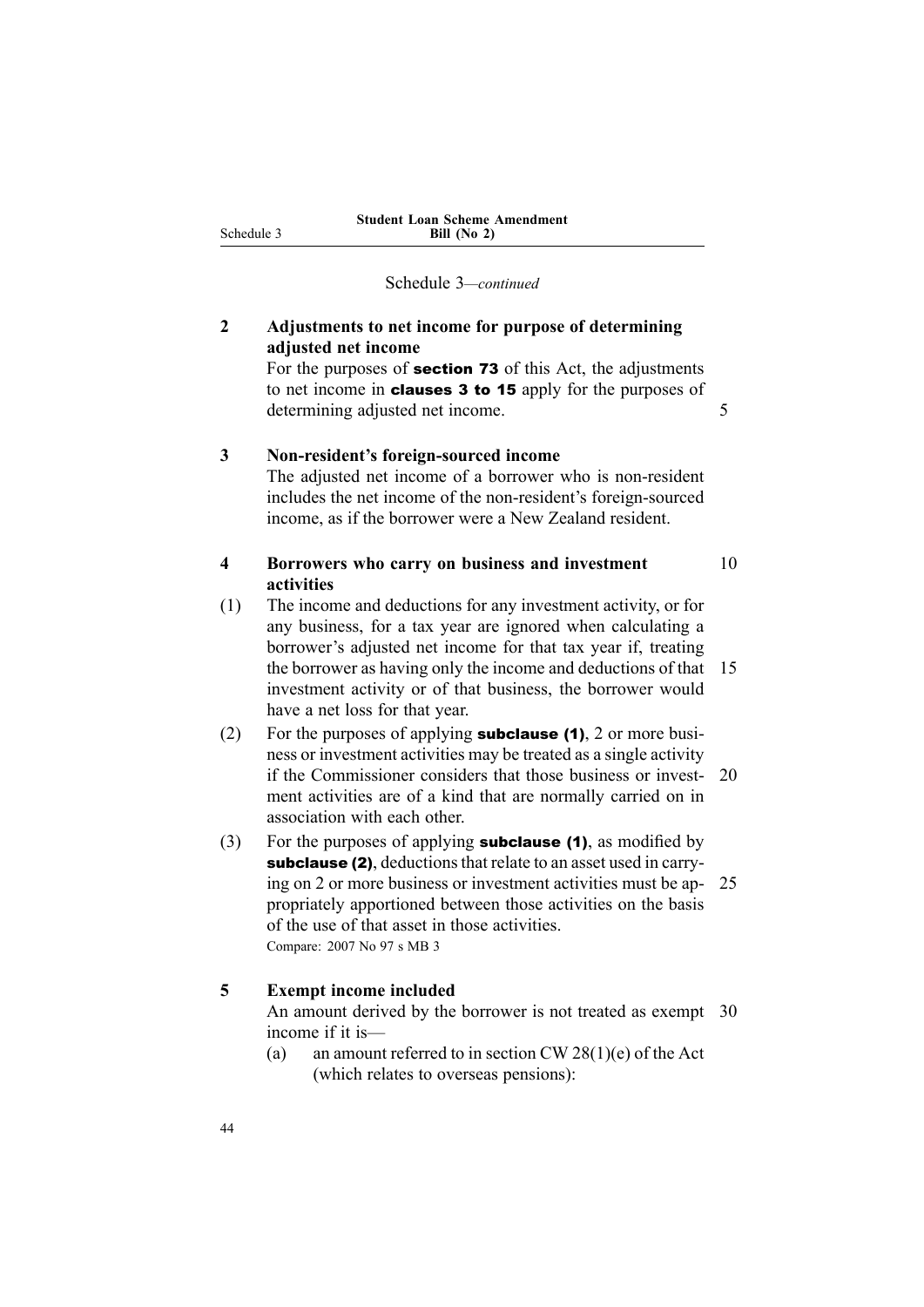<span id="page-60-0"></span>(b) an amount of salary or wages that is exemp<sup>t</sup> from income tax under an Act, or under <sup>a</sup> regulation or Order in Council made under an Act, that is listed in Schedule 38 of the Act (Acts exempting income from tax: income included in family scheme income). 5 Compare: 2007 No 97 <sup>s</sup> MB 1(2)

### **6 Income from portfolio investment entities**

- (1) An amount of income attributed by <sup>a</sup> portfolio investment entity to the borrower for an income year—
	- (a) is not included in adjusted net income of the borrower 10 for the income year if the portfolio investment entity is <sup>a</sup> superannuation fund or retirement savings scheme:
	- (b) is included in adjusted net income of the borrower for the income year if **paragraph (a)** does not apply.
- (2) A distribution from <sup>a</sup> listed PIE that is derived by the borrower 15 in an income year is included in adjusted net income of the borrower for the income year. Compare: 2007 No 97 <sup>s</sup> MB 1(5)

#### **7 Refunds from main income equalisation accounts**

A refund under sections EH 8 to EH 26 of the Act (which 20 relate to refunds from main income equalisation accounts) of <sup>a</sup> deposit made on or after 1 April 2014 is not included in adjusted net income of <sup>a</sup> borrower, excep<sup>t</sup> to the extent that the refund is interest payable to the borrower under section EH 6 of the Act (Interest on deposits in main income equalisation 25 account).

Compare: 2007 No 97 <sup>s</sup> MB 9

#### **8 Borrowers who are shareholders in close companies**

If <sup>a</sup> borrower is <sup>a</sup> major shareholder in <sup>a</sup> close company on the last day of the company's balance date for financial purposes 30 and the company has paid the major shareholder <sup>a</sup> dividend in the income year,—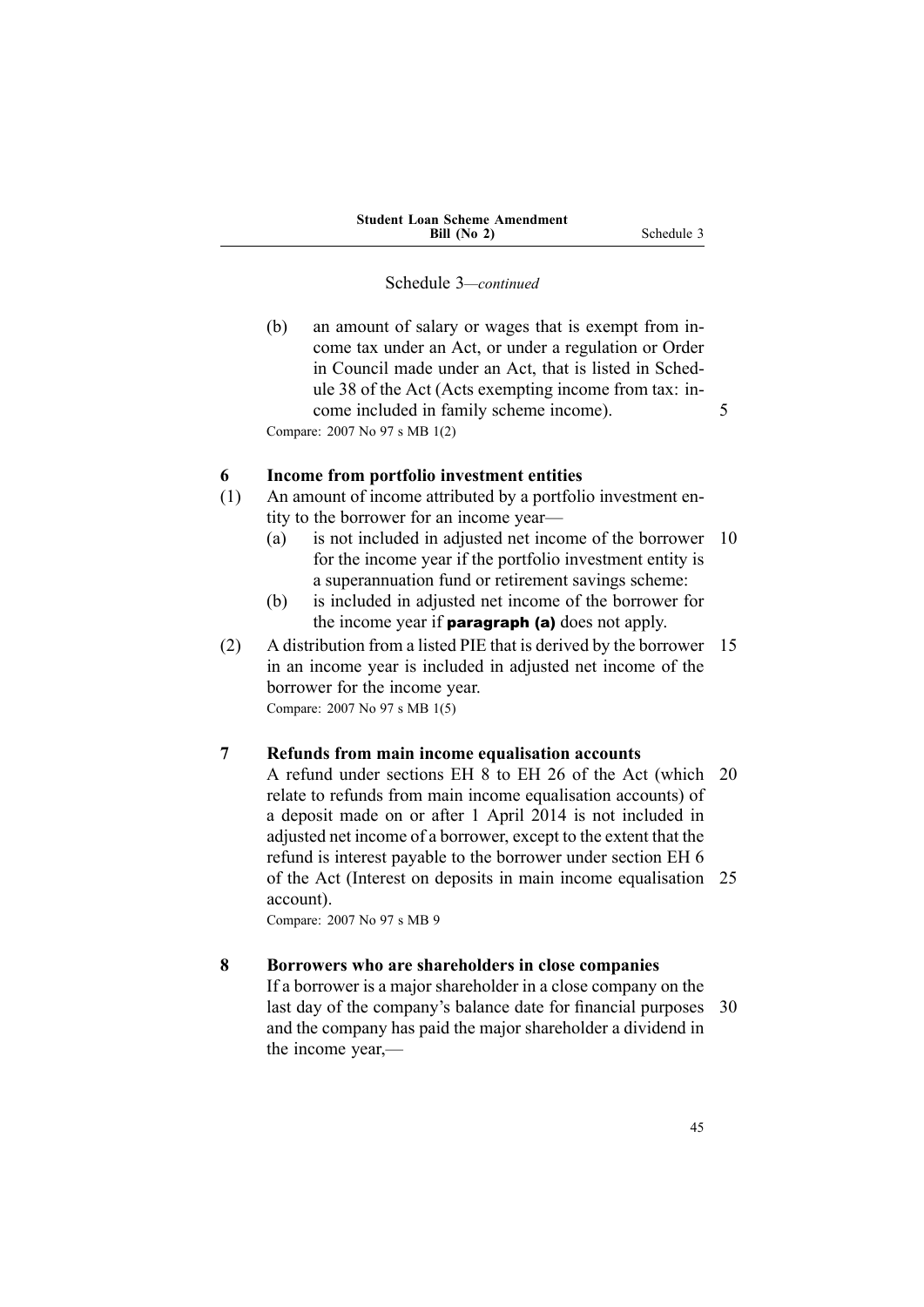| (a) | the amount of the borrower's adjusted net income cal-        |
|-----|--------------------------------------------------------------|
|     | culated under the formula in <b>paragraph (b)</b> is reduced |
|     | by the total dividends for the income year; and              |

(b) the borrower's adjusted net income includes an amount calculated using the formula— 5

 $(a \div b) \times c$ 

where—

<span id="page-61-0"></span>Schedule 3

- <sup>a</sup> is the number of shares issued by the company and held by the borrower, excluding fixed-rate shares, on the last day of the company's account- 10 ing year
- b is the number of shares issued by the company, excluding fixed-rate shares, on the last day of the company's accounting year
- <sup>c</sup> is the net income of the company for the com- 15 pany's accounting year.

Compare: 2007 No 97 <sup>s</sup> MB 4

#### **9 Treatment of distributions from superannuation schemes**

- (1) Subclause (2) applies if <sup>a</sup> borrower receives <sup>a</sup> distribution from a superannuation scheme in an income year and— 20
	- (a) an employer of the borrower has made contributions to the superannuation scheme in the income year in which the distribution was received or in the 2 income years immediately before that income year; and
	- (b) the borrower continues to work for the employer for 25 1 month or more after the date of the distribution; and
	- (c) the borrower has not received the distribution from the superannuation scheme as <sup>a</sup> result of, and on or after, the borrower's retirement from employment with an employer who was a contributor to the scheme. 30
- (2) For the purposes of calculating adjusted net income, the distribution (excluding any amount attributable to <sup>a</sup> contribution by the borrower as <sup>a</sup> member of the superannuation scheme) is adjusted net income of the borrower derived in the tax year

46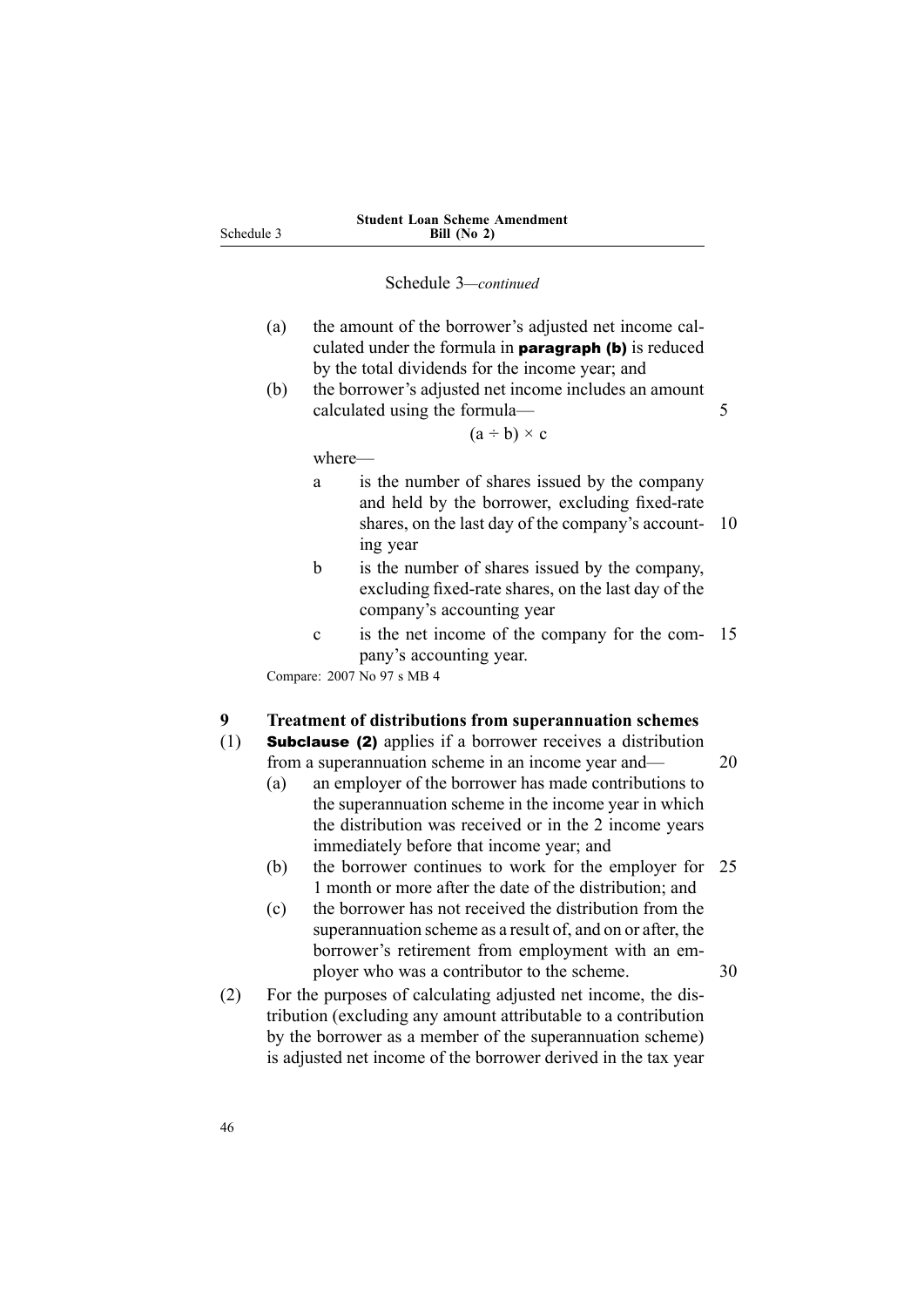<span id="page-62-0"></span>or tax years that corresponds to the income year or years in which the employer contributions were made. Compare: 2007 No 97 <sup>s</sup> MB 5

### **10 Treatment of distributions from retirement savings schemes** 5

#### (1) **Subclause (2)** applies if—

- (a) <sup>a</sup> borrower receives <sup>a</sup> distribution of <sup>a</sup> retirement scheme contribution from <sup>a</sup> retirement savings scheme in an income year; and
- (b) RSCT has been withheld from the contribution; and 10
- (c) at the time of the distribution, the person—
	- (i) is not eligible for New Zealand superannuation; and
	- (ii) is eligible for <sup>a</sup> distribution of <sup>a</sup> retirement scheme contribution from a retirement scheme 15 contributor.
- (2) For the purposes of calculating adjusted net income, the distribution is adjusted net income of the person derived in the income year in which the distribution is made. Compare: 2007 No 97 s MB 6 20

#### **11 Borrowers who are settlors of trusts**

- (1) Subclause (3) applies if <sup>a</sup> borrower is the settlor of <sup>a</sup> trust (the **borrower's trust**) at <sup>a</sup> time in the income year, other than solely as <sup>a</sup> result of providing personal services for less than market value in the administration of the trust or the mainten- 25 ance of trust property.
- (2) However, **subclause (3)** does not apply if—
	- (a) the trustee of the borrower's trust is registered as <sup>a</sup> charitable entity under the Charities Act 2005:
	- (b) the borrower's trust is solely for the benefit of <sup>a</sup> local 30 authority:
	- (c) interest and dividends derived by the trustee of the borrower's trust would be exemp<sup>t</sup> income of the trustee under section CW 45 (Funeral trusts) of the Act:
	- (d) the borrower's trust is <sup>a</sup> superannuation fund: 35

47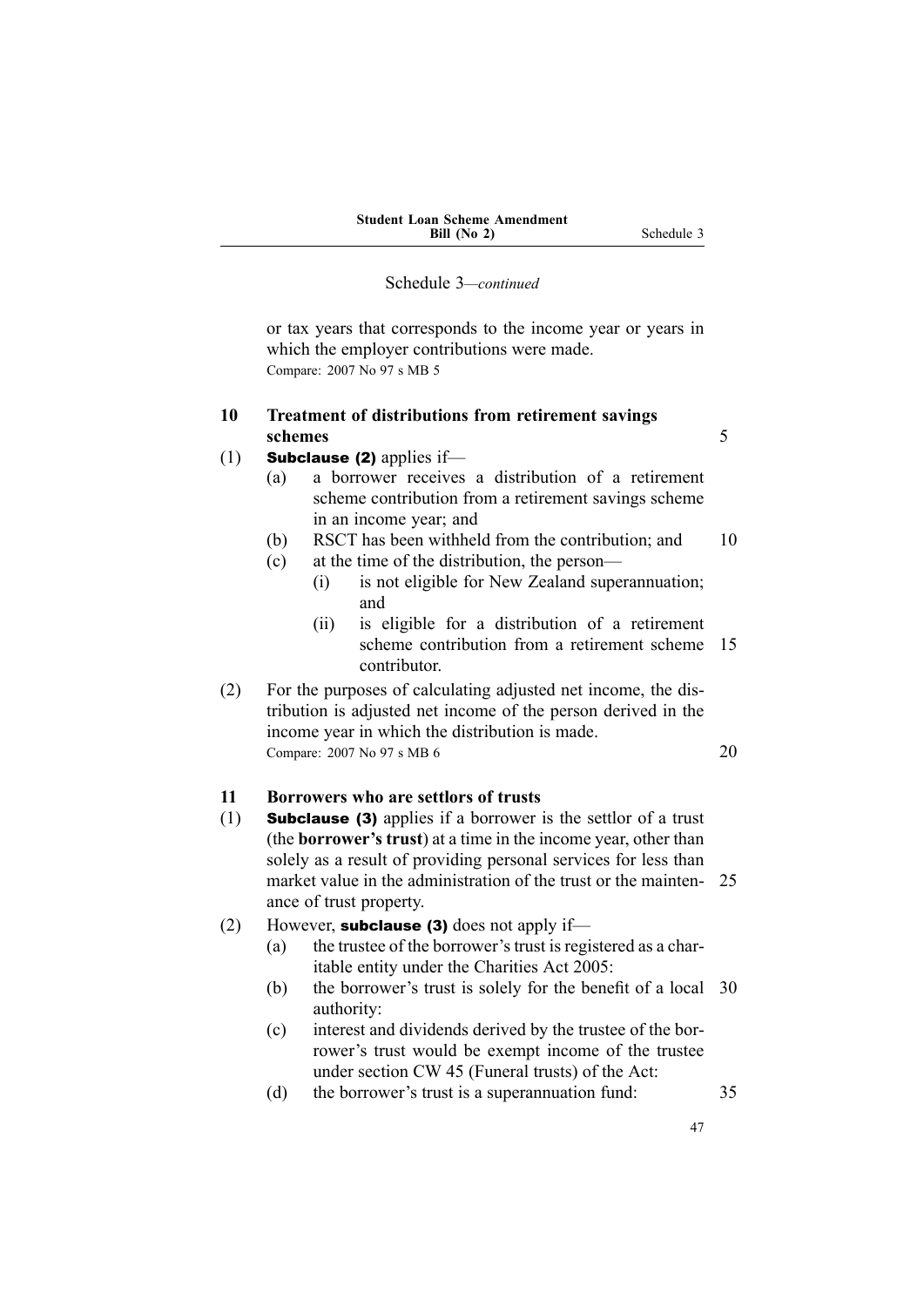- <span id="page-63-0"></span>(e) the borrower and the members of the borrower's family are not permitted to benefit from the borrower's trust excep<sup>t</sup> under an order of <sup>a</sup> court.
- (3) If this subclause applies, the adjusted net income of the borrower for that income year includes an amount calculated in 5 accordance with the following formula:

 $(a + b - c) \div d$ 

where—

- <sup>a</sup> is the net income of the trustee of the borrower's trust for the income year reduced, to not less than zero, by 10 the amount of the trustee's income that vests or is paid by the trustee as beneficiary income for the income year
- b is the total of amounts calculated for companies in which, at the end of the company's income year, the trustee of the borrower's trust and associated persons 15 hold voting interests of 50% or more, or market value interests of 50% or more if there is <sup>a</sup> market value circumstance, with the amount for each company being calculated by multiplying the company's net income for the income year by the trustee's voting interest or 20 market value interest in the company at the end of the income year
- <sup>c</sup> is the total amount, not exceeding b, of dividends that are derived by the trustee of the borrower's trust in the income year from companies referred to in item b of the 25 formula
- d is the number of settlors of the borrower's trust, including the borrower, to which this clause applies. Compare: 2007 No 97 <sup>s</sup> MB 7

**12 Income from fringe benefits** 30

- (1) **Subclause (2)** applies if—
	- (a) <sup>a</sup> borrower is an employee of <sup>a</sup> company in which the borrower and associated persons hold—
		- (i) voting interests of 50% or more; or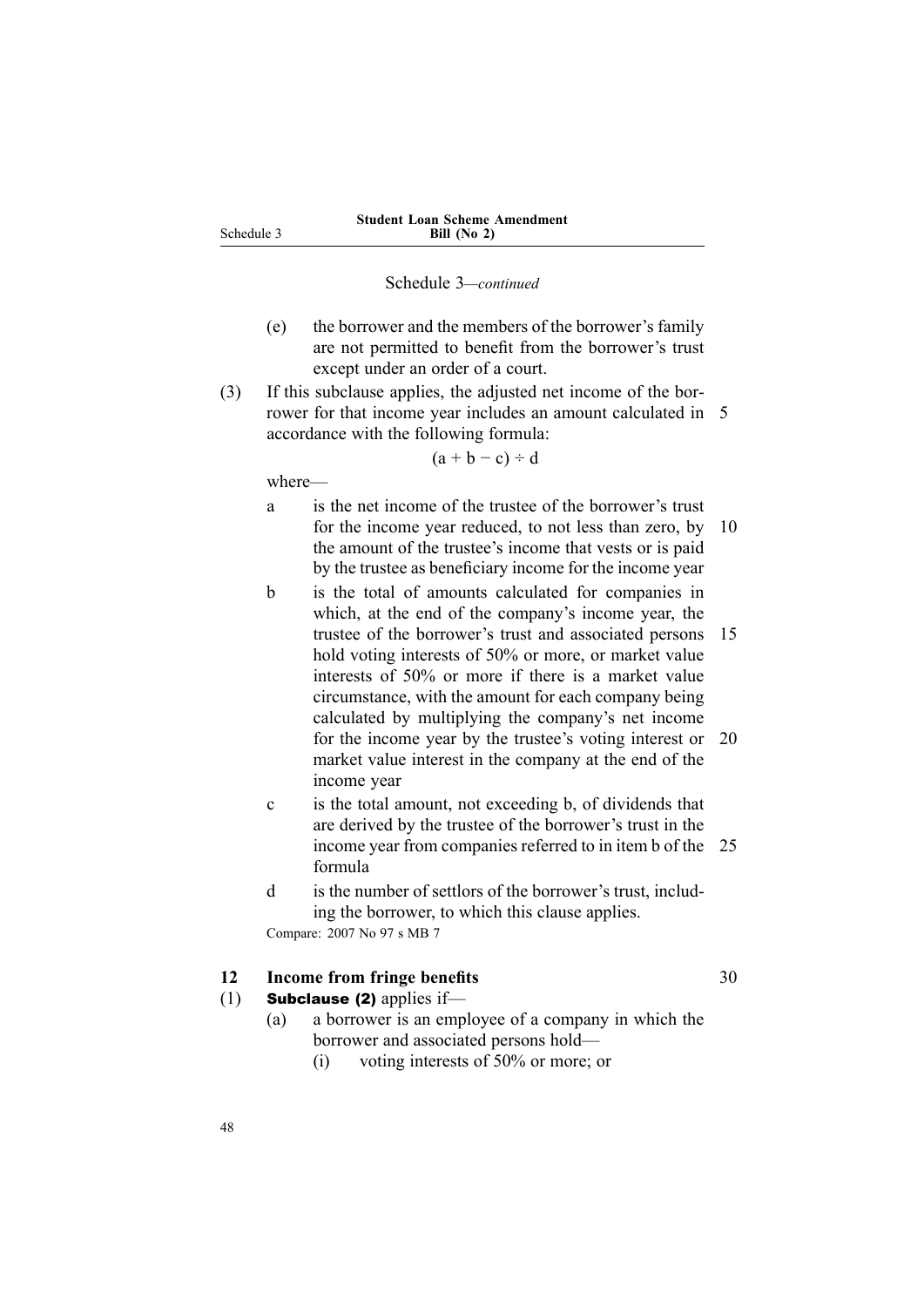- <span id="page-64-0"></span>(ii) market value interests of 50% or more (if <sup>a</sup> market value circumstance exists); and
- (b) the company provides <sup>a</sup> fringe benefit that must be attributed to the borrower under section RD 47 of the Act (Attribution of certain fringe benefits). 5

(2) The adjusted net income of the borrower for the income year includes an amount equal to the total of the following amounts:

- (a) the taxable value of the fringe benefits that the company must attribute to the borrower under sections RD 47 to RD 49 of the Act for the income year; and 10
- (b) the company's FBT liability in relation to the borrower under section RD 50 of the Act (Employer's liability for attributed benefits) for the income year.

Compare: 2007 No 97 <sup>s</sup> MB 8

### **13 Income from deposits in main income equalisation** 15 **accounts**

The adjusted net income of <sup>a</sup> borrower for an income year includes the amount of <sup>a</sup> deduction under section DQ 1 of the Act (Main income equalisation scheme) allowed for <sup>a</sup> payment made to the Commissioner under section EH 4 of the 20 Act (Main deposit) for an accounting year, corresponding to the same tax year as does the income year, and for <sup>a</sup> business of—

- (a) the borrower:
- (b) <sup>a</sup> company that meets the requirements of section MB 4 25 of the Act for the borrower's adjusted net income to be affected by net income of the company for the accounting year:
- (c) <sup>a</sup> trustee of <sup>a</sup> trust that meets the requirements of section MB 7 for the borrower's adjusted net income to be 30 affected by net income of the trustee for the accounting year:
- (d) a company in which a trustee referred to in **paragraph** (c) and associated persons hold <sup>a</sup> voting interest of 50%